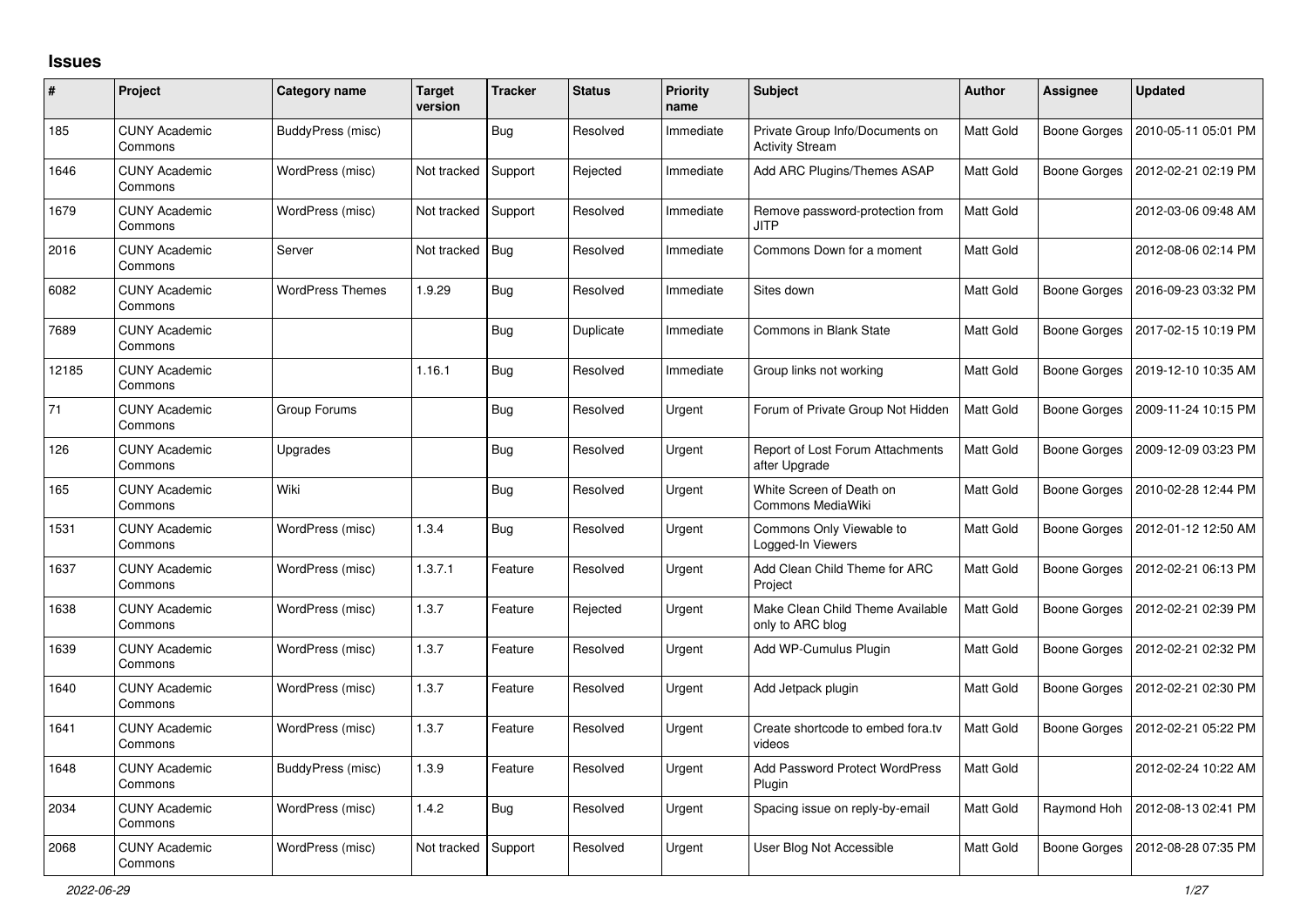| #     | Project                         | Category name              | <b>Target</b><br>version | <b>Tracker</b>    | <b>Status</b> | <b>Priority</b><br>name | <b>Subject</b>                                                   | Author           | <b>Assignee</b>     | <b>Updated</b>                     |
|-------|---------------------------------|----------------------------|--------------------------|-------------------|---------------|-------------------------|------------------------------------------------------------------|------------------|---------------------|------------------------------------|
| 2361  | <b>CUNY Academic</b><br>Commons | WordPress (misc)           | 1.4.15                   | Feature           | Resolved      | Urgent                  | Add KingSize Theme                                               | Matt Gold        | <b>Boone Gorges</b> | 2013-01-02 11:41 AM                |
| 2479  | <b>CUNY Academic</b><br>Commons | BuddyPress (misc)          | 1.4.21                   | Bug               | Resolved      | Urgent                  | Double posting, double notification<br>of message posted via RBE | Matt Gold        | Raymond Hoh         | 2013-04-09 02:04 AM                |
| 2629  | <b>CUNY Academic</b><br>Commons | WordPress (misc)           | 1.5                      | Bug               | Rejected      | Urgent                  | images not showing in slider on<br>homepage                      | Matt Gold        | Raymond Hoh         | 2013-07-10 11:10 AM                |
| 2729  | <b>CUNY Academic</b><br>Commons | <b>BuddyPress (misc)</b>   | 1.5.0.2                  | <b>Bug</b>        | Resolved      | Urgent                  | Update Positions to Include Missing<br>Colleges                  | Matt Gold        | <b>Boone Gorges</b> | 2013-08-26 09:54 AM                |
| 2737  | <b>CUNY Academic</b><br>Commons | <b>BuddyPress (misc)</b>   | 1.5.0.2                  | Bug               | Resolved      | Urgent                  | CAC Not allowing CUNY Addresses<br>to Register                   | Matt Gold        | <b>Boone Gorges</b> | 2013-08-26 05:43 PM                |
| 3046  | <b>CUNY Academic</b><br>Commons | cuny.is                    | Not tracked              | Bug               | Resolved      | Urgent                  | Create CUNY.IS                                                   | Matt Gold        | Boone Gorges        | 2014-02-18 06:55 PM                |
| 3057  | <b>CUNY Academic</b><br>Commons | Reply By Email             | Not tracked              | Bug               | Resolved      | Urgent                  | Double RBE Posts                                                 | Matt Gold        | <b>Boone Gorges</b> | 2014-02-20 10:14 PM                |
| 3058  | <b>CUNY Academic</b><br>Commons | BuddyPress (misc)          | 1.5.18.1                 | <b>Bug</b>        | Resolved      | Urgent                  | Main navigation bar not working                                  | Matt Gold        | <b>Boone Gorges</b> | 2014-02-21 09:28 AM                |
| 3079  | <b>CUNY Academic</b><br>Commons | cuny.is                    | Not tracked              | Bug               | Resolved      | Urgent                  | cuny.is request                                                  | Matt Gold        | <b>Boone Gorges</b> | 2014-02-26 07:47 PM                |
| 3393  | <b>CUNY Academic</b><br>Commons | <b>WordPress Themes</b>    | Not tracked              | Bug               | Resolved      | Urgent                  | Widgets reset on JITP                                            | <b>Matt Gold</b> | Matt Gold           | 2014-09-01 08:51 PM                |
| 3547  | <b>CUNY Academic</b><br>Commons | <b>Email Notifications</b> | Not tracked              | Bug               | Resolved      | Urgent                  | Email notifications not working                                  | Matt Gold        | Matt Gold           | 2016-01-26 05:11 PM                |
| 3557  | <b>CUNY Academic</b><br>Commons | My Commons                 | 1.7.1                    | Bug               | Resolved      | Urgent                  | Fix typo on My Commons overlay                                   | Matt Gold        | <b>Boone Gorges</b> | 2014-10-15 11:02 PM                |
| 3598  | <b>CUNY Academic</b><br>Commons | Reply By Email             |                          | Bug               | Resolved      | Urgent                  | RBE message not posted                                           | Matt Gold        | <b>Boone Gorges</b> | 2014-10-27 09:34 PM                |
| 3898  | <b>CUNY Academic</b><br>Commons | Server                     |                          | System<br>Upgrade | Resolved      | Urgent                  | commons down                                                     | <b>Matt Gold</b> | <b>Boone Gorges</b> | 2015-03-11 09:50 AM                |
| 4639  | <b>CUNY Academic</b><br>Commons | Home Page                  | Not tracked              | Bug               | Resolved      | Urgent                  | Front page slider stopped working                                | Matt Gold        | <b>Boone Gorges</b> | 2015-09-21 03:44 PM                |
| 6869  | <b>CUNY Academic</b><br>Commons | <b>Email Notifications</b> |                          | Bug               | Resolved      | Urgent                  | Report: Email notifications not going<br>out                     | <b>Matt Gold</b> | Raymond Hoh         | 2016-11-29 09:44 PM                |
| 9105  | <b>CUNY Academic</b><br>Commons | <b>BuddyPress Docs</b>     | 1.12.7                   | Bug               | Resolved      | Urgent                  | BP doc titles/dates messed up                                    | Matt Gold        |                     | Boone Gorges   2018-01-23 11:00 AM |
| 10563 | <b>CUNY Academic</b><br>Commons |                            | 1.13.12                  | <b>Bug</b>        | Resolved      | Urgent                  | cllicking on links from site menu<br>leads to 500 error          | Matt Gold        | <b>Boone Gorges</b> | 2018-10-23 10:48 AM                |
| 14896 | <b>CUNY Academic</b><br>Commons |                            |                          | <b>Bug</b>        | Resolved      | Urgent                  | site down for maintenance                                        | Matt Gold        | <b>Boone Gorges</b> | 2021-10-26 11:01 AM                |
| 2762  | NYCDH Community Site            |                            |                          | Bug               | Resolved      | Urgent                  | Unable to Delete Spam Groups                                     | Matt Gold        | Raymond Hoh         | 2013-09-04 11:23 PM                |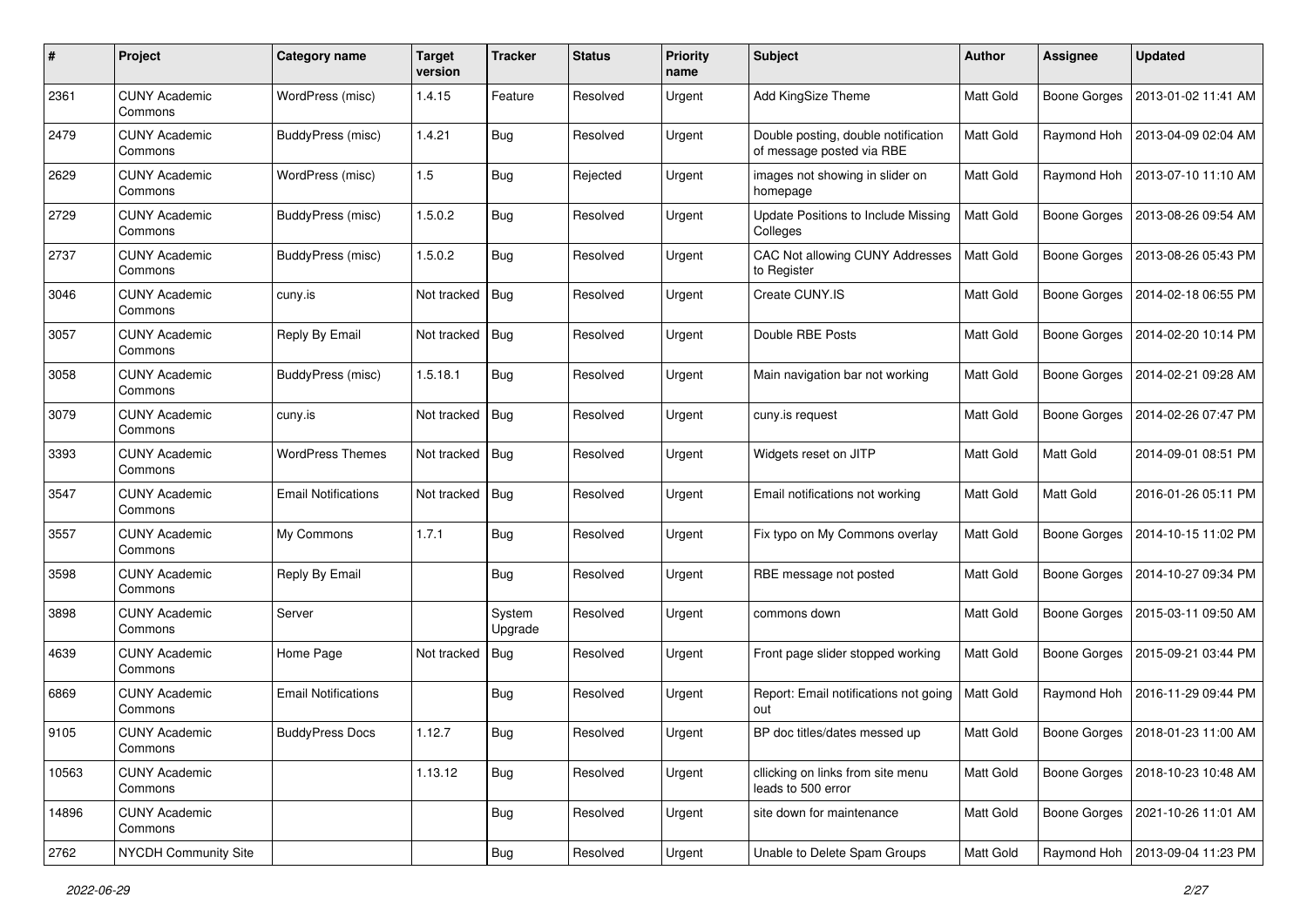| $\#$ | Project                         | Category name            | Target<br>version | <b>Tracker</b> | <b>Status</b> | <b>Priority</b><br>name | <b>Subject</b>                                                           | <b>Author</b>    | Assignee            | <b>Updated</b>      |
|------|---------------------------------|--------------------------|-------------------|----------------|---------------|-------------------------|--------------------------------------------------------------------------|------------------|---------------------|---------------------|
| 2773 | NYCDH Community Site            |                          |                   | <b>Bug</b>     | Resolved      | Urgent                  | Severe site weirdness                                                    | Matt Gold        | Raymond Hoh         | 2018-02-21 07:13 PM |
| 48   | <b>CUNY Academic</b><br>Commons | Group Forums             |                   | <b>Bug</b>     | Resolved      | High                    | Unsubscribed Users Receiving<br>Commons Forum Posts via Email            | Matt Gold        | Boone Gorges        | 2009-10-17 07:01 PM |
| 49   | <b>CUNY Academic</b><br>Commons |                          |                   | <b>Bug</b>     | Resolved      | High                    | Development Site Showing Up in<br>Google Results                         | Matt Gold        | Zach Davis          | 2009-10-20 06:23 PM |
| 87   | <b>CUNY Academic</b><br>Commons | Upgrades                 |                   | Bug            | Resolved      | High                    | Upgrade MediaWiki Skin                                                   | Matt Gold        | Boone Gorges        | 2009-12-03 08:24 AM |
| 98   | <b>CUNY Academic</b><br>Commons | Wiki                     |                   | Bug            | Resolved      | High                    | CICDev Authentication request on<br>wiki                                 | Matt Gold        | Lucas<br>Thurston   | 2009-12-03 11:45 AM |
| 100  | <b>CUNY Academic</b><br>Commons | Upgrades                 |                   | <b>Bug</b>     | Resolved      | High                    | Unclickable title links on group<br>forum                                | Matt Gold        | Boone Gorges        | 2009-12-03 09:19 AM |
| 106  | <b>CUNY Academic</b><br>Commons | Upgrades                 |                   | <b>Bug</b>     | Resolved      | High                    | <b>ITPF09 Forum Issue</b>                                                | Matt Gold        | Boone Gorges        | 2009-12-03 04:49 PM |
| 107  | <b>CUNY Academic</b><br>Commons | Upgrades                 |                   | Bug            | Resolved      | High                    | Log In Problem                                                           | Matt Gold        | Boone Gorges        | 2009-12-04 12:02 AM |
| 111  | <b>CUNY Academic</b><br>Commons | Upgrades                 |                   | <b>Bug</b>     | Resolved      | High                    | More Privacy Options and BP Feed                                         | <b>Matt Gold</b> | Boone Gorges        | 2010-02-25 12:24 PM |
| 115  | <b>CUNY Academic</b><br>Commons | Upgrades                 |                   | <b>Bug</b>     | Resolved      | High                    | Alliw spreadsheet attachments on<br>forum posts                          | Matt Gold        | Boone Gorges        | 2009-12-06 12:13 AM |
| 123  | <b>CUNY Academic</b><br>Commons | Upgrades                 |                   | Feature        | Resolved      | High                    | Install Bug Report code onto<br>Homepage                                 | <b>Matt Gold</b> | CIC Michael         | 2010-05-20 05:42 PM |
| 137  | <b>CUNY Academic</b><br>Commons | Upgrades                 |                   | <b>Bug</b>     | Resolved      | High                    | Reports of Inability to<br>Attach/Download Attachments to<br>Forum Posts | Matt Gold        | Boone Gorges        | 2009-12-10 11:41 AM |
| 158  | <b>CUNY Academic</b><br>Commons | WordPress (misc)         |                   | Feature        | Resolved      | High                    | Create Featured Group Widget for<br>Homepage                             | Matt Gold        | Boone Gorges        | 2010-06-22 06:53 PM |
| 163  | <b>CUNY Academic</b><br>Commons | WordPress (misc)         |                   | <b>Bug</b>     | Resolved      | High                    | Missing plugins                                                          | Matt Gold        | Boone Gorges        | 2010-05-11 08:38 PM |
| 205  | <b>CUNY Academic</b><br>Commons | <b>BuddyPress (misc)</b> |                   | <b>Bug</b>     | Resolved      | High                    | <b>Cannot Create Account</b>                                             | Matt Gold        | Boone Gorges        | 2010-05-20 03:18 PM |
| 209  | <b>CUNY Academic</b><br>Commons | <b>BuddyPress (misc)</b> |                   | <b>Bug</b>     | Resolved      | High                    | Members Report that Forum<br>Attachments not working                     | Matt Gold        | <b>Boone Gorges</b> | 2010-05-14 12:13 PM |
| 212  | <b>CUNY Academic</b><br>Commons | BuddyPress (misc)        |                   | Feature        | Resolved      | High                    | Create a way for group members to<br>send out email announcements        | Matt Gold        | Boone Gorges        | 2010-05-12 10:11 AM |
| 220  | <b>CUNY Academic</b><br>Commons | <b>BuddyPress (misc)</b> |                   | <b>Bug</b>     | Resolved      | High                    | Hidden Groups showing up in<br>homepage group listing                    | Matt Gold        | Boone Gorges        | 2010-05-07 10:30 AM |
| 222  | <b>CUNY Academic</b><br>Commons | BuddyPress (misc)        |                   | <b>Bug</b>     | Resolved      | High                    | No way for group admins to invite<br>new members                         | Matt Gold        | <b>Boone Gorges</b> | 2010-05-11 09:02 PM |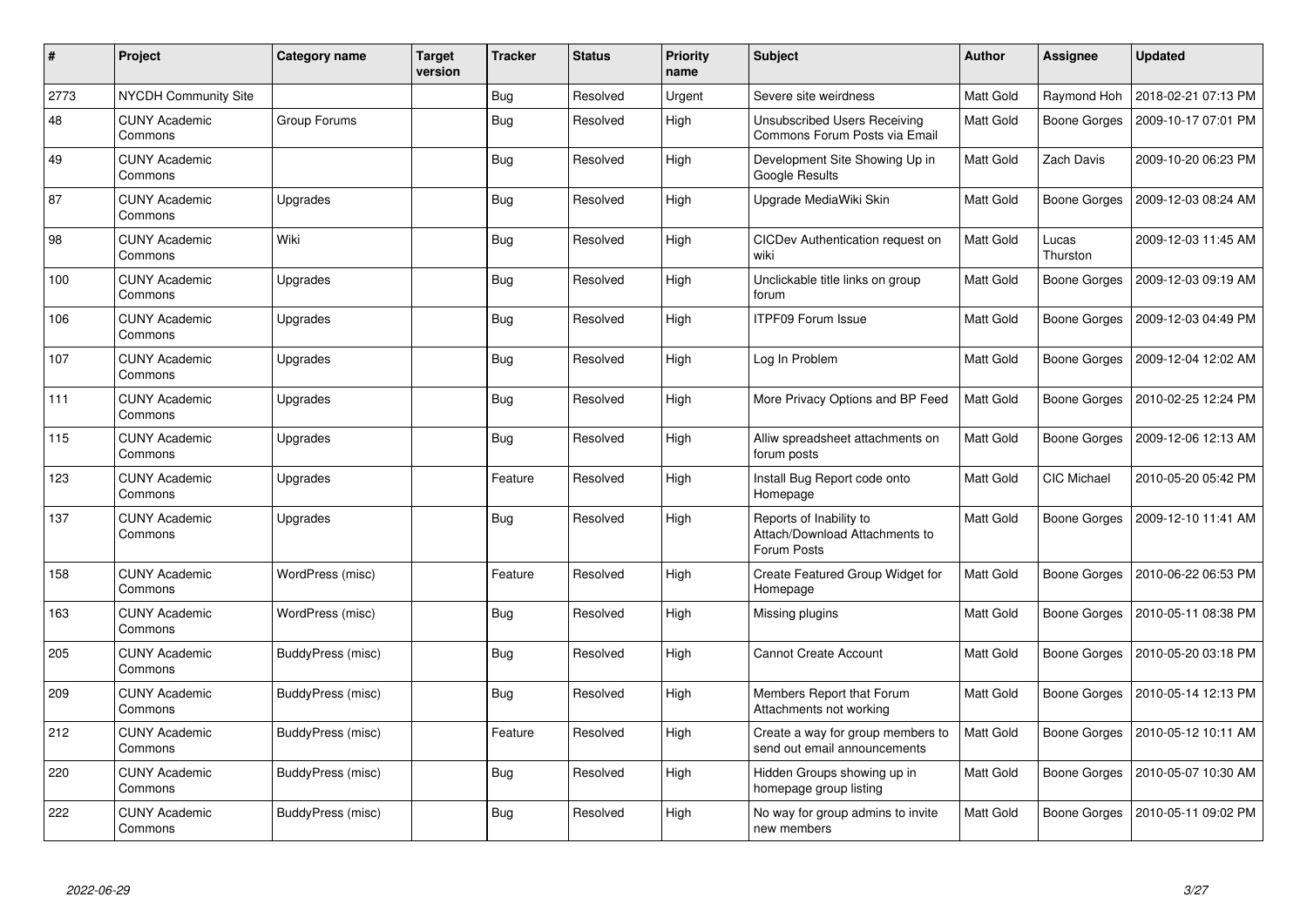| #    | Project                         | Category name           | Target<br>version | <b>Tracker</b> | <b>Status</b> | <b>Priority</b><br>name | <b>Subject</b>                                                       | <b>Author</b>    | Assignee            | <b>Updated</b>      |
|------|---------------------------------|-------------------------|-------------------|----------------|---------------|-------------------------|----------------------------------------------------------------------|------------------|---------------------|---------------------|
| 256  | <b>CUNY Academic</b><br>Commons | BuddyPress (misc)       | Not tracked       | Bug            | Resolved      | High                    | Security warnings on site                                            | <b>Matt Gold</b> | <b>Boone Gorges</b> | 2014-05-01 09:23 AM |
| 301  | <b>CUNY Academic</b><br>Commons | BuddyPress (misc)       |                   | Bug            | Resolved      | High                    | User unable to upload documents                                      | Matt Gold        | Boone Gorges        | 2010-08-25 12:06 PM |
| 322  | <b>CUNY Academic</b><br>Commons | BuddyPress (misc)       | 1.0.2             | Feature        | Resolved      | High                    | Raising Limitation on Emailed<br>Invites                             | Matt Gold        | <b>Boone Gorges</b> | 2010-09-03 07:07 AM |
| 340  | <b>CUNY Academic</b><br>Commons | BuddyPress (misc)       | 1.1               | <b>Bug</b>     | Resolved      | High                    | BP Admin Bar Menu Mouseover<br>Areas Too Sensitive                   | Matt Gold        | <b>Boone Gorges</b> | 2010-12-01 09:48 AM |
| 346  | <b>CUNY Academic</b><br>Commons | BuddyPress (misc)       | 1.0.3             | Bug            | Resolved      | High                    | News Nav Bar Link on Wiki Pages<br>Points to Wrong Page              | Matt Gold        | <b>Boone Gorges</b> | 2010-09-20 05:28 PM |
| 360  | <b>CUNY Academic</b><br>Commons | BuddyPress (misc)       | 1.0.3             | <b>Bug</b>     | Resolved      | High                    | <b>Activity Feed Problems</b>                                        | Matt Gold        | Boone Gorges        | 2010-09-28 11:45 AM |
| 370  | <b>CUNY Academic</b><br>Commons | Registration            | Future<br>release | Feature        | Assigned      | High                    | <b>Guest Accounts</b>                                                | Matt Gold        | Matt Gold           | 2015-04-09 09:33 PM |
| 444  | <b>CUNY Academic</b><br>Commons | WordPress (misc)        | 1.1.1             | Bug            | Resolved      | High                    | Hero Slides Not Showing Up in<br>Firefox                             | Matt Gold        | Boone Gorges        | 2010-12-08 08:41 AM |
| 451  | <b>CUNY Academic</b><br>Commons | BuddyPress (misc)       | Not tracked       | <b>Bug</b>     | Resolved      | High                    | Members Unable to Upload<br>Documents to Groups                      | Matt Gold        | <b>Boone Gorges</b> | 2010-12-09 12:32 PM |
| 455  | <b>CUNY Academic</b><br>Commons | WordPress (misc)        |                   | <b>Bug</b>     | Resolved      | High                    | Fix errors caused by More Privacy<br><b>Options Disabling</b>        | Matt Gold        | Boone Gorges        | 2010-12-08 10:47 PM |
| 457  | <b>CUNY Academic</b><br>Commons | BuddyPress (misc)       | 1.1.2             | Bug            | Resolved      | High                    | Unable to Upload Documents as<br>Forum Attachments                   | Matt Gold        | Boone Gorges        | 2010-12-10 06:56 PM |
| 469  | <b>CUNY Academic</b><br>Commons | WordPress (misc)        | Not tracked       | Bug            | Resolved      | High                    | Help with a blog using a deleted<br>theme                            | Matt Gold        | <b>Boone Gorges</b> | 2010-12-13 05:09 PM |
| 476  | <b>CUNY Academic</b><br>Commons | WordPress (misc)        | 1.1.3             | <b>Bug</b>     | Resolved      | High                    | Limited Email Domains List Empty<br>After Site Upgrade               | Matt Gold        | Boone Gorges        | 2010-12-13 07:02 PM |
| 502  | <b>CUNY Academic</b><br>Commons | <b>WordPress Themes</b> | 1.14              | Feature        | Duplicate     | High                    | <b>Create Site Templates</b>                                         | Matt Gold        | Chris Stein         | 2018-10-24 12:34 PM |
| 507  | <b>CUNY Academic</b><br>Commons | BuddyPress (misc)       | 1.1.6             | <b>Bug</b>     | Resolved      | High                    | Invite Anyone Rejects CUNY Email<br>Addresses                        | Matt Gold        | Boone Gorges        | 2010-12-21 11:26 AM |
| 568  | <b>CUNY Academic</b><br>Commons | BuddyPress (misc)       | 1.1.10            | <b>Bug</b>     | Resolved      | High                    | Member reports trouble uploading<br>documents to groups              | Matt Gold        | Boone Gorges        | 2011-02-10 02:33 PM |
| 574  | <b>CUNY Academic</b><br>Commons | BuddyPress (misc)       | 1.1.10            | Bug            | Resolved      | High                    | Members unable to read documents<br>posted to groups                 | Matt Gold        | Boone Gorges        | 2011-02-10 03:01 PM |
| 1068 | <b>CUNY Academic</b><br>Commons | WordPress (misc)        | 1.2.5             | <b>Bug</b>     | Rejected      | High                    | Notification of Update in a Private<br>Group Shows up in Public Feed | Matt Gold        | Boone Gorges        | 2011-07-21 11:27 PM |
| 1116 | <b>CUNY Academic</b><br>Commons | WordPress (misc)        | Not tracked       | Bug            | Resolved      | High                    | Image Upload Error                                                   | Matt Gold        |                     | 2011-08-27 08:44 AM |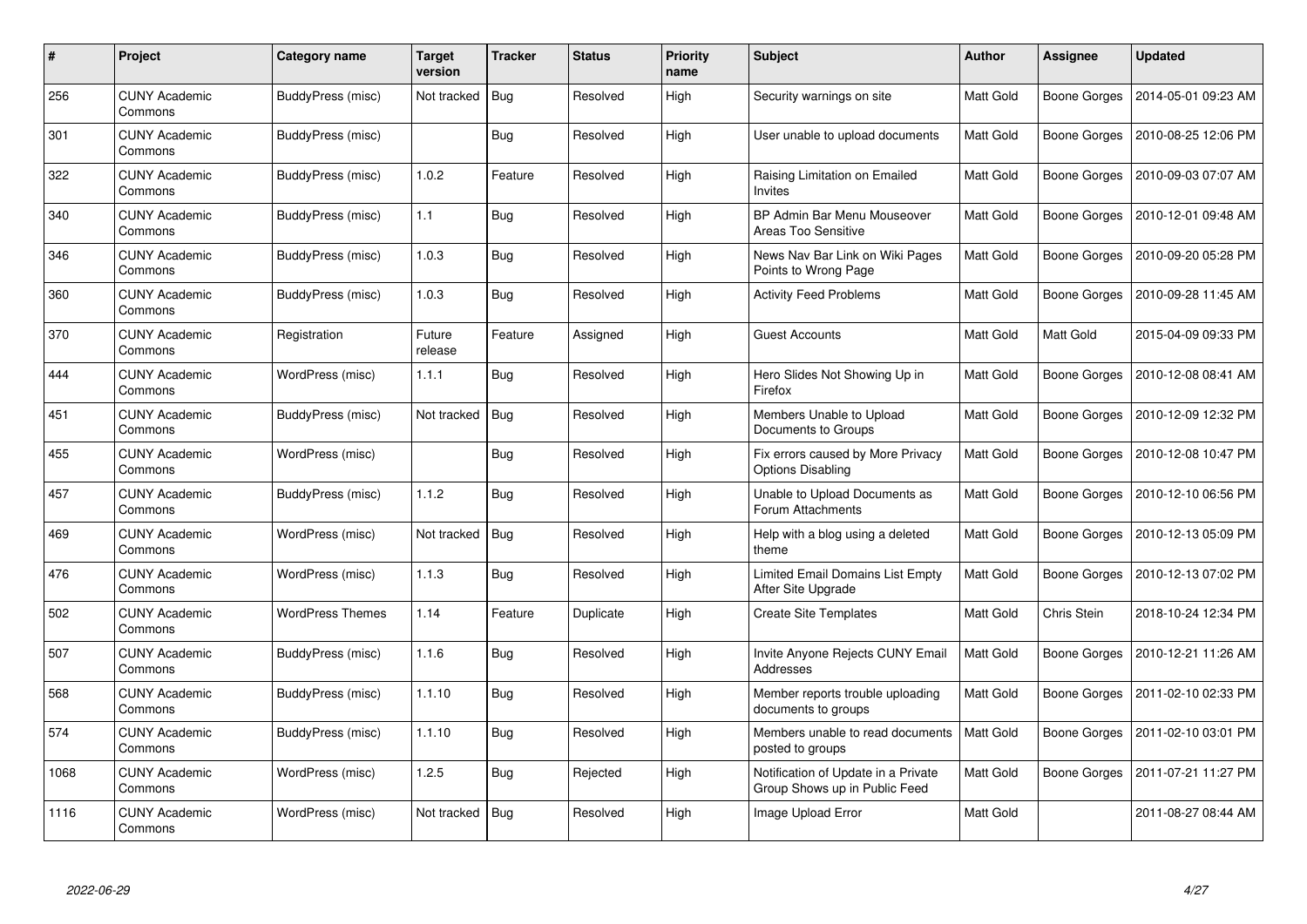| #    | Project                         | <b>Category name</b> | <b>Target</b><br>version | <b>Tracker</b> | <b>Status</b> | <b>Priority</b><br>name | <b>Subject</b>                                                   | <b>Author</b>    | Assignee       | <b>Updated</b>                     |
|------|---------------------------------|----------------------|--------------------------|----------------|---------------|-------------------------|------------------------------------------------------------------|------------------|----------------|------------------------------------|
| 1151 | <b>CUNY Academic</b><br>Commons | Wiki                 | Not tracked              | Feature        | Rejected      | High                    | Upgrade MediaWiki to latest                                      | <b>Matt Gold</b> | Dominic Giglio | 2016-12-12 10:46 AM                |
| 1231 | <b>CUNY Academic</b><br>Commons | WordPress (misc)     | Not tracked              | Bug            | Duplicate     | High                    | Inaccessible Site on the Commons                                 | Matt Gold        |                | 2011-10-13 08:56 AM                |
| 1362 | <b>CUNY Academic</b><br>Commons | WordPress (misc)     | Not tracked              | <b>Bug</b>     | Resolved      | High                    | Google Malware Warning                                           | Matt Gold        |                | 2011-11-23 12:15 PM                |
| 1418 | <b>CUNY Academic</b><br>Commons | Wiki                 | 1.3                      | Bug            | Resolved      | High                    | Don't see BP Admin Bar on cdev<br>Wiki page                      | Matt Gold        | Boone Gorges   | 2011-12-09 08:58 AM                |
| 1453 | <b>CUNY Academic</b><br>Commons | BuddyPress (misc)    |                          | Bug            | Rejected      | High                    | Multiple problems with featured<br>image widget for blog posts   | <b>Matt Gold</b> | Dominic Giglio | 2012-07-02 04:22 PM                |
| 1547 | <b>CUNY Academic</b><br>Commons | WordPress (misc)     | 1.3.5                    | <b>Bug</b>     | Resolved      | High                    | Spam Registrations                                               | Matt Gold        | Boone Gorges   | 2012-01-16 08:23 PM                |
| 1754 | <b>CUNY Academic</b><br>Commons | WordPress (misc)     | 1.3.10                   | Bug            | Resolved      | High                    | Members receiving dev site<br>comment spam                       | <b>Matt Gold</b> | Boone Gorges   | 2012-03-20 01:05 PM                |
| 1818 | <b>CUNY Academic</b><br>Commons | WordPress (misc)     | 1.3.12                   | Feature        | Resolved      | High                    | Add news announcement scroll<br>plugin                           | Matt Gold        | Boone Gorges   | 2012-04-09 03:15 PM                |
| 1829 | <b>CUNY Academic</b><br>Commons | WordPress (misc)     |                          | Bug            | Rejected      | High                    | 'No Image' checkbox on Featured<br>Content widget is not working | Matt Gold        | Dominic Giglio | 2012-07-04 06:02 PM                |
| 1916 | <b>CUNY Academic</b><br>Commons | WordPress (misc)     | 1.3.14                   | <b>Bug</b>     | Resolved      | High                    | Images Breaking on Help Blog and<br><b>Ground Control</b>        | Matt Gold        | Boone Gorges   | 2012-05-26 07:54 PM                |
| 1995 | <b>CUNY Academic</b><br>Commons | WordPress (misc)     | 1.3.17                   | Bug            | Rejected      | High                    | Featured Content Box Only<br>Rendering on Login                  | Matt Gold        | Boone Gorges   | 2012-07-15 10:21 AM                |
| 2018 | <b>CUNY Academic</b><br>Commons | WordPress (misc)     | 1.4                      | <b>Bug</b>     | Resolved      | High                    | WP Nav Bar Overflow                                              | <b>Matt Gold</b> | Boone Gorges   | 2012-08-06 12:58 PM                |
| 2019 | <b>CUNY Academic</b><br>Commons | WordPress (misc)     | 1.4                      | <b>Bug</b>     | Resolved      | High                    | Unable to Add New User to Blog                                   | Matt Gold        | Boone Gorges   | 2012-08-08 04:21 PM                |
| 2035 | <b>CUNY Academic</b><br>Commons | BuddyPress (misc)    | 1.4.3                    | Support        | Resolved      | High                    | Reply by Email - some possible<br>confusion                      | Matt Gold        | Raymond Hoh    | 2012-08-19 08:58 AM                |
| 2046 | <b>CUNY Academic</b><br>Commons | BuddyPress (misc)    | 1.4.3                    | Bug            | Resolved      | High                    | <b>RBE Delayed Post</b>                                          | Matt Gold        | Raymond Hoh    | 2012-08-27 11:55 AM                |
| 2055 | <b>CUNY Academic</b><br>Commons | WordPress (misc)     | 1.4.3                    | Bug            | Resolved      | High                    | Non-CUNY Sign-Ups not enabled                                    | Matt Gold        |                | Boone Gorges   2012-08-23 12:51 PM |
| 2082 | <b>CUNY Academic</b><br>Commons | BuddyPress (misc)    | 1.4.8                    | Support        | Resolved      | High                    | Default: No Email?                                               | Matt Gold        | Dominic Giglio | 2012-10-19 04:55 PM                |
| 2230 | <b>CUNY Academic</b><br>Commons | WordPress (misc)     | 1.4.10                   | <b>Bug</b>     | Resolved      | High                    | MESTC page scrambled                                             | Matt Gold        | Dominic Giglio | 2012-11-20 02:39 PM                |
| 2245 | <b>CUNY Academic</b><br>Commons | WordPress (misc)     | 1.4.15                   | Bug            | Resolved      | High                    | Domain mapping issues -- Site<br>warnings                        | Matt Gold        | Dominic Giglio | 2012-12-27 03:59 PM                |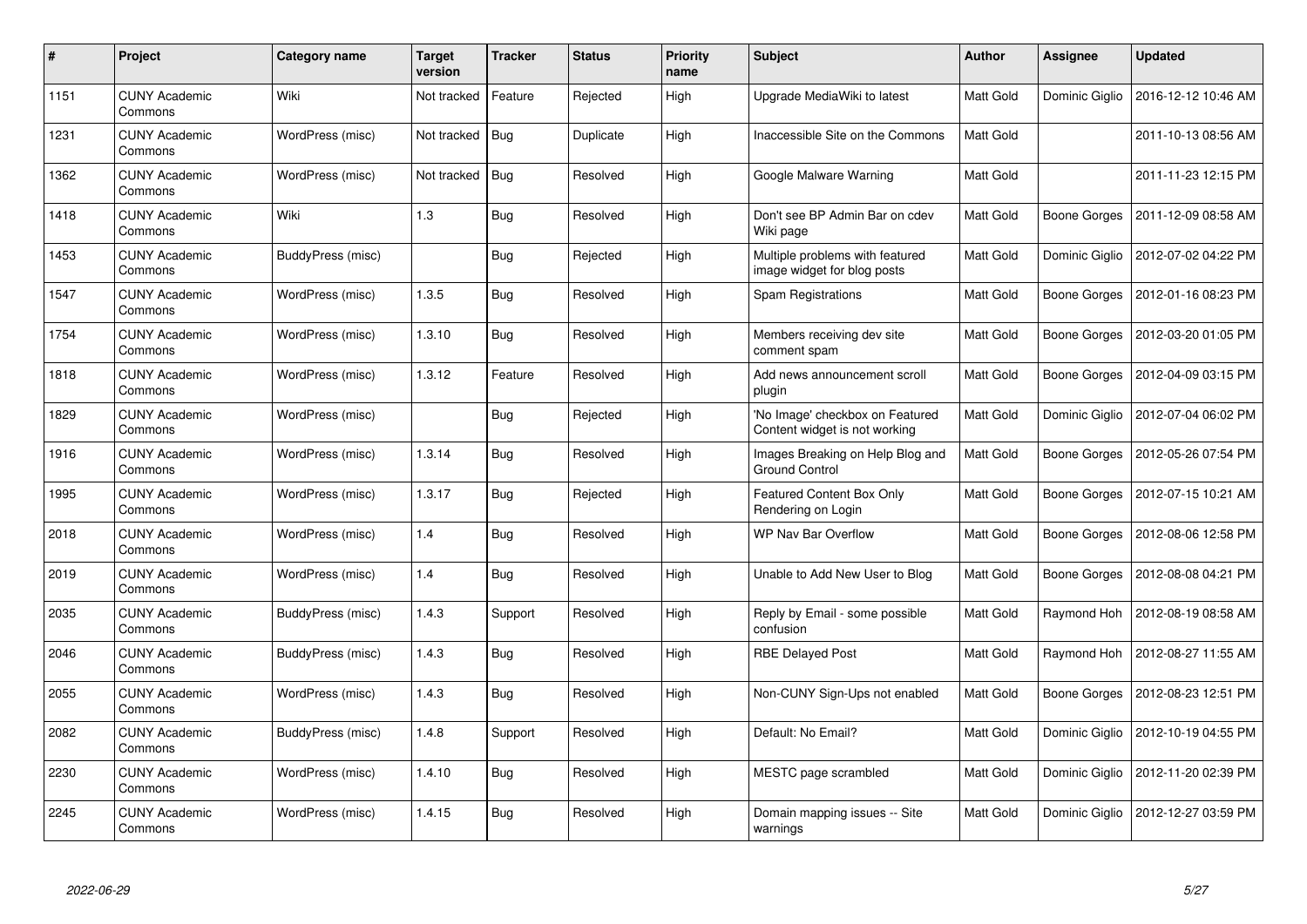| #    | Project                         | Category name              | <b>Target</b><br>version | <b>Tracker</b> | <b>Status</b> | <b>Priority</b><br>name | Subject                                                                         | <b>Author</b>    | Assignee         | <b>Updated</b>      |
|------|---------------------------------|----------------------------|--------------------------|----------------|---------------|-------------------------|---------------------------------------------------------------------------------|------------------|------------------|---------------------|
| 2280 | <b>CUNY Academic</b><br>Commons | commonsinabox.org          | Not tracked              | Bug            | Resolved      | High                    | Forum links not working                                                         | <b>Matt Gold</b> | Boone Gorges     | 2012-11-20 12:33 PM |
| 2349 | <b>CUNY Academic</b><br>Commons | commonsinabox.org          |                          | <b>Bug</b>     | Resolved      | High                    | CBOX header image position off                                                  | <b>Matt Gold</b> | Boone Gorges     | 2012-12-15 10:21 PM |
| 2380 | <b>CUNY Academic</b><br>Commons | commonsinabox.org          |                          | <b>Bug</b>     | Resolved      | High                    | Add search to Commonsinabox.org                                                 | Matt Gold        | Boone Gorges     | 2013-03-20 11:41 AM |
| 2538 | <b>CUNY Academic</b><br>Commons | WordPress (misc)           | 1.4.25                   | Bug            | Resolved      | High                    | Add security plugins                                                            | <b>Matt Gold</b> | Boone Gorges     | 2013-04-22 10:37 AM |
| 2564 | <b>CUNY Academic</b><br>Commons | WordPress (misc)           | 1.4.32                   | Bug            | Resolved      | High                    | Editing blog posts connected to<br>groups creates activity<br>item/notification | Matt Gold        | Boone Gorges     | 2013-07-17 08:39 AM |
| 2635 | <b>CUNY Academic</b><br>Commons | WordPress (misc)           | Not tracked              | Support        | Resolved      | High                    | Recover content of deleted blog<br>from backup                                  | <b>Matt Gold</b> | <b>Matt Gold</b> | 2013-06-17 10:53 AM |
| 2702 | <b>CUNY Academic</b><br>Commons | WordPress (misc)           | Not tracked              | Publicity      | Resolved      | High                    | Revise GCDI text                                                                | <b>Matt Gold</b> | scott voth       | 2014-02-08 02:37 PM |
| 2738 | <b>CUNY Academic</b><br>Commons | BuddyPress (misc)          | 1.5.0.2                  | <b>Bug</b>     | Resolved      | High                    | Users Unable to Change Email<br><b>Address in Settings</b>                      | Matt Gold        | Boone Gorges     | 2013-08-28 09:05 PM |
| 2775 | <b>CUNY Academic</b><br>Commons | BuddyPress (misc)          | 1.5.1.1                  | <b>Bug</b>     | Resolved      | High                    | Add Lehman College to List of<br>Colleges in Profiles                           | <b>Matt Gold</b> | Boone Gorges     | 2013-09-06 04:40 PM |
| 2892 | <b>CUNY Academic</b><br>Commons | BuddyPress (misc)          |                          | <b>Bug</b>     | Rejected      | High                    | Commons homepage - blog column                                                  | Matt Gold        | Boone Gorges     | 2013-11-14 01:00 PM |
| 3053 | <b>CUNY Academic</b><br>Commons | Groups (misc)              | Not tracked              | Publicity      | Resolved      | High                    | Find groups to help publicize the<br>CUE conference                             | Matt Gold        | Sarah<br>Morgano | 2014-02-21 03:22 PM |
| 3164 | <b>CUNY Academic</b><br>Commons | Reply By Email             | 1.6.7.1                  | Bug            | Resolved      | High                    | Duplicate RBE messages                                                          | <b>Matt Gold</b> | Raymond Hoh      | 2014-06-24 12:23 PM |
| 3205 | <b>CUNY Academic</b><br>Commons | <b>Commons Profile</b>     | 1.6.3                    | <b>Bug</b>     | Resolved      | High                    | Email profile field not showing up                                              | Matt Gold        | Boone Gorges     | 2014-05-12 02:18 PM |
| 3428 | <b>CUNY Academic</b><br>Commons | Twitter page               | 1.6.14                   | <b>Bug</b>     | Resolved      | High                    | Fix typo on Twitter page                                                        | <b>Matt Gold</b> | Dominic Giglio   | 2014-09-01 08:53 PM |
| 3480 | <b>CUNY Academic</b><br>Commons | WordPress (misc)           | Not tracked              | Bug            | Resolved      | High                    | Games site shows up as<br>archived/suspended                                    | <b>Matt Gold</b> | Boone Gorges     | 2014-09-21 09:34 PM |
| 3555 | <b>CUNY Academic</b><br>Commons | Publicity                  | Not tracked              | Bug            | Resolved      | High                    | Mailchimp email display issue                                                   | Matt Gold        | Matt Gold        | 2017-11-15 05:47 PM |
| 3563 | <b>CUNY Academic</b><br>Commons | Reply By Email             | Not tracked              | <b>Bug</b>     | Resolved      | High                    | RBE posting lags                                                                | <b>Matt Gold</b> | Boone Gorges     | 2014-10-21 11:33 AM |
| 3601 | <b>CUNY Academic</b><br>Commons | <b>Email Notifications</b> | 1.7.3                    | <b>Bug</b>     | Resolved      | High                    | Forum replies do not show up on the   Matt Gold<br>group homepage               |                  | Raymond Hoh      | 2014-11-10 01:24 PM |
| 3608 | <b>CUNY Academic</b><br>Commons | <b>Email Notifications</b> | 1.7.3                    | <b>Bug</b>     | Resolved      | High                    | Group email plain-text formatting<br>problem                                    | <b>Matt Gold</b> | Raymond Hoh      | 2014-11-11 12:19 PM |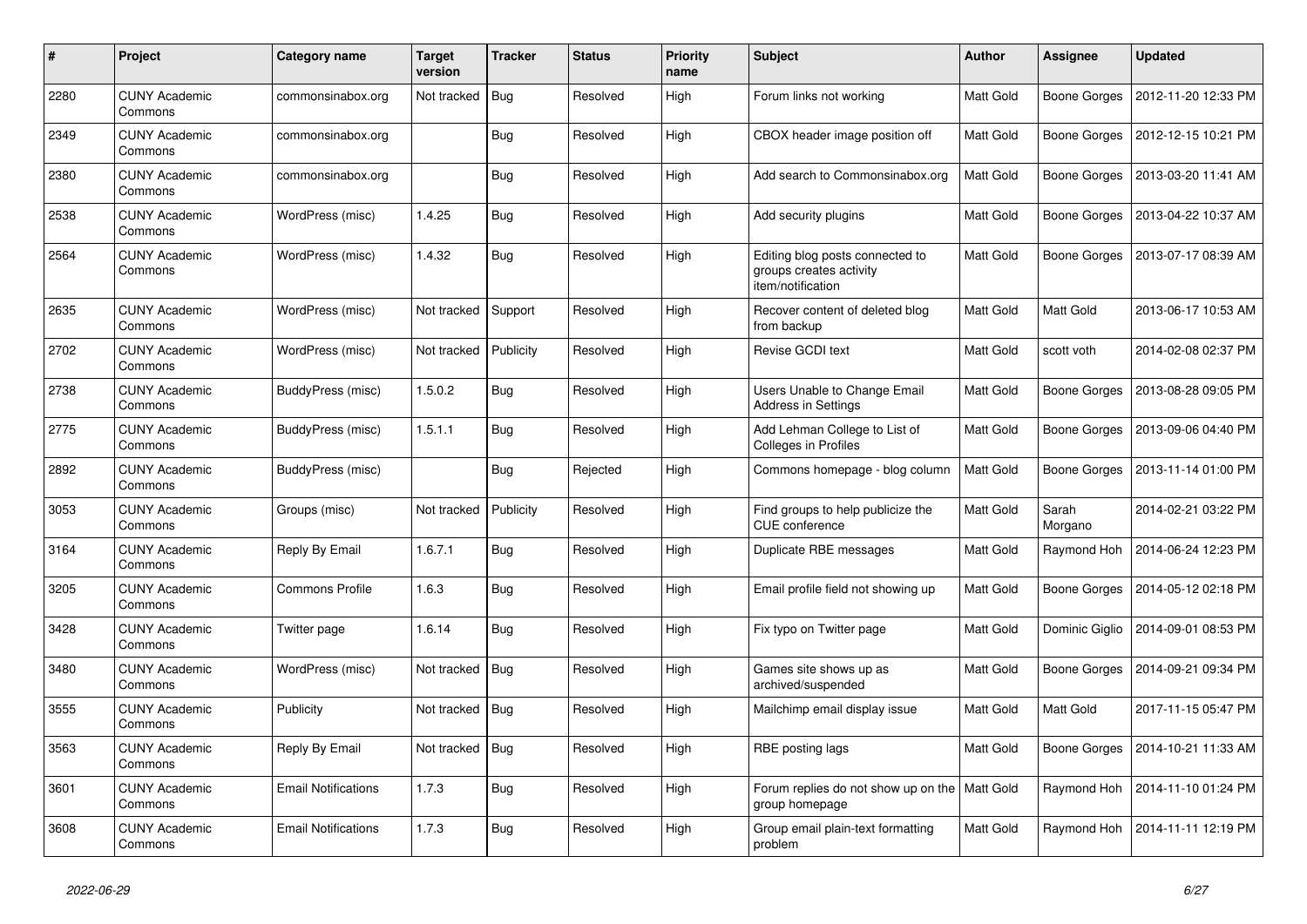| #    | Project                         | Category name            | <b>Target</b><br>version | <b>Tracker</b> | <b>Status</b> | <b>Priority</b><br>name | Subject                                                                         | Author           | Assignee            | <b>Updated</b>                     |
|------|---------------------------------|--------------------------|--------------------------|----------------|---------------|-------------------------|---------------------------------------------------------------------------------|------------------|---------------------|------------------------------------|
| 3648 | <b>CUNY Academic</b><br>Commons | cuny.is                  | Not tracked              | Bug            | Resolved      | High                    | cuny.is request                                                                 | Matt Gold        | <b>Boone Gorges</b> | 2014-11-11 06:54 PM                |
| 3655 | <b>CUNY Academic</b><br>Commons | Group Forums             | Not tracked              | Bug            | Resolved      | High                    | xlsx attachments not allowed in<br>forums                                       | Matt Gold        | <b>Boone Gorges</b> | 2014-11-21 10:41 AM                |
| 3676 | <b>CUNY Academic</b><br>Commons | WordPress (misc)         | 1.7.4                    | Feature        | Resolved      | High                    | Update WP to 4.0.1                                                              | <b>Matt Gold</b> | <b>Boone Gorges</b> | 2014-11-21 10:49 AM                |
| 3853 | <b>CUNY Academic</b><br>Commons | <b>BuddyPress (misc)</b> | 1.7.16                   | <b>Bug</b>     | Resolved      | High                    | Post erroneously ascribed to wrong<br>author in activity feed                   | <b>Matt Gold</b> | Raymond Hoh         | 2015-03-21 01:13 PM                |
| 3910 | <b>CUNY Academic</b><br>Commons | Home Page                | 1.7.15.2                 | Bug            | Resolved      | High                    | Home Page Display Errors                                                        | Matt Gold        | <b>Boone Gorges</b> | 2015-03-17 10:21 AM                |
| 3914 | <b>CUNY Academic</b><br>Commons | <b>WordPress Plugins</b> | 1.7.15.1                 | Feature        | Resolved      | High                    | Upgrade Yoast's SEO plugin                                                      | Matt Gold        | Boone Gorges        | 2015-03-13 05:30 PM                |
| 4004 | <b>CUNY Academic</b><br>Commons | Group Forums             | Not tracked              | Support        | Resolved      | High                    | "Duplicate topic detected" error<br>message when posting to group<br>forum      | Matt Gold        | <b>Boone Gorges</b> | 2015-04-20 10:21 AM                |
| 4010 | <b>CUNY Academic</b><br>Commons | <b>WordPress Plugins</b> | 1.7.20                   | Bug            | Resolved      | High                    | GC Digital Fellows site down                                                    | <b>Matt Gold</b> |                     | 2015-04-22 10:30 AM                |
| 4180 | <b>CUNY Academic</b><br>Commons | WordPress (misc)         | Not tracked              | <b>Bug</b>     | Resolved      | High                    | Cache issues: site deletion process                                             | Matt Gold        | <b>Boone Gorges</b> | 2016-02-07 10:05 PM                |
| 4196 | <b>CUNY Academic</b><br>Commons |                          |                          | Bug            | Rejected      | High                    | News feed weirdness                                                             | Matt Gold        | <b>Boone Gorges</b> | 2015-06-25 03:41 PM                |
| 4660 | <b>CUNY Academic</b><br>Commons | Events                   | Not tracked              | Bug            | Resolved      | High                    | Creating new event leads to<br>whitescreen                                      | Matt Gold        | Boone Gorges        | 2015-09-22 05:56 PM                |
| 4816 | <b>CUNY Academic</b><br>Commons | Group Invitations        | 1.8.15                   | Bug            | Resolved      | High                    | Group invite email notifications not<br>received                                | Matt Gold        | <b>Boone Gorges</b> | 2015-10-26 11:56 AM                |
| 5022 | <b>CUNY Academic</b><br>Commons | Wiki                     | 1.9.1                    | <b>Bug</b>     | Resolved      | High                    | Main nav bar different on wiki page                                             | <b>Matt Gold</b> | Boone Gorges        | 2015-12-11 09:31 PM                |
| 5179 | <b>CUNY Academic</b><br>Commons | Homepage Slides          | 1.9.6                    | <b>Bug</b>     | Resolved      | High                    | homepage slider image broken                                                    | Matt Gold        | Raymond Hoh         | 2016-02-01 11:26 PM                |
| 5691 | <b>CUNY Academic</b><br>Commons | Blogs (BuddyPress)       | Future<br>release        | <b>Bug</b>     | Assigned      | High                    | Differing numbers on Sites display                                              | Matt Gold        | Raymond Hoh         | 2016-06-13 01:37 PM                |
| 5925 | <b>CUNY Academic</b><br>Commons | <b>WordPress Plugins</b> | 1.9.26                   | Feature        | Resolved      | High                    | Add Github Embed plugin                                                         | <b>Matt Gold</b> | <b>Boone Gorges</b> | 2016-08-24 12:56 PM                |
| 6992 | <b>CUNY Academic</b><br>Commons | Registration             | Not tracked Support      |                | Resolved      | High                    | User cannot activate account                                                    | Matt Gold        |                     | Boone Gorges   2016-12-08 11:13 AM |
| 7823 | <b>CUNY Academic</b><br>Commons | Home Page                |                          | Feature        | Resolved      | High                    | animated gif on frontpage                                                       | Matt Gold        | Boone Gorges        | 2017-03-22 04:36 PM                |
| 7907 | <b>CUNY Academic</b><br>Commons | WordPress (misc)         |                          | <b>Bug</b>     | Resolved      | High                    | Site header image shows up for<br>logged in user but not for logged out<br>user | Matt Gold        | Boone Gorges        | 2017-04-04 03:16 PM                |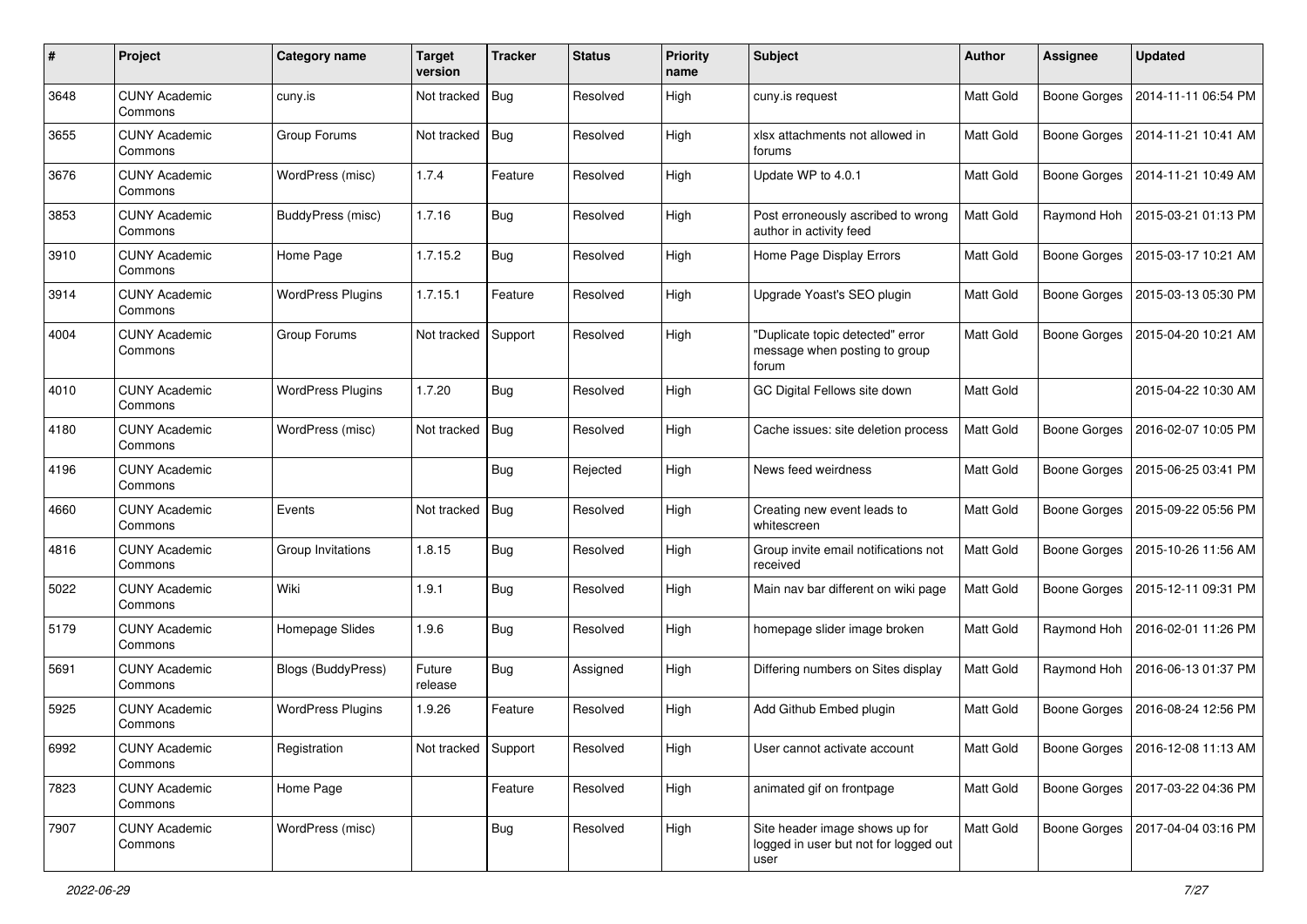| #              | Project                         | Category name              | Target<br>version | <b>Tracker</b> | <b>Status</b> | <b>Priority</b><br>name | <b>Subject</b>                                         | <b>Author</b>    | Assignee            | <b>Updated</b>      |
|----------------|---------------------------------|----------------------------|-------------------|----------------|---------------|-------------------------|--------------------------------------------------------|------------------|---------------------|---------------------|
| 8023           | <b>CUNY Academic</b><br>Commons | Reply By Email             | 1.10.18           | <b>Bug</b>     | Resolved      | High                    | Reply to CAC Message gets posted<br>to forum           | <b>Matt Gold</b> | Raymond Hoh         | 2017-04-25 02:35 PM |
| 9112           | <b>CUNY Academic</b><br>Commons |                            | Not tracked       | Bug            | Resolved      | High                    | GCDI site down                                         | Matt Gold        | Boone Gorges        | 2018-01-23 10:18 PM |
| 9977           | <b>CUNY Academic</b><br>Commons | <b>WordPress Plugins</b>   | 1.13.5            | <b>Bug</b>     | Rejected      | High                    | ACERT website down                                     | Matt Gold        | Boone Gorges        | 2018-07-03 02:09 PM |
| 10789          | <b>CUNY Academic</b><br>Commons | <b>Email Notifications</b> | 1.14.2            | <b>Bug</b>     | Resolved      | High                    | Forum Posts not generating email<br>notifications      | Matt Gold        | Boone Gorges        | 2018-12-10 07:19 PM |
| 10950          | <b>CUNY Academic</b><br>Commons |                            |                   | Support        | Resolved      | High                    | Create slide for system maintenance   Matt Gold        |                  | scott voth          | 2019-01-12 10:23 AM |
| 10970          | <b>CUNY Academic</b><br>Commons | Reply By Email             | Not tracked       | Bug            | Resolved      | High                    | Post by email failure                                  | Matt Gold        | Raymond Hoh         | 2019-01-22 12:05 PM |
| 11174          | <b>CUNY Academic</b><br>Commons | Email Notifications        | 1.14.8            | Bug            | Resolved      | High                    | Email notifications of spammed<br>comment on groupblog | <b>Matt Gold</b> | Raymond Hoh         | 2019-03-11 11:42 PM |
| 12341          | <b>CUNY Academic</b><br>Commons |                            |                   | <b>Bug</b>     | Abandoned     | High                    | Commons down                                           | <b>Matt Gold</b> |                     | 2020-02-11 10:45 AM |
| 12581          | <b>CUNY Academic</b><br>Commons | cuny.is                    | Not tracked       | Bug            | Rejected      | High                    | YOURLS shortlinks not working                          | Matt Gold        | Boone Gorges        | 2020-03-27 10:25 AM |
| 13500          | <b>CUNY Academic</b><br>Commons | Email Notifications        |                   | <b>Bug</b>     | Rejected      | High                    | Received multiple notifications for a<br>single post   | Matt Gold        | Raymond Hoh         | 2022-04-27 04:29 PM |
| 15135          | <b>CUNY Academic</b><br>Commons | Toolbar                    | 1.19.1            | Bug            | Resolved      | High                    | Header design spacing                                  | Matt Gold        | Boone Gorges        | 2022-01-11 04:41 PM |
| 15239          | <b>CUNY Academic</b><br>Commons | Group Forums               | 1.19.3            | <b>Bug</b>     | Resolved      | High                    | multiple notifications of forum post                   | Matt Gold        | Raymond Hoh         | 2022-02-01 10:10 PM |
| 2582           | <b>NYCDH Community Site</b>     |                            |                   | <b>Bug</b>     | Rejected      | High                    | Forum posting/notification problem                     | Matt Gold        | Raymond Hoh         | 2013-05-20 09:16 PM |
| 8582           | <b>NYCDH Community Site</b>     |                            |                   | <b>Bug</b>     | Resolved      | High                    | Forum post doesn't work                                | Matt Gold        | Raymond Hoh         | 2018-02-21 07:13 PM |
| $\overline{4}$ | <b>CUNY Academic</b><br>Commons | WordPress (misc)           |                   | <b>Bug</b>     | Resolved      | Normal                  | Site Loading Slowly at MEC                             | <b>Matt Gold</b> | Matt Gold           | 2009-10-18 12:00 AM |
| $\overline{7}$ | <b>CUNY Academic</b><br>Commons | BuddyPress (misc)          |                   | Bug            | Resolved      | Normal                  | BuddyPress theme error on iPhone                       | Matt Gold        | <b>Boone Gorges</b> | 2009-09-15 07:39 PM |
| 16             | <b>CUNY Academic</b><br>Commons | Redmine                    |                   | <b>Bug</b>     | Resolved      | Normal                  | Members unable to comment on<br><b>Tickets</b>         | Matt Gold        | Matt Gold           | 2009-09-12 04:29 PM |
| 26             | <b>CUNY Academic</b><br>Commons |                            |                   | Bug            | Resolved      | Normal                  | <b>Install Akismet Sitewide</b>                        | Matt Gold        | Matt Gold           | 2009-09-22 11:43 PM |
| 30             | <b>CUNY Academic</b><br>Commons | BuddyPress (misc)          |                   | Bug            | Resolved      | Normal                  | Hidden Forum Activity Showing up<br>in News Feed       | Matt Gold        | Boone Gorges        | 2009-09-30 02:51 PM |
| 35             | <b>CUNY Academic</b><br>Commons | Group Forums               |                   | <b>Bug</b>     | Resolved      | Normal                  | 404 Email Notification Settings Links                  | <b>Matt Gold</b> | <b>Boone Gorges</b> | 2009-12-10 09:24 PM |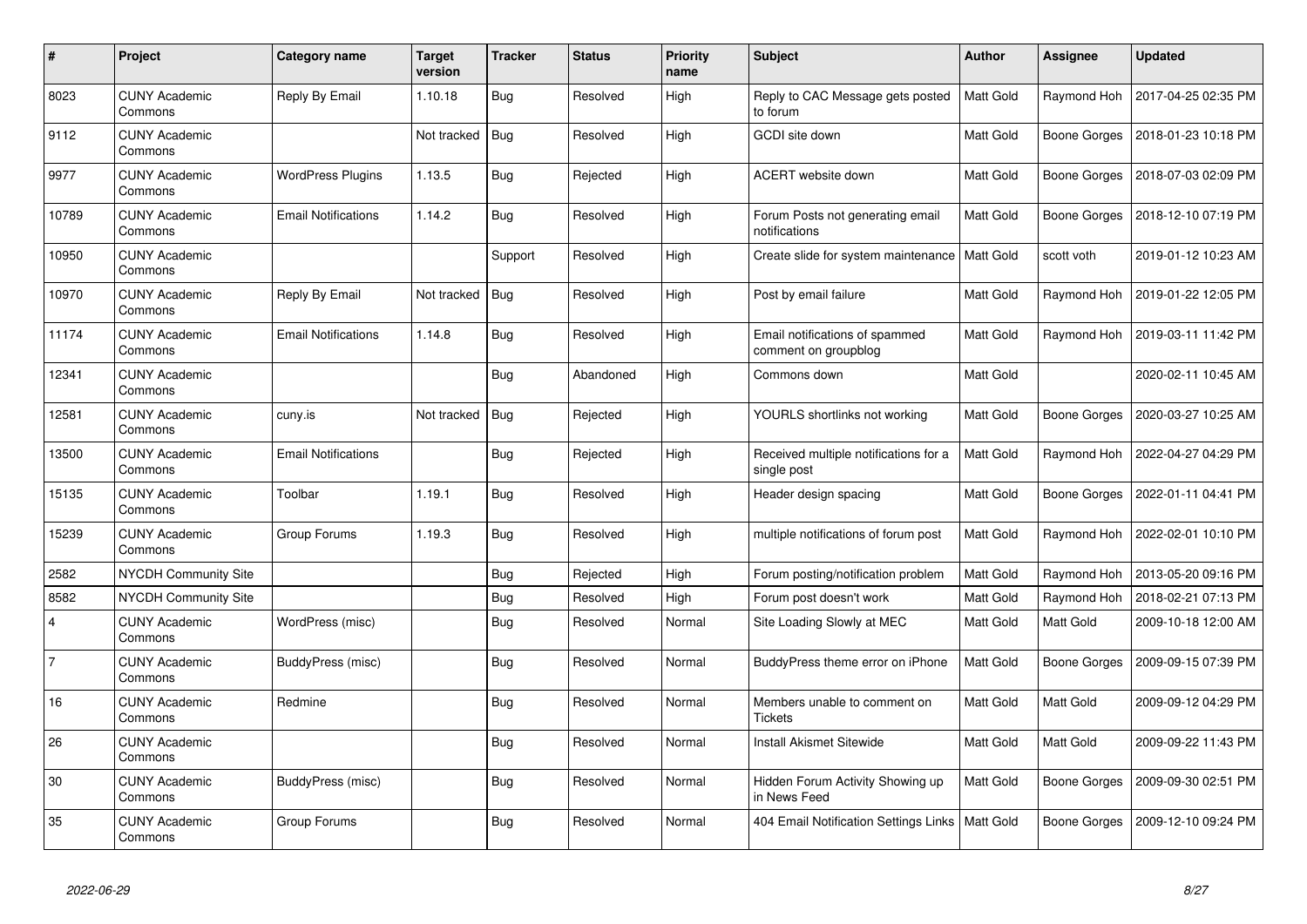| $\#$ | Project                         | Category name            | <b>Target</b><br>version | <b>Tracker</b> | <b>Status</b> | <b>Priority</b><br>name | <b>Subject</b>                                                             | <b>Author</b>    | Assignee            | <b>Updated</b>      |
|------|---------------------------------|--------------------------|--------------------------|----------------|---------------|-------------------------|----------------------------------------------------------------------------|------------------|---------------------|---------------------|
| 36   | <b>CUNY Academic</b><br>Commons | BuddyPress (misc)        | 1.1                      | Feature        | Resolved      | Normal                  | Digest Version of Group Forums<br>Notification Plugin                      | Matt Gold        | Boone Gorges        | 2010-09-26 11:10 AM |
| 38   | <b>CUNY Academic</b><br>Commons | <b>WordPress Plugins</b> | Future<br>release        | Feature        | Deferred      | Normal                  | Possible Upgrade to Sitewide Tags<br>Plugin                                | Matt Gold        |                     | 2015-04-01 09:18 PM |
| 41   | <b>CUNY Academic</b><br>Commons | BuddyPress (misc)        |                          | <b>Bug</b>     | Resolved      | Normal                  | User listed twice in group                                                 | <b>Matt Gold</b> | Matt Gold           | 2009-12-08 07:35 PM |
| 43   | <b>CUNY Academic</b><br>Commons | Group Forums             |                          | Feature        | Resolved      | Normal                  | "Topic not found" Message for<br>non-logged in users                       | Matt Gold        | Boone Gorges        | 2009-10-20 10:33 AM |
| 44   | <b>CUNY Academic</b><br>Commons | Group Forums             |                          | <b>Bug</b>     | Resolved      | Normal                  | WPMu avatars don't show up on<br><b>BbPress</b>                            | <b>Matt Gold</b> | Lucas<br>Thurston   | 2009-12-13 10:45 AM |
| 47   | <b>CUNY Academic</b><br>Commons | BuddyPress (misc)        |                          | <b>Bug</b>     | Resolved      | Normal                  | Request to Join Group Lost                                                 | Matt Gold        |                     | 2009-10-19 04:08 PM |
| 53   | <b>CUNY Academic</b><br>Commons | BuddyPress (misc)        |                          | Bug            | Resolved      | Normal                  | Search on Group Page Not<br>Working, Leads to Home Page                    | Matt Gold        | <b>Boone Gorges</b> | 2009-10-22 10:51 AM |
| 54   | <b>CUNY Academic</b><br>Commons | Wiki                     |                          | Feature        | Rejected      | Normal                  | Install MediaWiki Stat Extension                                           | Matt Gold        |                     | 2015-04-01 09:19 PM |
| 56   | <b>CUNY Academic</b><br>Commons | <b>BuddyPress (misc)</b> |                          | <b>Bug</b>     | Resolved      | Normal                  | Addition of a Profile Field Option<br><b>Removes Existing One</b>          | Matt Gold        | Zach Davis          | 2009-10-27 05:14 PM |
| 57   | <b>CUNY Academic</b><br>Commons | WordPress (misc)         |                          | <b>Bug</b>     | Resolved      | Normal                  | User reports being blocked by spam<br>filter                               | Matt Gold        | Lucas<br>Thurston   | 2009-11-30 01:05 PM |
| 64   | <b>CUNY Academic</b><br>Commons | BuddyPress (misc)        |                          | Feature        | Resolved      | Normal                  | Create links to file attachments in<br><b>BP Forum Subscription Plugin</b> | Matt Gold        | Boone Gorges        | 2009-12-10 01:29 PM |
| 65   | <b>CUNY Academic</b><br>Commons | WordPress (misc)         |                          | <b>Bug</b>     | Resolved      | Normal                  | Blogs not accepting doc and docx<br>files as extensions                    | Matt Gold        | Matt Gold           | 2009-11-17 10:04 PM |
| 66   | <b>CUNY Academic</b><br>Commons | <b>BuddyPress (misc)</b> |                          | Feature        | Resolved      | Normal                  | Remove "Popular" listing from<br>Members Widget                            | Matt Gold        | Boone Gorges        | 2009-11-18 09:20 AM |
| 68   | <b>CUNY Academic</b><br>Commons |                          |                          | Feature        | Resolved      | Normal                  | Email Addresses for the Commons                                            | Matt Gold        |                     | 2010-03-01 12:18 PM |
| 69   | <b>CUNY Academic</b><br>Commons | <b>BuddyPress (misc)</b> |                          | Bug            | Resolved      | Normal                  | UserName doesn't appear in News<br>Feed Wiki Edit                          | Matt Gold        | Boone Gorges        | 2009-12-03 09:33 AM |
| 73   | <b>CUNY Academic</b><br>Commons | Upgrades                 |                          | Bug            | Resolved      | Normal                  | Take the Tour link                                                         | Matt Gold        | CIC Michael         | 2009-12-02 06:41 PM |
| 75   | <b>CUNY Academic</b><br>Commons | Upgrades                 |                          | Feature        | Resolved      | Normal                  | Create buttons for join/login/tour                                         | Matt Gold        | CIC Michael         | 2009-12-03 04:29 PM |
| 77   | <b>CUNY Academic</b><br>Commons | Upgrades                 |                          | Feature        | Resolved      | Normal                  | Add Help link to BP admin bar under<br><b>CUNY Academic Commons</b>        | Matt Gold        | CIC Michael         | 2009-12-02 06:46 PM |
| 78   | <b>CUNY Academic</b><br>Commons | Upgrades                 |                          | Bug            | Resolved      | Normal                  | Slideshow links                                                            | <b>Matt Gold</b> | CIC Michael         | 2009-12-03 03:08 AM |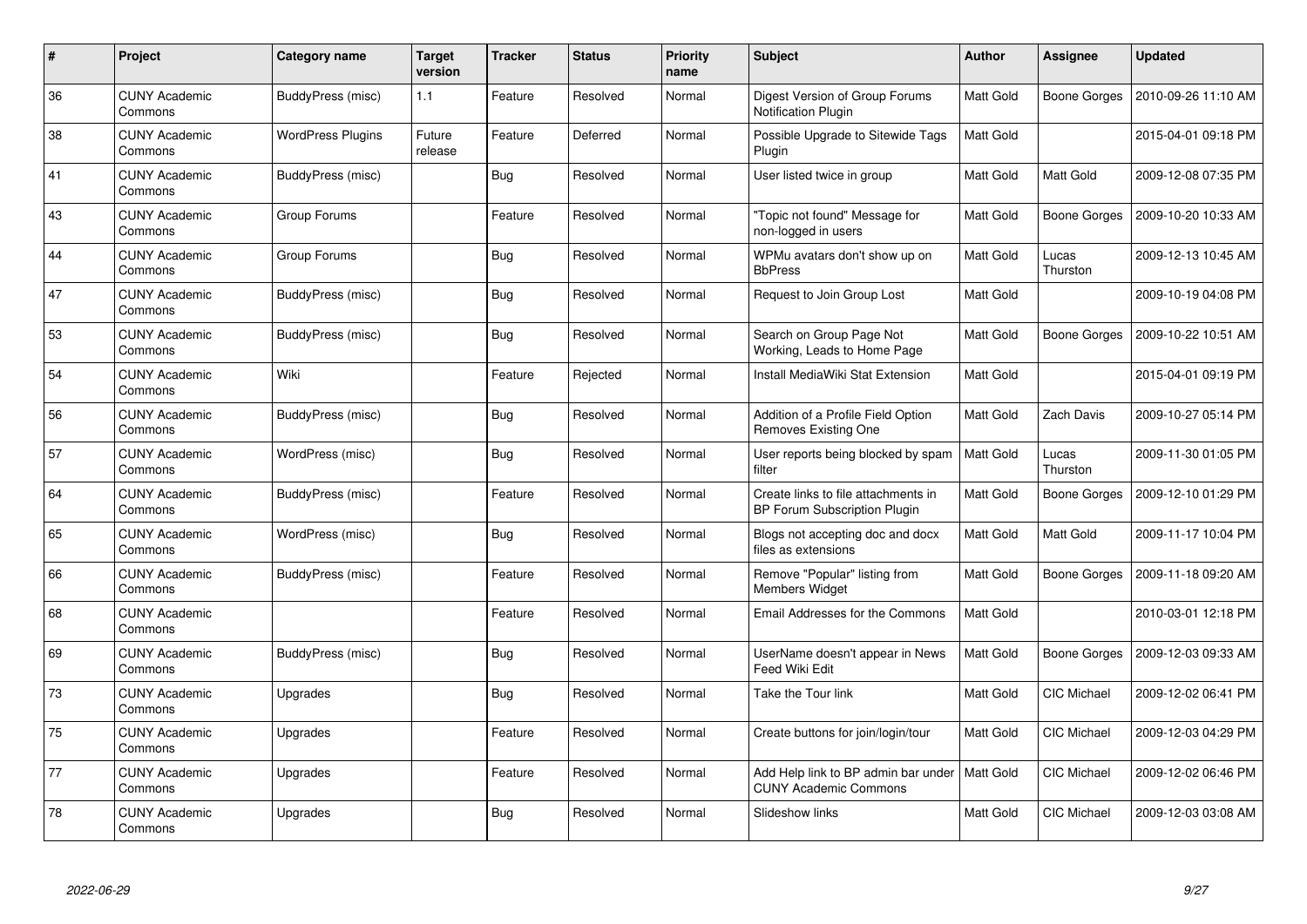| $\pmb{\#}$ | Project                         | Category name | <b>Target</b><br>version | <b>Tracker</b> | <b>Status</b> | <b>Priority</b><br>name | Subject                                               | <b>Author</b>    | Assignee           | <b>Updated</b>      |
|------------|---------------------------------|---------------|--------------------------|----------------|---------------|-------------------------|-------------------------------------------------------|------------------|--------------------|---------------------|
| 80         | <b>CUNY Academic</b><br>Commons | Upgrades      |                          | <b>Bug</b>     | Resolved      | Normal                  | Extra Wrap Element on Home Page<br>Groups Loader      | <b>Matt Gold</b> | CIC Michael        | 2009-12-03 04:23 PM |
| 81         | <b>CUNY Academic</b><br>Commons | Upgrades      |                          | <b>Bug</b>     | Resolved      | Normal                  | Create a blog template                                | Matt Gold        | <b>CIC Michael</b> | 2009-12-02 08:17 PM |
| 82         | <b>CUNY Academic</b><br>Commons | Upgrades      |                          | <b>Bug</b>     | Resolved      | Normal                  | BP Admin Styles/Subdomain blogs                       | <b>Matt Gold</b> | CIC Michael        | 2010-05-20 03:10 PM |
| 83         | <b>CUNY Academic</b><br>Commons | Upgrades      |                          | <b>Bug</b>     | Resolved      | Normal                  | Static Pages under About (and Help<br>page)           | <b>Matt Gold</b> | <b>CIC Michael</b> | 2009-12-02 09:31 PM |
| 84         | <b>CUNY Academic</b><br>Commons | Upgrades      |                          | <b>Bug</b>     | Resolved      | Normal                  | Additional QA round                                   | <b>Matt Gold</b> | Zach Davis         | 2010-05-11 04:54 PM |
| 86         | <b>CUNY Academic</b><br>Commons | Upgrades      |                          | <b>Bug</b>     | Resolved      | Normal                  | Fix width of feed column on news<br>page              | Matt Gold        | Boone Gorges       | 2009-12-09 12:26 PM |
| 88         | <b>CUNY Academic</b><br>Commons | Upgrades      |                          | <b>Bug</b>     | Resolved      | Normal                  | <b>Group Admin Screens</b>                            | <b>Matt Gold</b> | <b>CIC Michael</b> | 2009-12-03 08:20 PM |
| 89         | <b>CUNY Academic</b><br>Commons | Upgrades      |                          | Bug            | Resolved      | Normal                  | Document Core Changes                                 | Matt Gold        | Boone Gorges       | 2010-05-11 04:41 PM |
| 90         | <b>CUNY Academic</b><br>Commons | Upgrades      |                          | <b>Bug</b>     | Resolved      | Normal                  | Reminder about div.content-header                     | <b>Matt Gold</b> | CIC Michael        | 2009-12-03 08:21 PM |
| 91         | <b>CUNY Academic</b><br>Commons | Upgrades      |                          | <b>Bug</b>     | Resolved      | Normal                  | <b>Check Plugin Styling</b>                           | <b>Matt Gold</b> | <b>Chris Stein</b> | 2010-05-11 05:02 PM |
| 93         | <b>CUNY Academic</b><br>Commons | Upgrades      |                          | Feature        | Resolved      | Normal                  | Incorporate UserVoice into Site                       | Matt Gold        | Zach Davis         | 2010-05-11 07:02 PM |
| 94         | <b>CUNY Academic</b><br>Commons | Upgrades      |                          | Feature        | Deferred      | Normal                  | Create new favicon                                    | Matt Gold        | Matt Gold          | 2015-04-01 09:20 PM |
| 95         | <b>CUNY Academic</b><br>Commons | Upgrades      |                          | <b>Bug</b>     | Resolved      | Normal                  | Add News/Dev Blog feeds to News<br>Page               | <b>Matt Gold</b> | Boone Gorges       | 2009-12-09 12:23 PM |
| 97         | <b>CUNY Academic</b><br>Commons | Upgrades      |                          | Feature        | Resolved      | Normal                  | Edit<br>bp get create blog link custom                | Matt Gold        | CIC Michael        | 2009-12-03 02:32 PM |
| 99         | <b>CUNY Academic</b><br>Commons | Upgrades      |                          | <b>Bug</b>     | Resolved      | Normal                  | Wiki Fixes                                            | Matt Gold        | Boone Gorges       | 2009-12-03 09:31 AM |
| 101        | <b>CUNY Academic</b><br>Commons | Upgrades      |                          | <b>Bug</b>     | Resolved      | Normal                  | <b>Help Pages</b>                                     | Matt Gold        | Matt Gold          | 2009-12-08 07:34 PM |
| 103        | <b>CUNY Academic</b><br>Commons | Upgrades      |                          | Bug            | Resolved      | Normal                  | Repeat Forum Pagination at bottom                     | <b>Matt Gold</b> | Boone Gorges       | 2010-03-02 08:08 PM |
| 108        | <b>CUNY Academic</b><br>Commons | Upgrades      |                          | Feature        | Resolved      | Normal                  | Note CUNY email address<br>requirement on signup page | Matt Gold        | Boone Gorges       | 2009-12-08 11:25 AM |
| 109        | CUNY Academic<br>Commons        | Upgrades      |                          | <b>Bug</b>     | Resolved      | Normal                  | BP Admin Bar doesn't appear on<br>login screen        | Matt Gold        | Boone Gorges       | 2010-05-11 05:21 PM |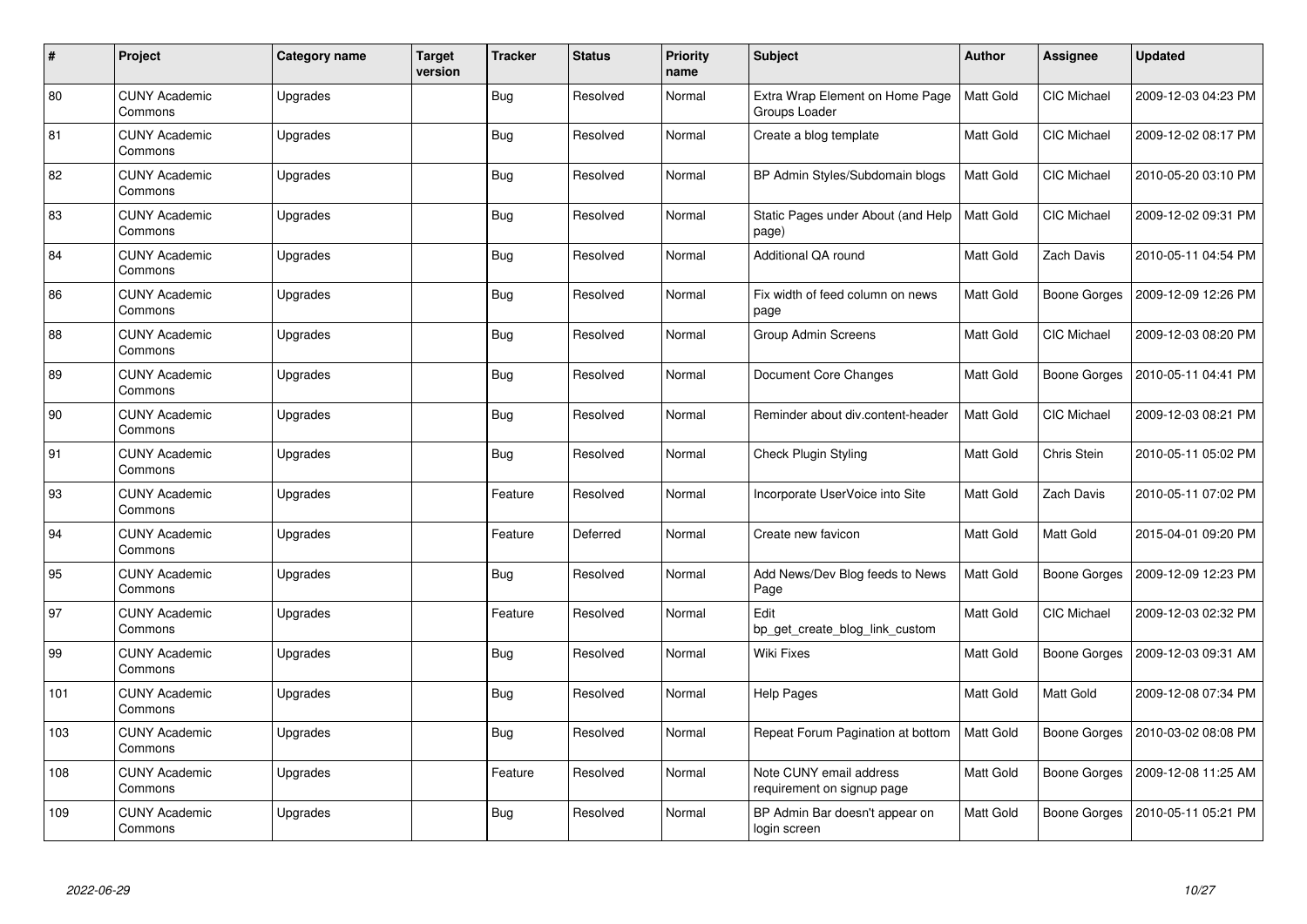| $\#$ | Project                         | Category name            | <b>Target</b><br>version | <b>Tracker</b> | <b>Status</b> | <b>Priority</b><br>name | <b>Subject</b>                                                         | <b>Author</b>    | Assignee            | <b>Updated</b>      |
|------|---------------------------------|--------------------------|--------------------------|----------------|---------------|-------------------------|------------------------------------------------------------------------|------------------|---------------------|---------------------|
| 110  | <b>CUNY Academic</b><br>Commons | Upgrades                 |                          | <b>Bug</b>     | Resolved      | Normal                  | New Password through BP Settings<br>Not Taking                         | Matt Gold        | <b>Boone Gorges</b> | 2010-03-02 08:12 PM |
| 119  | <b>CUNY Academic</b><br>Commons | Upgrades                 |                          | Bug            | Resolved      | Normal                  | Add "Create a Group" to BP Admin<br>bar at bottom of My Groups listing | Matt Gold        | <b>CIC Michael</b>  | 2010-05-11 04:40 PM |
| 120  | <b>CUNY Academic</b><br>Commons | BuddyPress (misc)        | 1.4                      | Feature        | Resolved      | Normal                  | <b>Consider Adding Privacy Options</b><br>Plugin for Profiles          | Matt Gold        | Boone Gorges        | 2015-11-12 01:02 AM |
| 121  | <b>CUNY Academic</b><br>Commons | Upgrades                 |                          | Feature        | Resolved      | Normal                  | Create Domain Aliasing for<br><b>UserVoice Account</b>                 | Matt Gold        |                     | 2010-03-01 12:34 PM |
| 122  | <b>CUNY Academic</b><br>Commons | Upgrades                 | Not tracked              | Feature        | Rejected      | Normal                  | Create Single Sign on for UserVoice                                    | <b>Matt Gold</b> | Zach Davis          | 2016-01-26 10:50 AM |
| 125  | <b>CUNY Academic</b><br>Commons | Redmine                  | Not tracked              | <b>Bug</b>     | Rejected      | Normal                  | Prevent Issues Site from Showing<br>up in Google Searches              | Matt Gold        |                     | 2010-12-28 05:45 PM |
| 127  | <b>CUNY Academic</b><br>Commons | Upgrades                 |                          | <b>Bug</b>     | Resolved      | Normal                  | My-Groups Page Link on BP Admin<br><b>Bar Deadends</b>                 | Matt Gold        | <b>CIC Michael</b>  | 2010-05-11 04:41 PM |
| 128  | <b>CUNY Academic</b><br>Commons | Upgrades                 |                          | <b>Bug</b>     | Resolved      | Normal                  | SPS Profile Field Description                                          | <b>Matt Gold</b> | Matt Gold           | 2009-12-07 08:55 AM |
| 129  | <b>CUNY Academic</b><br>Commons | Wiki                     |                          | Feature        | Resolved      | Normal                  | Change wiki admin                                                      | Matt Gold        | Lucas<br>Thurston   | 2010-05-11 09:57 PM |
| 130  | <b>CUNY Academic</b><br>Commons | BuddyPress (misc)        |                          | <b>Bug</b>     | Resolved      | Normal                  | Link to Blog on Group Pages leads<br>back to Group                     | <b>Matt Gold</b> | Boone Gorges        | 2009-12-10 01:28 PM |
| 138  | <b>CUNY Academic</b><br>Commons | <b>BuddyPress (misc)</b> |                          | <b>Bug</b>     | Resolved      | Normal                  | Broken Links in Forum Notification<br>Emails                           | Matt Gold        | Boone Gorges        | 2010-03-02 07:59 PM |
| 139  | <b>CUNY Academic</b><br>Commons | Group Forums             |                          | Feature        | Resolved      | Normal                  | Increase size limits for forum<br>attachments                          | Matt Gold        | Boone Gorges        | 2009-12-10 01:01 PM |
| 143  | <b>CUNY Academic</b><br>Commons | BuddyPress (misc)        |                          | Bug            | Resolved      | Normal                  | Friendship Acceptance Error<br>Message                                 | Matt Gold        | Boone Gorges        | 2010-05-11 04:44 PM |
| 145  | <b>CUNY Academic</b><br>Commons | BuddyPress (misc)        |                          | <b>Bug</b>     | Resolved      | Normal                  | Trackbacks are being attributed to<br>'ungooglable'                    | Matt Gold        | Boone Gorges        | 2010-05-20 03:07 PM |
| 146  | <b>CUNY Academic</b><br>Commons | Wiki                     |                          | Feature        | Resolved      | Normal                  | Upgrade WYSIWYG Editor on<br>MediaWiki                                 | Matt Gold        | Boone Gorges        | 2010-05-11 06:53 PM |
| 147  | <b>CUNY Academic</b><br>Commons | Group Forums             |                          | Bug            | Resolved      | Normal                  | <b>Character Limit on Forum Post</b><br><b>Titles</b>                  | Matt Gold        | <b>Boone Gorges</b> | 2009-12-22 10:38 PM |
| 148  | <b>CUNY Academic</b><br>Commons | BuddyPress (misc)        |                          | Bug            | Resolved      | Normal                  | TinyMCE Problem with URLs in<br>Posts                                  | Matt Gold        | Boone Gorges        | 2010-02-25 12:22 PM |
| 149  | <b>CUNY Academic</b><br>Commons | BuddyPress (misc)        |                          | <b>Bug</b>     | Resolved      | Normal                  | Email Notifications and TinyMCE                                        | Matt Gold        | Boone Gorges        | 2010-01-08 09:33 PM |
| 152  | <b>CUNY Academic</b><br>Commons | BuddyPress (misc)        |                          | <b>Bug</b>     | Resolved      | Normal                  | HTML Tags Added to Email<br>Notifications                              | Matt Gold        | <b>Boone Gorges</b> | 2010-05-11 04:52 PM |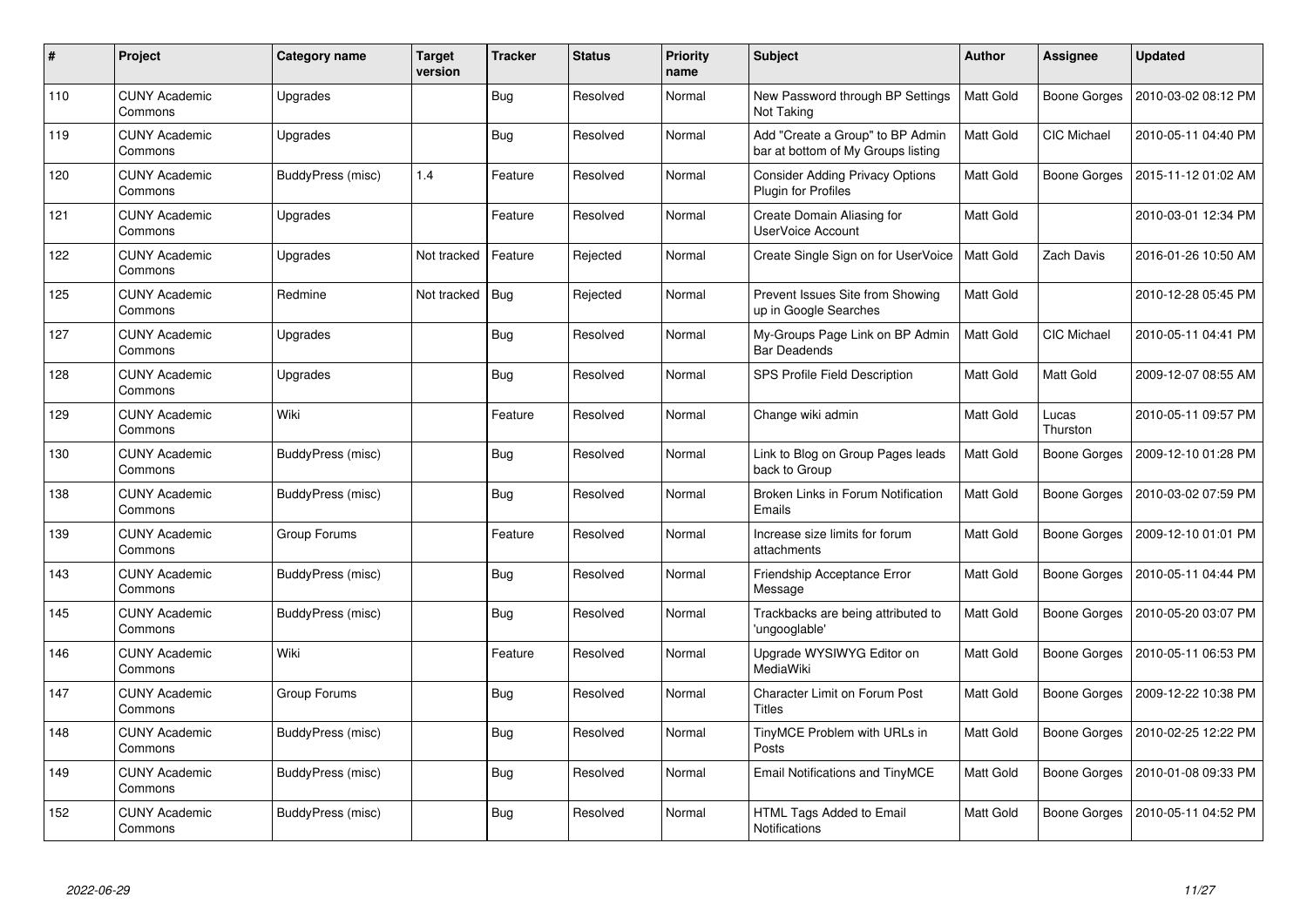| $\#$ | Project                         | Category name     | <b>Target</b><br>version | <b>Tracker</b> | <b>Status</b> | Priority<br>name | <b>Subject</b>                                                                  | <b>Author</b>    | Assignee            | <b>Updated</b>      |
|------|---------------------------------|-------------------|--------------------------|----------------|---------------|------------------|---------------------------------------------------------------------------------|------------------|---------------------|---------------------|
| 153  | <b>CUNY Academic</b><br>Commons | BuddyPress (misc) |                          | <b>Bug</b>     | Resolved      | Normal           | User Asked to login again while<br>trying to submit wire post                   | <b>Matt Gold</b> | Boone Gorges        | 2010-05-11 04:48 PM |
| 155  | <b>CUNY Academic</b><br>Commons | BuddyPress (misc) |                          | <b>Bug</b>     | Resolved      | Normal           | Problem with Group Blog<br><b>BuddyPress Plugin</b>                             | Matt Gold        | Boone Gorges        | 2010-01-23 07:19 AM |
| 157  | <b>CUNY Academic</b><br>Commons | BuddyPress (misc) | Not tracked              | Feature        | Rejected      | Normal           | Conduct a review of BuddyPress<br>plugins                                       | Matt Gold        | Boone Gorges        | 2016-01-26 12:16 AM |
| 159  | <b>CUNY Academic</b><br>Commons | BuddyPress (misc) |                          | <b>Bug</b>     | Resolved      | Normal           | Member reports trouble with<br><b>Notification Settings</b>                     | Matt Gold        | Boone Gorges        | 2010-05-11 04:50 PM |
| 162  | <b>CUNY Academic</b><br>Commons | WordPress (misc)  |                          | Bug            | Resolved      | Normal           | File Size Error on Upload                                                       | Matt Gold        |                     | 2010-03-22 03:49 PM |
| 166  | <b>CUNY Academic</b><br>Commons | WordPress (misc)  |                          | <b>Bug</b>     | Resolved      | Normal           | <b>Twitter Tools Posts Links to Tags</b><br>Blog                                | Matt Gold        | <b>Boone Gorges</b> | 2010-05-11 05:25 PM |
| 169  | <b>CUNY Academic</b><br>Commons | WordPress (misc)  |                          | Feature        | Duplicate     | Normal           | Enable Plugins to Be Activated on a<br><b>Selective Basis</b>                   | Matt Gold        | Boone Gorges        | 2010-08-26 02:47 PM |
| 170  | <b>CUNY Academic</b><br>Commons | WordPress (misc)  |                          | <b>Bug</b>     | Resolved      | Normal           | Security Certificate Out of Date                                                | Matt Gold        |                     | 2010-05-11 05:28 PM |
| 171  | <b>CUNY Academic</b><br>Commons | Redmine           |                          | Bug            | Resolved      | Normal           | Redmine emails point to<br>issues.gc.cuny.edu instead of<br>redmine.gc.cuny.edu | Matt Gold        | Matt Gold           | 2010-05-11 08:16 PM |
| 172  | <b>CUNY Academic</b><br>Commons | BuddyPress (misc) |                          | <b>Bug</b>     | Resolved      | Normal           | Forum Notifications not working                                                 | Matt Gold        |                     | 2010-03-04 07:28 AM |
| 173  | <b>CUNY Academic</b><br>Commons | BuddyPress (misc) |                          | <b>Bug</b>     | Resolved      | Normal           | Blockquote display cut off in mac<br>browsers                                   | Matt Gold        | Boone Gorges        | 2010-05-11 04:58 PM |
| 174  | <b>CUNY Academic</b><br>Commons | BuddyPress (misc) |                          | <b>Bug</b>     | Resolved      | Normal           | College names no longer active<br>links on profiles                             | Matt Gold        | Boone Gorges        | 2010-05-11 05:00 PM |
| 175  | <b>CUNY Academic</b><br>Commons | WordPress (misc)  |                          | <b>Bug</b>     | Resolved      | Normal           | Registration issues                                                             | Matt Gold        | Boone Gorges        | 2010-05-20 12:38 PM |
| 176  | <b>CUNY Academic</b><br>Commons | Documentation     | Not tracked              | Feature        | Rejected      | Normal           | Consider adding submenu to Help<br>section                                      | Matt Gold        | Matt Gold           | 2016-01-26 05:12 PM |
| 177  | <b>CUNY Academic</b><br>Commons | BuddyPress (misc) |                          | Feature        | Resolved      | Normal           | Allow members to edit forum posts                                               | Matt Gold        | Boone Gorges        | 2010-05-11 10:01 PM |
| 180  | <b>CUNY Academic</b><br>Commons | BuddyPress (misc) |                          | <b>Bug</b>     | Resolved      | Normal           | Incorrect Link on Friendship<br><b>Request Notification Issues</b>              | Matt Gold        | Boone Gorges        | 2010-03-13 08:47 AM |
| 184  | <b>CUNY Academic</b><br>Commons | BuddyPress (misc) |                          | Support        | Resolved      | Normal           | Allowing Users to Delete Accounts                                               | <b>Matt Gold</b> | Boone Gorges        | 2010-05-11 09:54 PM |
| 187  | <b>CUNY Academic</b><br>Commons | BuddyPress (misc) |                          | <b>Bug</b>     | Resolved      | Normal           | Group Member unable to be<br>promoted to admin status                           | Matt Gold        | Boone Gorges        | 2010-04-02 09:26 PM |
| 189  | <b>CUNY Academic</b><br>Commons | BuddyPress (misc) |                          | <b>Bug</b>     | Resolved      | Normal           | <b>Trouble Uploading Document</b>                                               | Matt Gold        | Boone Gorges        | 2010-05-11 04:31 PM |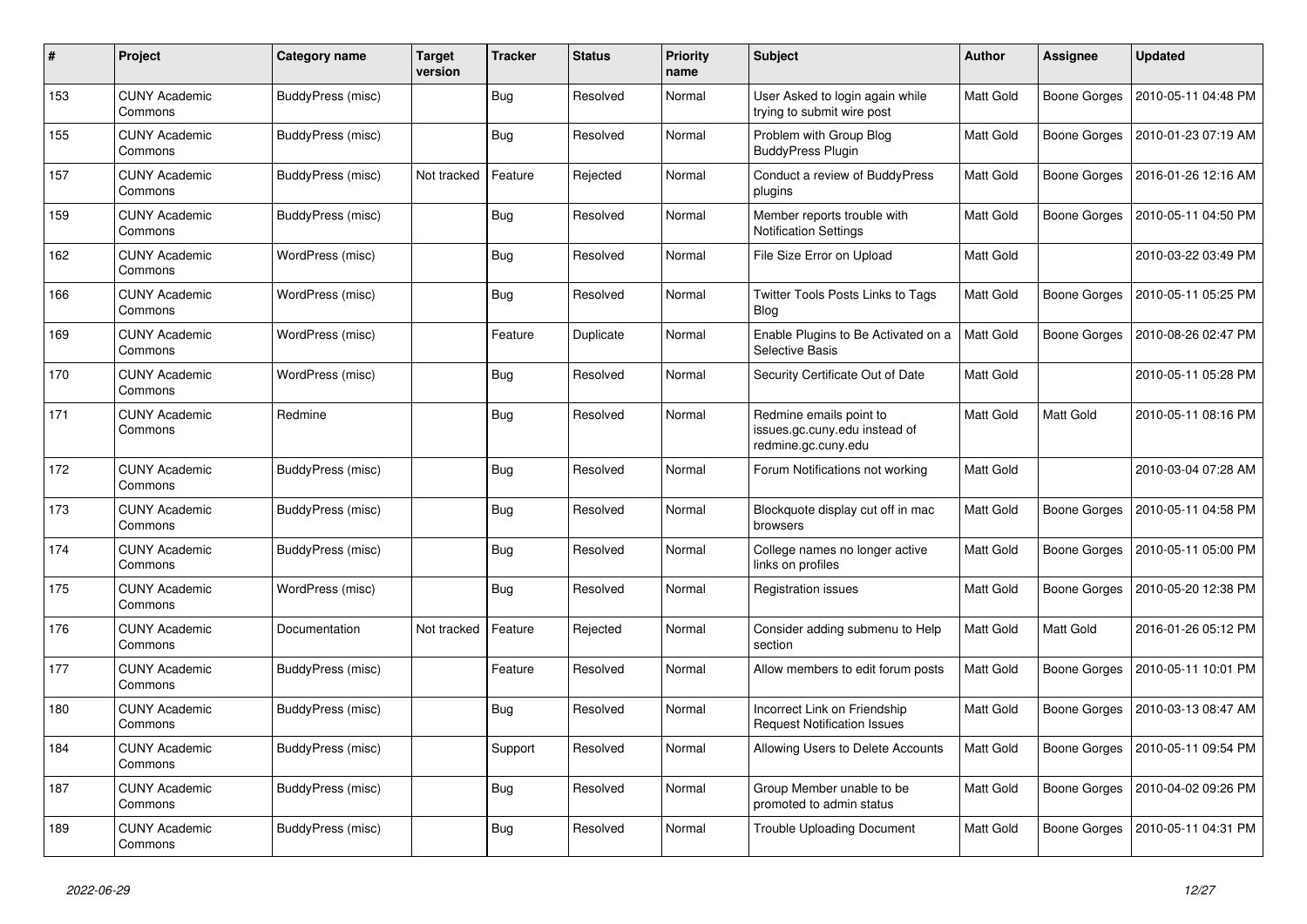| #   | Project                         | Category name     | <b>Target</b><br>version | <b>Tracker</b> | <b>Status</b> | <b>Priority</b><br>name | <b>Subject</b>                                                        | <b>Author</b> | Assignee            | <b>Updated</b>      |
|-----|---------------------------------|-------------------|--------------------------|----------------|---------------|-------------------------|-----------------------------------------------------------------------|---------------|---------------------|---------------------|
| 192 | <b>CUNY Academic</b><br>Commons | WordPress (misc)  |                          | Bug            | Rejected      | Normal                  | Google Custom Search on Blogs                                         | Matt Gold     | Chris Stein         | 2014-05-01 09:18 AM |
| 204 | <b>CUNY Academic</b><br>Commons | BuddyPress (misc) |                          | <b>Bug</b>     | Resolved      | Normal                  | Embiggen list of my groups                                            | Matt Gold     | Boone Gorges        | 2010-05-11 05:13 PM |
| 208 | <b>CUNY Academic</b><br>Commons | WordPress (misc)  |                          | Feature        | Resolved      | Normal                  | Add slide to homepage                                                 | Matt Gold     | <b>Boone Gorges</b> | 2010-05-05 07:07 PM |
| 211 | <b>CUNY Academic</b><br>Commons |                   |                          | Bug            | Resolved      | Normal                  | Weird Display of Text on Homepage<br>Load                             | Matt Gold     |                     | 2010-05-06 11:45 AM |
| 213 | <b>CUNY Academic</b><br>Commons |                   | 1.1                      | Bug            | Rejected      | Normal                  | Wiki Style                                                            | Matt Gold     | Chris Stein         | 2010-11-30 04:17 PM |
| 218 | <b>CUNY Academic</b><br>Commons | BuddyPress (misc) |                          | Feature        | Resolved      | Normal                  | Who's Online listing on homepage                                      | Matt Gold     | <b>Boone Gorges</b> | 2010-05-20 05:49 PM |
| 221 | <b>CUNY Academic</b><br>Commons | WordPress (misc)  |                          | Bug            | Resolved      | Normal                  | Report a Bug link missing from<br>UserVoice feedback tab              | Matt Gold     | Matt Gold           | 2010-05-09 07:43 AM |
| 223 | <b>CUNY Academic</b><br>Commons | BuddyPress (misc) |                          | <b>Bug</b>     | Resolved      | Normal                  | <b>Uploaded Group Document Failed</b><br>to Create Email Notification | Matt Gold     | Boone Gorges        | 2010-05-11 10:12 PM |
| 231 | CUNY Academic<br>Commons        | BuddyPress (misc) |                          | Feature        | Resolved      | Normal                  | Select from all groups on email<br>invites                            | Matt Gold     | Boone Gorges        | 2010-05-12 10:08 AM |
| 232 | <b>CUNY Academic</b><br>Commons | WordPress (misc)  | 1.0.1                    | Feature        | Resolved      | Normal                  | Replace Photos on Homepage and<br><b>Add Credits to Text Overlay</b>  | Matt Gold     | Matt Gold           | 2010-08-29 01:06 PM |
| 235 | <b>CUNY Academic</b><br>Commons | BuddyPress (misc) |                          | Bug            | Resolved      | Normal                  | BP Admin Bar Not Appearing on<br>Help Blog                            | Matt Gold     | <b>Boone Gorges</b> | 2010-05-20 06:15 PM |
| 236 | <b>CUNY Academic</b><br>Commons | WordPress (misc)  | 1.1                      | Feature        | Resolved      | Normal                  | Add WooThemes to Site                                                 | Matt Gold     | Matt Gold           | 2010-12-03 08:00 AM |
| 239 | <b>CUNY Academic</b><br>Commons | BuddyPress (misc) |                          | <b>Bug</b>     | Resolved      | Normal                  | Forum Post Error                                                      | Matt Gold     | Boone Gorges        | 2010-05-12 11:48 AM |
| 240 | <b>CUNY Academic</b><br>Commons | BuddyPress (misc) |                          | <b>Bug</b>     | Resolved      | Normal                  | Invite Anyone - CUNY email domain<br>produces error                   | Matt Gold     | <b>Boone Gorges</b> | 2010-05-14 12:39 PM |
| 241 | <b>CUNY Academic</b><br>Commons | BuddyPress (misc) |                          | <b>Bug</b>     | Resolved      | Normal                  | <b>Emailed Group Activity Updates</b><br>Contain Escape Characters    | Matt Gold     | <b>Boone Gorges</b> | 2010-08-25 01:30 PM |
| 247 | <b>CUNY Academic</b><br>Commons | BuddyPress (misc) |                          | <b>Bug</b>     | Resolved      | Normal                  | Email problem on signup                                               | Matt Gold     | Boone Gorges        | 2010-05-18 03:09 PM |
| 249 | <b>CUNY Academic</b><br>Commons | BuddyPress (misc) |                          | <b>Bug</b>     | Resolved      | Normal                  | New group contains activity stream<br>post from older group           | Matt Gold     | Boone Gorges        | 2010-05-20 03:00 PM |
| 252 | <b>CUNY Academic</b><br>Commons | WordPress (misc)  |                          | Feature        | Resolved      | Normal                  | Recent blog post listing                                              | Matt Gold     | <b>CIC Michael</b>  | 2010-05-21 07:51 AM |
| 254 | <b>CUNY Academic</b><br>Commons | BuddyPress (misc) |                          | Feature        | Resolved      | Normal                  | Move "Upload a New Document"<br>link                                  | Matt Gold     | <b>Boone Gorges</b> | 2010-06-22 06:53 PM |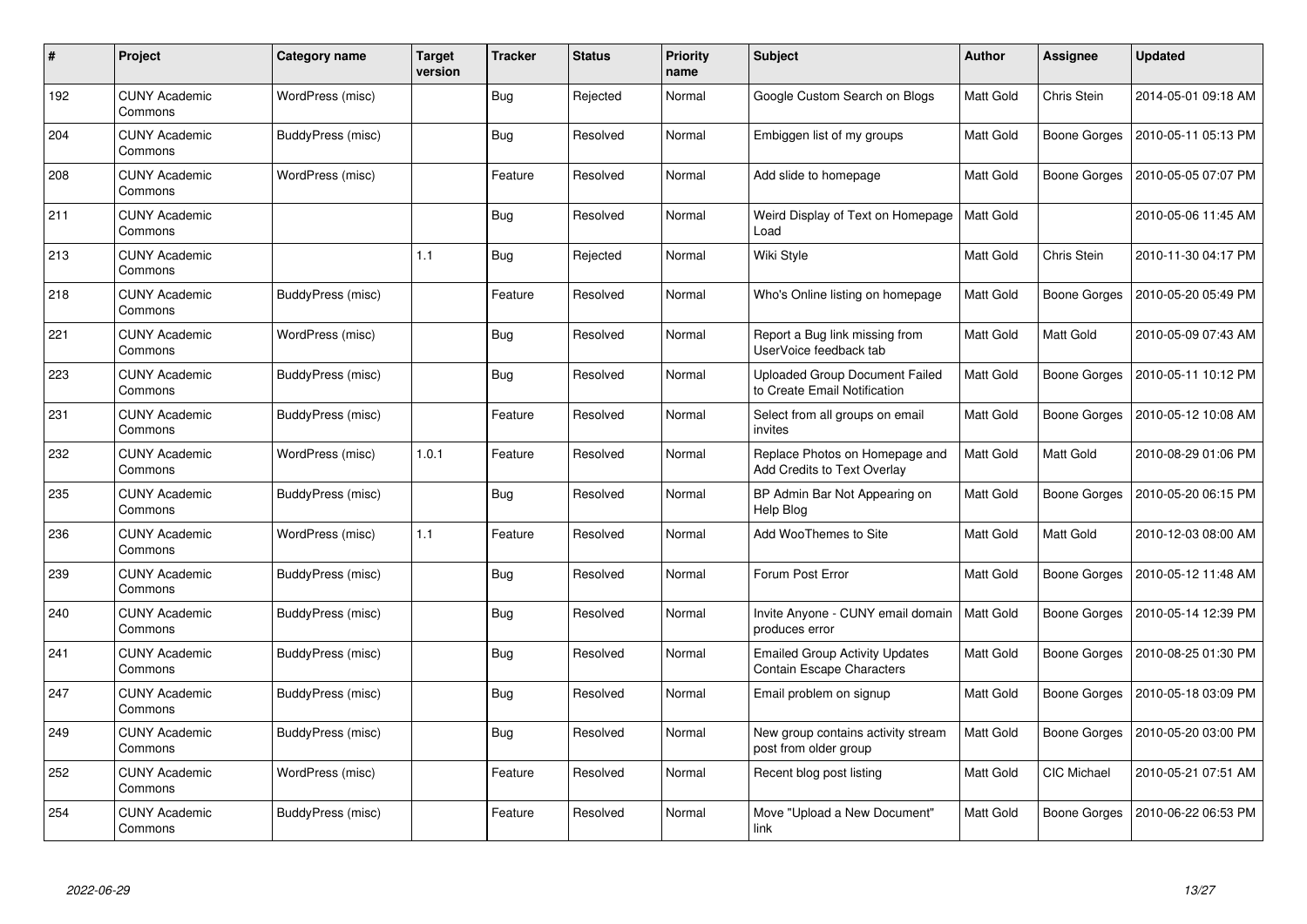| $\#$ | Project                         | Category name            | <b>Target</b><br>version | <b>Tracker</b> | <b>Status</b> | <b>Priority</b><br>name | <b>Subject</b>                                                                                                               | Author           | <b>Assignee</b>     | <b>Updated</b>      |
|------|---------------------------------|--------------------------|--------------------------|----------------|---------------|-------------------------|------------------------------------------------------------------------------------------------------------------------------|------------------|---------------------|---------------------|
| 257  | <b>CUNY Academic</b><br>Commons | BuddyPress (misc)        | 1.1                      | Feature        | Resolved      | Normal                  | Add avatar dimensions to the<br>Change Avatar page.                                                                          | Matt Gold        | Chris Stein         | 2010-11-16 03:58 PM |
| 258  | <b>CUNY Academic</b><br>Commons | BuddyPress (misc)        | 1.0                      | Feature        | Resolved      | Normal                  | Remove posting text box on group<br>homepages                                                                                | Matt Gold        | <b>Boone Gorges</b> | 2010-08-23 04:09 PM |
| 259  | <b>CUNY Academic</b><br>Commons | BuddyPress (misc)        |                          | Feature        | Resolved      | Normal                  | Send group document description<br>with email notification                                                                   | Matt Gold        | <b>Boone Gorges</b> | 2010-06-24 03:46 PM |
| 260  | <b>CUNY Academic</b><br>Commons | <b>Group Files</b>       | Future<br>release        | Feature        | Rejected      | Normal                  | Possible synergy between Group<br>Docs plugin and Forum<br>Attachments?                                                      | Matt Gold        |                     | 2015-11-12 01:00 AM |
| 261  | <b>CUNY Academic</b><br>Commons | BuddyPress (misc)        |                          | Feature        | Resolved      | Normal                  | Add "more groups" and "more blogs"<br>and "more members" links to<br>homepage under lists of recently<br>active groups/blogs | <b>Matt Gold</b> | <b>Boone Gorges</b> | 2010-06-24 03:44 PM |
| 262  | <b>CUNY Academic</b><br>Commons | Group Files              |                          | Feature        | Deferred      | Normal                  | Ideas for Improvements to Group<br>Docs                                                                                      | <b>Matt Gold</b> |                     | 2015-04-03 09:29 AM |
| 263  | <b>CUNY Academic</b><br>Commons | WordPress (misc)         |                          | Bug            | Resolved      | Normal                  | site is slooooooow                                                                                                           | Matt Gold        |                     | 2010-06-21 03:01 PM |
| 264  | <b>CUNY Academic</b><br>Commons | BuddyPress (misc)        |                          | <b>Bug</b>     | Resolved      | Normal                  | user reports receiving two<br>notifications for each new group<br>forum post                                                 | Matt Gold        | <b>Boone Gorges</b> | 2010-08-26 02:57 PM |
| 265  | <b>CUNY Academic</b><br>Commons | WordPress (misc)         |                          | Bug            | Resolved      | Normal                  | Site hanging                                                                                                                 | Matt Gold        | <b>Boone Gorges</b> | 2010-07-15 05:26 PM |
| 266  | <b>CUNY Academic</b><br>Commons | BuddyPress (misc)        | 1.0.1                    | Bug            | Resolved      | Normal                  | <b>Account Deletion Process</b>                                                                                              | <b>Matt Gold</b> | <b>Boone Gorges</b> | 2010-07-19 11:07 AM |
| 275  | <b>CUNY Academic</b><br>Commons | <b>WordPress Plugins</b> |                          | Feature        | Deferred      | Normal                  | Develop Document Repository<br><b>Plugin for Wordpress</b>                                                                   | Matt Gold        | <b>Boone Gorges</b> | 2015-04-01 09:27 PM |
| 276  | <b>CUNY Academic</b><br>Commons | Wiki                     | 1.1.5                    | Feature        | Resolved      | Normal                  | Install PDF_Book extension for<br>MediaWiki                                                                                  | Matt Gold        | <b>Boone Gorges</b> | 2010-12-20 10:59 AM |
| 278  | <b>CUNY Academic</b><br>Commons | <b>BuddyPress (misc)</b> | 1.0.1                    | <b>Bug</b>     | Resolved      | Normal                  | Group Blog plugin creates<br>subdirectory, not subdomain blogs                                                               | Matt Gold        | <b>Boone Gorges</b> | 2010-08-29 01:52 PM |
| 279  | <b>CUNY Academic</b><br>Commons | BuddyPress (misc)        | 1.1                      | Bug            | Rejected      | Normal                  | Members Report Problems with<br>Notifications                                                                                | Matt Gold        | <b>Boone Gorges</b> | 2010-11-16 04:37 PM |
| 280  | CUNY Academic<br>Commons        | BuddyPress (misc)        |                          | Support        | Resolved      | Normal                  | Prospective Member has trouble<br>signing up                                                                                 | Matt Gold        | Boone Gorges        | 2010-07-27 09:41 AM |
| 282  | <b>CUNY Academic</b><br>Commons | BuddyPress (misc)        | 1.1                      | Feature        | Resolved      | Normal                  | Alter "Kick and Ban" Group<br>Functionality                                                                                  | Matt Gold        | Boone Gorges        | 2010-09-08 06:14 PM |
| 285  | <b>CUNY Academic</b><br>Commons | WordPress (misc)         | Not tracked              | Bug            | Rejected      | Normal                  | Check Commons mailserver<br>configuration                                                                                    | Matt Gold        |                     | 2010-12-21 11:58 AM |
| 286  | <b>CUNY Academic</b><br>Commons | <b>WordPress (misc)</b>  | $1.1$                    | Feature        | Resolved      | Normal                  | Edit content of account activation<br>email                                                                                  | Matt Gold        | Boone Gorges        | 2010-12-06 02:03 PM |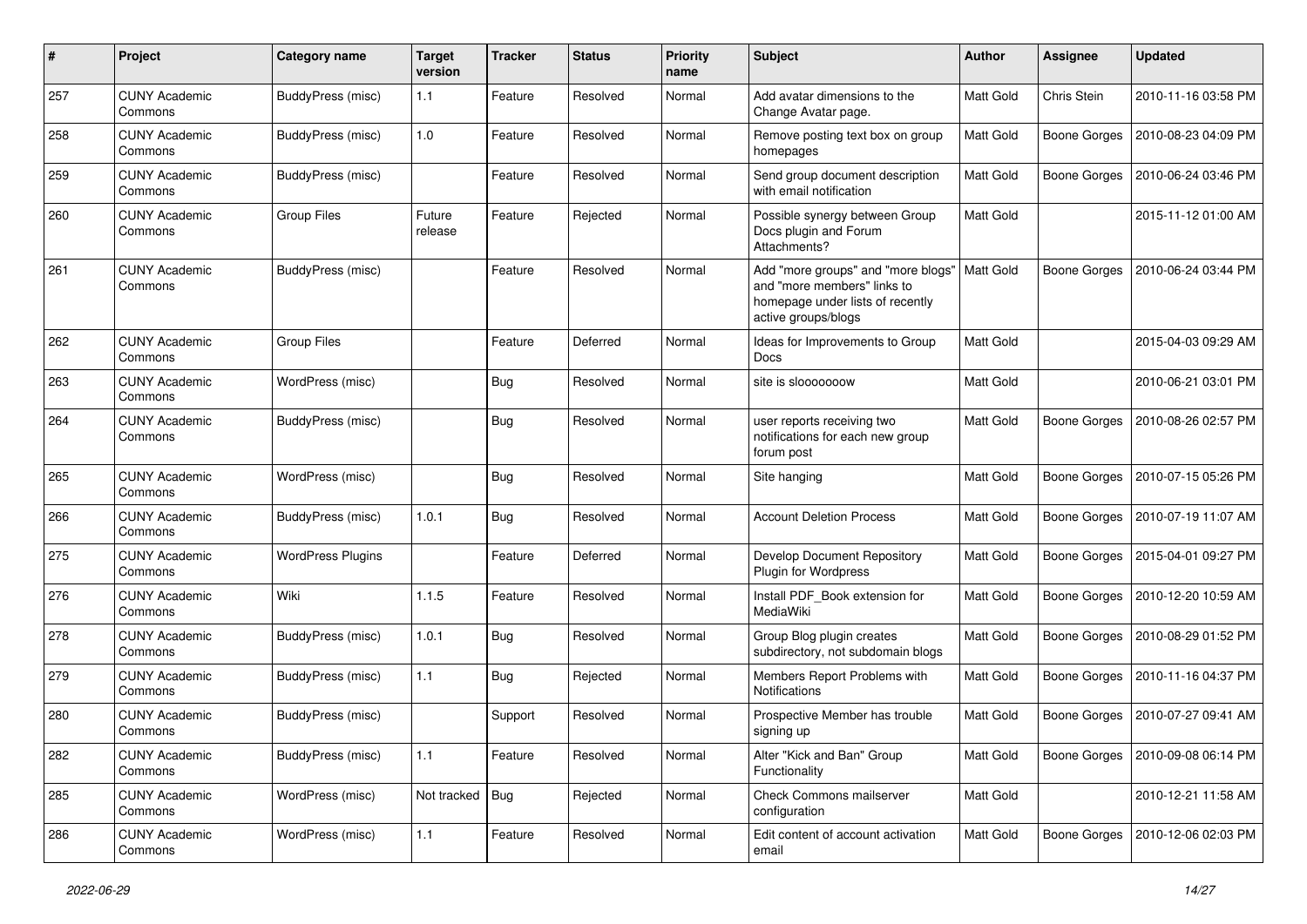| #   | Project                         | Category name     | <b>Target</b><br>version | <b>Tracker</b> | <b>Status</b> | <b>Priority</b><br>name | <b>Subject</b>                                                      | <b>Author</b>    | Assignee            | <b>Updated</b>      |
|-----|---------------------------------|-------------------|--------------------------|----------------|---------------|-------------------------|---------------------------------------------------------------------|------------------|---------------------|---------------------|
| 287 | <b>CUNY Academic</b><br>Commons | WordPress (misc)  | Future<br>release        | Feature        | Assigned      | Normal                  | Create troubleshooting tool for<br>account sign-up                  | Matt Gold        | Boone Gorges        | 2015-11-09 06:17 PM |
| 288 | <b>CUNY Academic</b><br>Commons | Redmine           |                          | Feature        | Rejected      | Normal                  | Create related ticket feature for<br>Redmine                        | Matt Gold        | <b>Boone Gorges</b> | 2010-07-27 09:59 AM |
| 289 | <b>CUNY Academic</b><br>Commons | WordPress (misc)  |                          | Bug            | Resolved      | Normal                  | User encounters Blank Screen after<br>changing theme                | Matt Gold        | Boone Gorges        | 2010-07-28 07:24 AM |
| 291 | <b>CUNY Academic</b><br>Commons | BuddyPress (misc) | Future<br>release        | Feature        | Rejected      | Normal                  | Add Chat/IM functionality                                           | Matt Gold        | <b>Boone Gorges</b> | 2015-11-12 01:36 AM |
| 295 | <b>CUNY Academic</b><br>Commons | WordPress (misc)  | 1.0                      | <b>Bug</b>     | Resolved      | Normal                  | Unable to change Featured Post                                      | Matt Gold        | <b>Boone Gorges</b> | 2010-08-18 05:37 PM |
| 296 | <b>CUNY Academic</b><br>Commons | WordPress (misc)  | 1.1                      | Feature        | Resolved      | Normal                  | Selective plugin activation                                         | Matt Gold        | <b>Boone Gorges</b> | 2010-12-02 04:17 PM |
| 297 | <b>CUNY Academic</b><br>Commons | Wiki              |                          | <b>Bug</b>     | Resolved      | Normal                  | Lost write privileges to wiki images<br>directory                   | Matt Gold        |                     | 2010-08-25 05:47 PM |
| 298 | <b>CUNY Academic</b><br>Commons | WordPress (misc)  |                          | Bug            | Resolved      | Normal                  | User Reports Problem Uploading<br>Images to Blog                    | Matt Gold        |                     | 2010-08-25 12:10 PM |
| 300 | <b>CUNY Academic</b><br>Commons | WordPress (misc)  | Not tracked              | Feature        | Resolved      | Normal                  | <b>Release Featured Content Widget</b><br>as a Plugin               | Matt Gold        | <b>Zach Davis</b>   | 2010-11-16 04:39 PM |
| 303 | <b>CUNY Academic</b><br>Commons | WordPress (misc)  | 1.0.1                    | Feature        | Resolved      | Normal                  | Special Request: Change links on<br>Maintenance slide               | <b>Matt Gold</b> | Boone Gorges        | 2010-08-29 01:03 PM |
| 304 | <b>CUNY Academic</b><br>Commons |                   | Not tracked              | Feature        | Rejected      | Normal                  | Feature Roadmap                                                     | Matt Gold        | Boone Gorges        | 2010-08-30 04:38 PM |
| 305 | <b>CUNY Academic</b><br>Commons | WordPress (misc)  | Not tracked              | <b>Bug</b>     | Resolved      | Normal                  | Confirmation emails not received                                    | Matt Gold        | <b>Boone Gorges</b> | 2010-09-08 11:00 AM |
| 312 | <b>CUNY Academic</b><br>Commons | WordPress (misc)  | 1.0.3                    | Feature        | Resolved      | Normal                  | Upgrade Plugins                                                     | <b>Matt Gold</b> | Boone Gorges        | 2010-09-08 02:47 PM |
| 313 | CUNY Academic<br>Commons        | WordPress (misc)  | 1.1                      | Feature        | Resolved      | Normal                  | Create Plugin/Widget for Hero<br>Image Space on Commons<br>Homepage | Matt Gold        | Ron Rennick         | 2010-10-06 12:41 PM |
| 314 | <b>CUNY Academic</b><br>Commons | BuddyPress (misc) | 1.0.2                    | Bug            | Resolved      | Normal                  | Changing Blog Title in BuddyPress<br>Menus                          | Matt Gold        | Boone Gorges        | 2010-09-02 10:59 AM |
| 315 | <b>CUNY Academic</b><br>Commons | WordPress (misc)  | 1.0.3                    | <b>Bug</b>     | Resolved      | Normal                  | Can't upload images to gallery                                      | Matt Gold        | <b>Boone Gorges</b> | 2010-09-08 02:24 PM |
| 318 | <b>CUNY Academic</b><br>Commons | Upgrades          | 1.0.1                    | Feature        | Resolved      | Normal                  | Blog post on 1.01?                                                  | Matt Gold        | Boone Gorges        | 2010-08-31 09:40 AM |
| 319 | <b>CUNY Academic</b><br>Commons | WordPress (misc)  | 1.1                      | Feature        | Resolved      | Normal                  | Remove "Forums" from Nav Bar                                        | Matt Gold        | Boone Gorges        | 2010-09-15 10:44 AM |
| 320 | <b>CUNY Academic</b><br>Commons | BuddyPress (misc) | Not tracked              | Bug            | Resolved      | Normal                  | Multiple listings of account in BP<br>group                         | <b>Matt Gold</b> | Boone Gorges        | 2010-09-01 07:37 AM |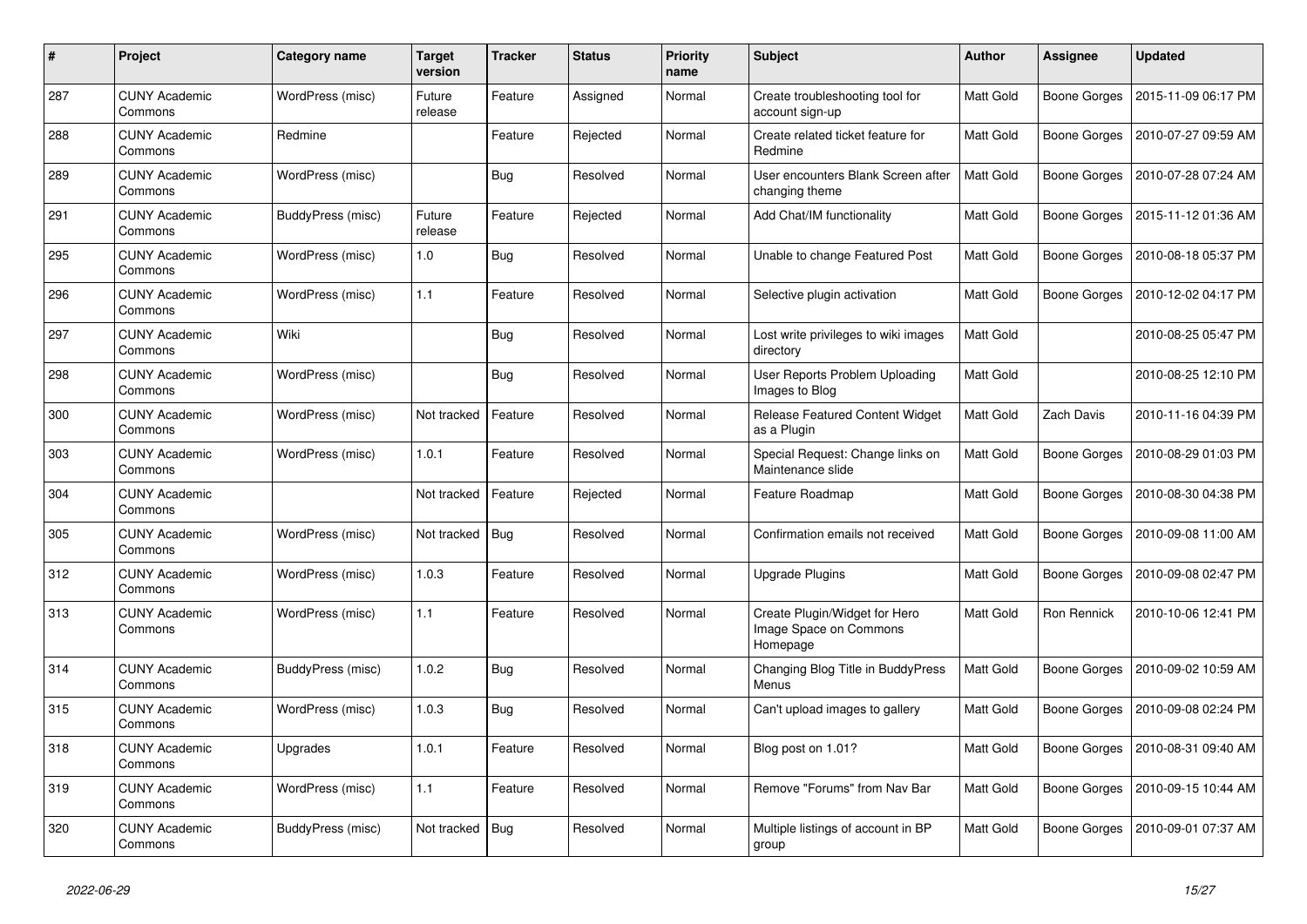| $\#$ | Project                         | Category name            | <b>Target</b><br>version | <b>Tracker</b> | <b>Status</b> | Priority<br>name | <b>Subject</b>                                                                                     | <b>Author</b>    | <b>Assignee</b>     | <b>Updated</b>      |
|------|---------------------------------|--------------------------|--------------------------|----------------|---------------|------------------|----------------------------------------------------------------------------------------------------|------------------|---------------------|---------------------|
| 323  | <b>CUNY Academic</b><br>Commons | BuddyPress (misc)        | 1.0.3                    | <b>Bug</b>     | Resolved      | Normal           | Multiple listings of member account<br>in BP group                                                 | <b>Matt Gold</b> | Boone Gorges        | 2010-09-08 02:40 PM |
| 325  | <b>CUNY Academic</b><br>Commons | BuddyPress (misc)        | 1.3                      | Feature        | Resolved      | Normal           | Add folder hierarchies to Group<br>Documents plugin                                                | Matt Gold        | Boone Gorges        | 2011-05-23 01:33 AM |
| 328  | <b>CUNY Academic</b><br>Commons | BuddyPress (misc)        | Future<br>release        | Feature        | Duplicate     | Normal           | Make Group Invitation Status<br>Clearer                                                            | Matt Gold        | Boone Gorges        | 2010-12-20 11:08 AM |
| 329  | <b>CUNY Academic</b><br>Commons |                          | Not tracked              | Support        | Resolved      | Normal           | 10 Things to Do After You Sign Up                                                                  | Matt Gold        | <b>Brian Foote</b>  | 2016-01-26 10:51 AM |
| 331  | <b>CUNY Academic</b><br>Commons | WordPress (misc)         | 1.1                      | Feature        | Resolved      | Normal           | Edit confirmation page after user<br>sign up.                                                      | Matt Gold        | Chris Stein         | 2010-11-03 11:50 AM |
| 335  | <b>CUNY Academic</b><br>Commons | Wiki                     |                          | <b>Bug</b>     | Rejected      | Normal           | Link attribute on images is stripped<br>when MW pages are edited                                   | Matt Gold        | Boone Gorges        | 2016-05-31 12:17 PM |
| 348  | <b>CUNY Academic</b><br>Commons | BuddyPress (misc)        | 1.2                      | Feature        | Resolved      | Normal           | Create status marker to show which<br>invited group members have already<br>received group invites | Matt Gold        | Boone Gorges        | 2011-03-08 09:08 PM |
| 349  | <b>CUNY Academic</b><br>Commons | BuddyPress (misc)        | 1.2                      | Feature        | Resolved      | Normal           | Add explanatory note to Group Send<br><b>Invites Page</b>                                          | <b>Matt Gold</b> | Boone Gorges        | 2011-03-08 08:44 PM |
| 350  | <b>CUNY Academic</b><br>Commons | BuddyPress (misc)        | 1.2                      | Feature        | Resolved      | Normal           | Move "Send Invites" Button                                                                         | Matt Gold        | Boone Gorges        | 2010-12-20 11:29 AM |
| 351  | <b>CUNY Academic</b><br>Commons | BuddyPress (misc)        | Not tracked              | <b>Bug</b>     | Rejected      | Normal           | Invited Group Members Aren't<br>Automatically Added to Groups                                      | Matt Gold        | Boone Gorges        | 2011-08-22 06:54 PM |
| 352  | <b>CUNY Academic</b><br>Commons | BuddyPress (misc)        | 1.1                      | <b>Bug</b>     | Resolved      | Normal           | Member reports problems with<br>avatar cropping                                                    | Matt Gold        | Boone Gorges        | 2010-11-16 05:07 PM |
| 361  | <b>CUNY Academic</b><br>Commons | BuddyPress (misc)        | 1.1                      | Feature        | Resolved      | Normal           | Change Wording of Options on<br><b>Friend Request Responses</b>                                    | Matt Gold        | <b>Chris Stein</b>  | 2010-11-24 01:42 PM |
| 363  | <b>CUNY Academic</b><br>Commons | BuddyPress (misc)        | Not tracked              | Bug            | Resolved      | Normal           | Member listed twice in group                                                                       | Matt Gold        | Boone Gorges        | 2010-10-06 10:35 AM |
| 364  | <b>CUNY Academic</b><br>Commons | <b>WordPress Plugins</b> | Future<br>release        | Feature        | <b>New</b>    | Normal           | <b>Bulletin Board</b>                                                                              | Matt Gold        |                     | 2015-01-05 08:50 PM |
| 365  | <b>CUNY Academic</b><br>Commons | WordPress (misc)         | Future<br>release        | Feature        | Assigned      | Normal           | <b>Create Mouseover Tooltips</b><br>throughout Site                                                | <b>Matt Gold</b> | <b>Chris Stein</b>  | 2015-11-09 06:18 PM |
| 374  | <b>CUNY Academic</b><br>Commons | WordPress (misc)         | Not tracked              | Support        | Resolved      | Normal           | Ask CUNY Campuses to Whitelist<br>Commons Domain                                                   | Matt Gold        | Sarah<br>Morgano    | 2013-09-08 10:12 PM |
| 376  | <b>CUNY Academic</b><br>Commons | WordPress (misc)         | 1.1                      | <b>Bug</b>     | Resolved      | Normal           | Errant Subscribe2 Global Posts<br>Notification                                                     | Matt Gold        | <b>Boone Gorges</b> | 2010-11-16 04:59 PM |
| 377  | <b>CUNY Academic</b><br>Commons | BuddyPress (misc)        | Future<br>release        | Feature        | Assigned      | Normal           | Like buttons                                                                                       | Matt Gold        | Boone Gorges        | 2010-11-16 05:13 PM |
| 378  | <b>CUNY Academic</b><br>Commons | WordPress (misc)         | 1.2                      | <b>Bug</b>     | Duplicate     | Normal           | New blog post notification by email<br>for private blogs                                           | Matt Gold        | Boone Gorges        | 2011-02-18 01:46 PM |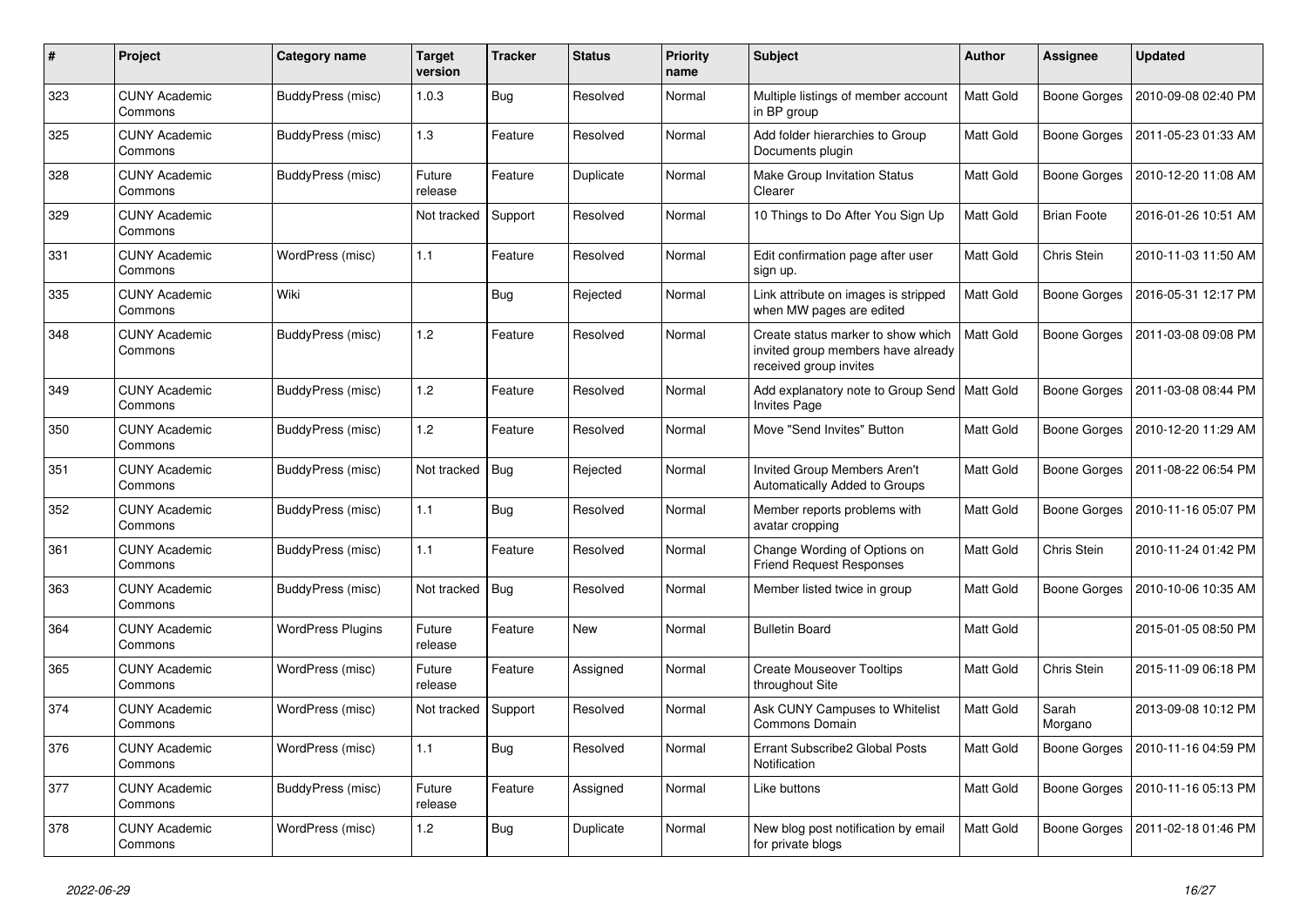| #   | Project                         | <b>Category name</b>    | Target<br>version | <b>Tracker</b> | <b>Status</b> | <b>Priority</b><br>name | <b>Subject</b>                                          | <b>Author</b> | Assignee            | <b>Updated</b>      |
|-----|---------------------------------|-------------------------|-------------------|----------------|---------------|-------------------------|---------------------------------------------------------|---------------|---------------------|---------------------|
| 379 | <b>CUNY Academic</b><br>Commons | WordPress (misc)        | 1.0.4             | Feature        | Resolved      | Normal                  | <b>Install Featured Content Plugin</b>                  | Matt Gold     | <b>Boone Gorges</b> | 2010-11-10 09:37 AM |
| 380 | <b>CUNY Academic</b><br>Commons | WordPress (misc)        | 1.1               | Feature        | Resolved      | Normal                  | Add New Themes to Site                                  | Matt Gold     | Matt Gold           | 2010-12-03 02:13 AM |
| 381 | <b>CUNY Academic</b><br>Commons | WordPress (misc)        | 1.1               | Bug            | Resolved      | Normal                  | Cull old themes from site                               | Matt Gold     | Matt Gold           | 2010-12-03 02:06 AM |
| 382 | <b>CUNY Academic</b><br>Commons | WordPress (misc)        | 1.1               | Feature        | Resolved      | Normal                  | Install Category Page plugin on site                    | Matt Gold     | Matt Gold           | 2010-12-02 02:21 PM |
| 383 | <b>CUNY Academic</b><br>Commons | Documentation           | Not tracked       | Feature        | Rejected      | Normal                  | Purchase WP101 Videos                                   | Matt Gold     | Matt Gold           | 2016-01-26 05:12 PM |
| 387 | <b>CUNY Academic</b><br>Commons | BuddyPress (misc)       | 1.1               | <b>Bug</b>     | Resolved      | Normal                  | Disable activity replies for group<br>announcements     | Matt Gold     | <b>Boone Gorges</b> | 2010-11-16 04:20 PM |
| 391 | <b>CUNY Academic</b><br>Commons | BuddyPress (misc)       | Not tracked       | Feature        | Resolved      | Normal                  | Announce changes to Group<br>Interface                  | Matt Gold     | <b>Brian Foote</b>  | 2010-12-09 05:18 PM |
| 393 | <b>CUNY Academic</b><br>Commons | WordPress (misc)        | 1.1               | Feature        | Resolved      | Normal                  | Install Category Exlude plugin                          | Matt Gold     | Chris Stein         | 2010-11-16 04:52 PM |
| 399 | <b>CUNY Academic</b><br>Commons | WordPress (misc)        | 1.1               | Feature        | Resolved      | Normal                  | Add Widgetize Google Plugin                             | Matt Gold     | Boone Gorges        | 2010-11-23 05:40 PM |
| 402 | <b>CUNY Academic</b><br>Commons | BuddyPress (misc)       | Not tracked       | Support        | Resolved      | Normal                  | Name Change Request                                     | Matt Gold     | <b>Boone Gorges</b> | 2016-01-26 12:15 AM |
| 409 | <b>CUNY Academic</b><br>Commons | WordPress (misc)        | Future<br>release | Feature        | Duplicate     | Normal                  | Simplify Process of adding members<br>to blogs          | Matt Gold     | Boone Gorges        | 2011-03-25 11:25 AM |
| 410 | <b>CUNY Academic</b><br>Commons | WordPress (misc)        | 1.1               | Support        | Resolved      | Normal                  | Problems embedding audio file                           | Matt Gold     | <b>Boone Gorges</b> | 2010-11-23 02:01 PM |
| 412 | <b>CUNY Academic</b><br>Commons | <b>WordPress Themes</b> | Future<br>release | Feature        | Assigned      | Normal                  | <b>Featured Themes</b>                                  | Matt Gold     | Dominic Giglio      | 2015-01-05 08:44 PM |
| 415 | <b>CUNY Academic</b><br>Commons | WordPress (misc)        | 1.1               | Feature        | Resolved      | Normal                  | Add text sizer plugin to Commons                        | Matt Gold     | Boone Gorges        | 2010-12-02 03:58 PM |
| 419 | <b>CUNY Academic</b><br>Commons | WordPress (misc)        | 1.1.1             | <b>Bug</b>     | Resolved      | Normal                  | Blog/Blog Post Featured Content<br><b>Widget Errors</b> | Matt Gold     | CIC Michael         | 2010-12-07 08:14 AM |
| 420 | <b>CUNY Academic</b><br>Commons | WordPress (misc)        | 1.1               | Feature        | Resolved      | Normal                  | WP 3.0.2 Update                                         | Matt Gold     | Boone Gorges        | 2010-12-02 02:04 PM |
| 423 | <b>CUNY Academic</b><br>Commons | WordPress (misc)        | 1.1               | Feature        | Resolved      | Normal                  | Remove Unfiltered-MU from<br><b>Commons Plugins</b>     | Matt Gold     | Boone Gorges        | 2010-12-02 04:24 PM |
| 424 | <b>CUNY Academic</b><br>Commons | WordPress (misc)        | 1.1               | Feature        | Resolved      | Normal                  | Merge Newthemes branch with<br>Master branch on Git     | Matt Gold     | Boone Gorges        | 2010-12-03 07:27 AM |
| 425 | CUNY Academic<br>Commons        | WordPress (misc)        | 1.2               | Feature        | Resolved      | Normal                  | Edit "Not Found" text on new blogs                      | Matt Gold     | Raymond Hoh         | 2011-04-26 08:16 AM |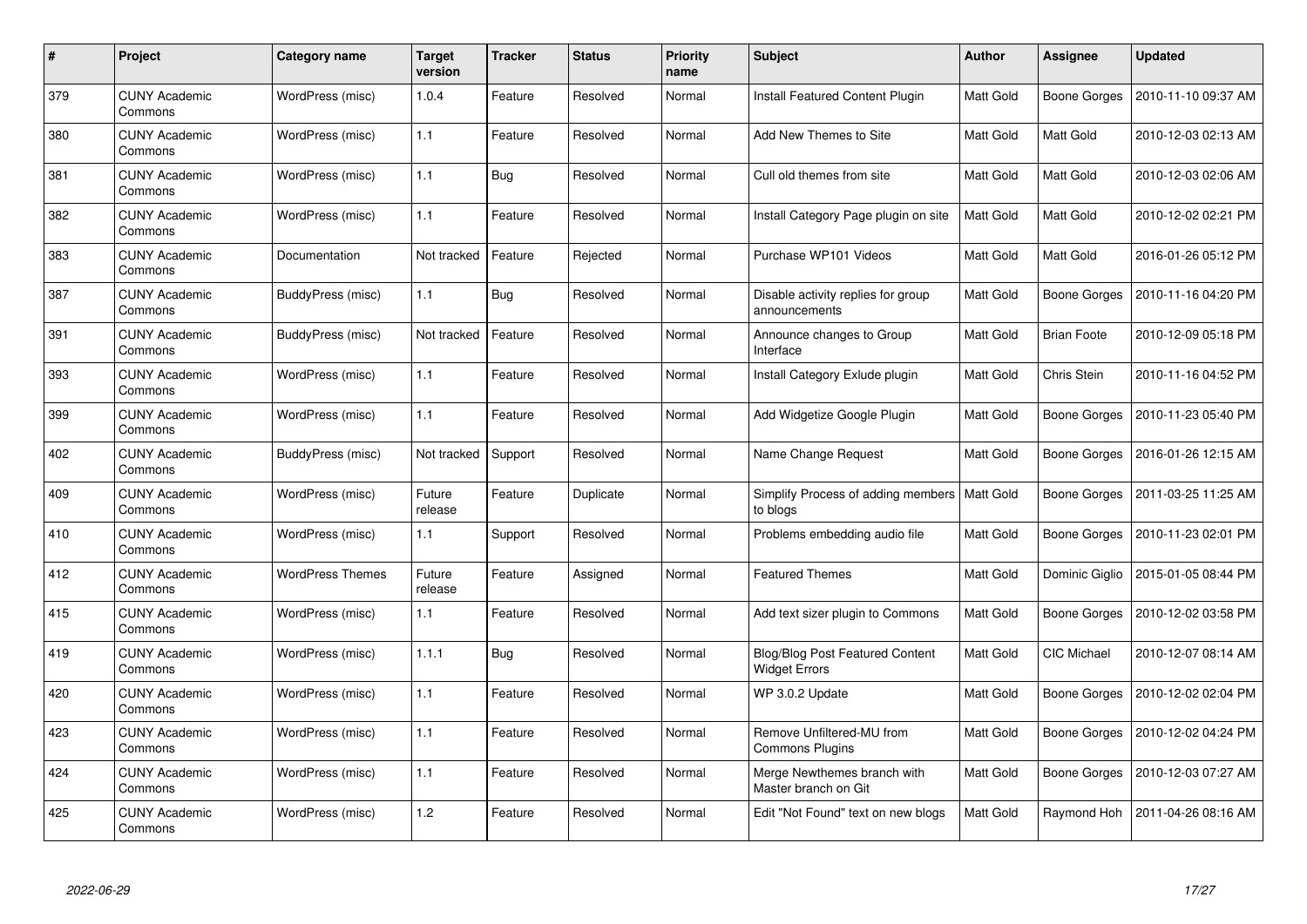| $\#$ | <b>Project</b>                  | Category name     | Target<br>version | <b>Tracker</b> | <b>Status</b> | <b>Priority</b><br>name | <b>Subject</b>                                                     | <b>Author</b>    | Assignee            | <b>Updated</b>      |
|------|---------------------------------|-------------------|-------------------|----------------|---------------|-------------------------|--------------------------------------------------------------------|------------------|---------------------|---------------------|
| 426  | <b>CUNY Academic</b><br>Commons | WordPress (misc)  | Not tracked       | Feature        | Resolved      | Normal                  | Change default blog theme once<br>WooThemes are installed          | <b>Matt Gold</b> | Matt Gold           | 2010-12-21 12:42 PM |
| 427  | <b>CUNY Academic</b><br>Commons | WordPress (misc)  | 1.2               | Feature        | Resolved      | Normal                  | Remove Ability to Post Status<br>Updates from Edit Profile Page    | <b>Matt Gold</b> | Boone Gorges        | 2010-12-22 12:16 PM |
| 428  | <b>CUNY Academic</b><br>Commons | BuddyPress (misc) | 1.2               | Feature        | Resolved      | Normal                  | Consider adding Log Out button to<br><b>BP Admin Bar</b>           | <b>Matt Gold</b> | <b>Boone Gorges</b> | 2010-12-22 12:12 PM |
| 435  | <b>CUNY Academic</b><br>Commons | BuddyPress (misc) | Future<br>release | Feature        | Assigned      | Normal                  | Include Avatar Images in Forum<br><b>Post Notification Emails</b>  | Matt Gold        | Boone Gorges        | 2010-12-08 12:40 PM |
| 436  | <b>CUNY Academic</b><br>Commons | BuddyPress (misc) | 1.1.1             | <b>Bug</b>     | Resolved      | Normal                  | Who's Online Widget                                                | <b>Matt Gold</b> | Boone Gorges        | 2010-12-07 08:14 AM |
| 440  | <b>CUNY Academic</b><br>Commons | WordPress (misc)  | 1.1.1             | <b>Bug</b>     | Resolved      | Normal                  | Conflict between Image Uploader<br>and CAC Featured Content Plugin | <b>Matt Gold</b> | <b>CIC Michael</b>  | 2010-12-08 02:25 PM |
| 446  | <b>CUNY Academic</b><br>Commons | WordPress (misc)  | 1.8               | Feature        | Resolved      | Normal                  | Create better account activation<br>error messages                 | Matt Gold        | Daniel Jones        | 2015-03-05 11:23 AM |
| 449  | <b>CUNY Academic</b><br>Commons | WordPress (misc)  | 1.1.4             | <b>Bug</b>     | Rejected      | Normal                  | WooThemes displaying category list<br>in nav                       | <b>Matt Gold</b> | <b>Chris Stein</b>  | 2010-12-16 02:03 PM |
| 450  | <b>CUNY Academic</b><br>Commons | BuddyPress (misc) |                   | Bug            | Duplicate     | Normal                  | Email Notifications Summary vs. Full   Matt Gold<br>Posts          |                  | Boone Gorges        | 2010-12-08 07:30 AM |
| 453  | <b>CUNY Academic</b><br>Commons | WordPress (misc)  | 1.1.4             | <b>Bug</b>     | Rejected      | Normal                  | Error with Sidebar Manager of "The<br>Station" WooTheme            | Matt Gold        | Boone Gorges        | 2010-12-18 04:51 PM |
| 456  | <b>CUNY Academic</b><br>Commons | BuddyPress (misc) | Not tracked       | Bug            | Resolved      | Normal                  | <b>Check Sitewide Plugins</b>                                      | Matt Gold        | Boone Gorges        | 2010-12-21 12:31 PM |
| 458  | <b>CUNY Academic</b><br>Commons | BuddyPress (misc) | 1.1.3             | <b>Bug</b>     | Resolved      | Normal                  | Notifications Not Received for Own<br>Messages                     | Matt Gold        | Boone Gorges        | 2010-12-13 08:28 PM |
| 466  | <b>CUNY Academic</b><br>Commons | BuddyPress (misc) | Not tracked       | Bug            | Rejected      | Normal                  | Friendship Requests coming out of<br>nowhere                       | Matt Gold        | Boone Gorges        | 2011-08-22 06:52 PM |
| 470  | <b>CUNY Academic</b><br>Commons | WordPress (misc)  | 1.0.3             | <b>Bug</b>     | Duplicate     | Normal                  | Atahualpa Theme problems<br>following site upgrade                 | Matt Gold        | Boone Gorges        | 2010-12-13 10:59 AM |
| 472  | <b>CUNY Academic</b><br>Commons | WordPress (misc)  | Not tracked       | Bug            | Resolved      | Normal                  | Spelling Error in Email Notification                               | Matt Gold        | Boone Gorges        | 2010-12-13 02:56 PM |
| 475  | <b>CUNY Academic</b><br>Commons | WordPress (misc)  | 1.1.4             | Feature        | Rejected      | Normal                  | Move Critical Plugins to mu-plugins                                | Matt Gold        | Boone Gorges        | 2010-12-18 08:56 PM |
| 482  | <b>CUNY Academic</b><br>Commons | WordPress (misc)  | 1.1.4             | <b>Bug</b>     | Resolved      | Normal                  | BP Admin Bar Display Error                                         | Matt Gold        | Boone Gorges        | 2010-12-16 08:45 AM |
| 486  | <b>CUNY Academic</b><br>Commons | BuddyPress (misc) | 1.1.4             | Feature        | Resolved      | Normal                  | Add "Post Topic" to Group Forum<br>pages                           | Matt Gold        | Boone Gorges        | 2010-12-16 11:13 AM |
| 487  | <b>CUNY Academic</b><br>Commons | WordPress (misc)  | 1.3               | Bug            | Resolved      | Normal                  | Replace Backtype Connect with<br>something that works              | <b>Matt Gold</b> | <b>Boone Gorges</b> | 2011-05-26 08:47 AM |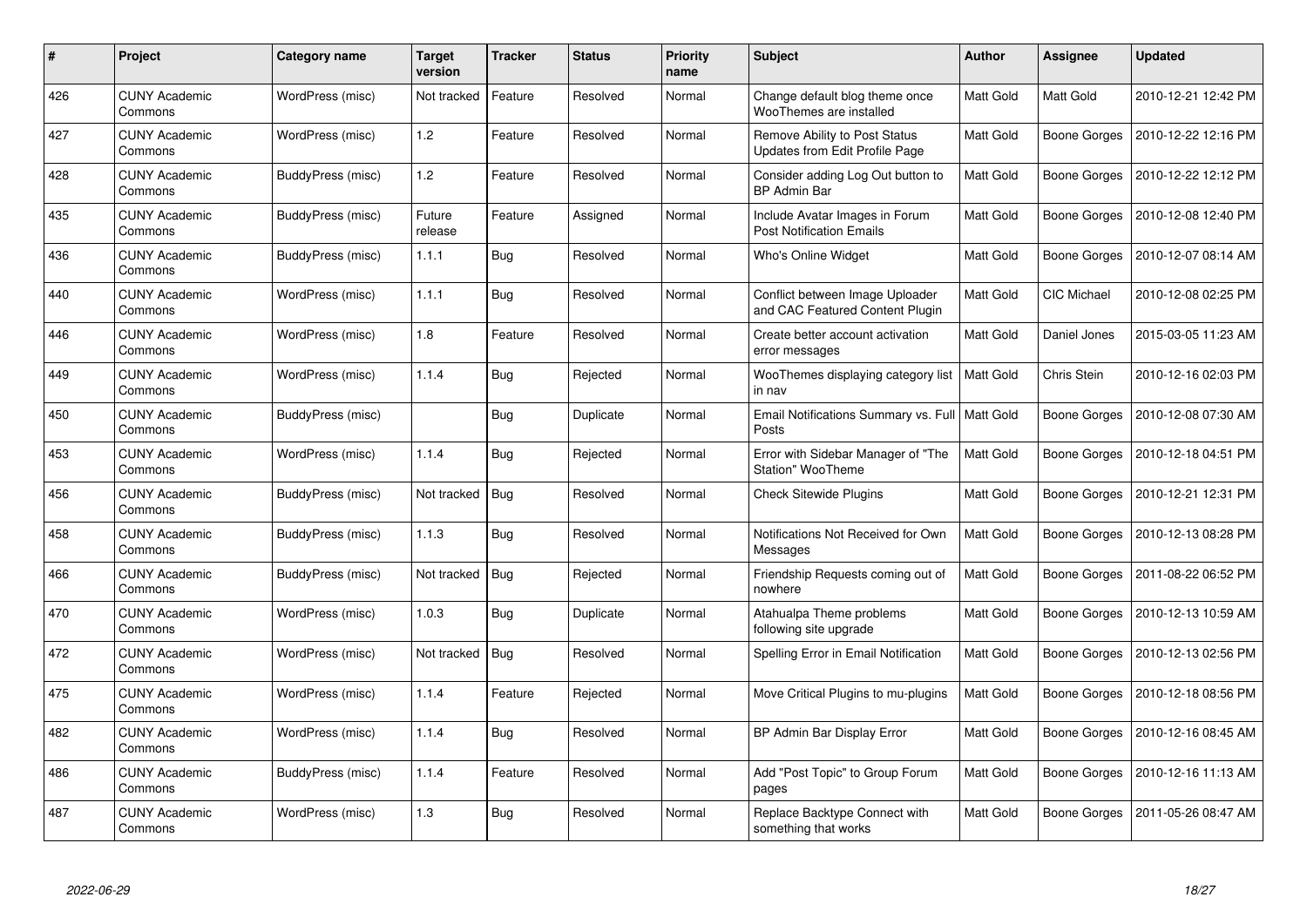| #   | Project                         | Category name            | <b>Target</b><br>version | <b>Tracker</b> | <b>Status</b> | <b>Priority</b><br>name | Subject                                                                                     | Author           | Assignee            | <b>Updated</b>                     |
|-----|---------------------------------|--------------------------|--------------------------|----------------|---------------|-------------------------|---------------------------------------------------------------------------------------------|------------------|---------------------|------------------------------------|
| 489 | <b>CUNY Academic</b><br>Commons | WordPress (misc)         | 1.1.4                    | Feature        | Resolved      | Normal                  | Drag and Drop Ordering on Gallery<br>Post Plugin                                            | Matt Gold        | Ron Rennick         | 2010-12-18 08:13 PM                |
| 491 | <b>CUNY Academic</b><br>Commons | WordPress (misc)         | Not tracked              | Support        | Resolved      | Normal                  | Create better/more visible<br>documentation for WooThemes                                   | <b>Matt Gold</b> | scott voth          | 2011-03-12 12:27 PM                |
| 492 | CUNY Academic<br>Commons        | WordPress (misc)         | 1.2                      | Feature        | Resolved      | Normal                  | Upgrade CommentPress to latest<br>edition                                                   | <b>Matt Gold</b> | <b>Boone Gorges</b> | 2011-03-08 09:23 PM                |
| 496 | <b>CUNY Academic</b><br>Commons | WordPress (misc)         | 1.1.5                    | Feature        | Resolved      | Normal                  | Add wp-resume Plugin to Site                                                                | <b>Matt Gold</b> | <b>Boone Gorges</b> | 2010-12-20 10:09 AM                |
| 497 | <b>CUNY Academic</b><br>Commons | <b>WordPress Plugins</b> | Future<br>release        | Feature        | Assigned      | Normal                  | Drag and Drop Ordering on Gallery<br>Post Plugin                                            | <b>Matt Gold</b> | Ron Rennick         | 2015-11-09 06:18 PM                |
| 498 | <b>CUNY Academic</b><br>Commons | BuddyPress (misc)        |                          | Feature        | Duplicate     | Normal                  | Create ability to respond to forum<br>posts by email                                        | Matt Gold        | <b>Boone Gorges</b> | 2010-12-20 11:34 AM                |
| 499 | <b>CUNY Academic</b><br>Commons | WordPress (misc)         | 1.1.6                    | Bug            | Resolved      | Normal                  | Help with Atahualpa Issues                                                                  | Matt Gold        | scott voth          | 2010-12-21 07:30 PM                |
| 500 | <b>CUNY Academic</b><br>Commons | BuddyPress (misc)        | Future<br>release        | Feature        | Assigned      | Normal                  | Export Group Data                                                                           | Matt Gold        | Boone Gorges        | 2010-12-19 12:09 PM                |
| 501 | <b>CUNY Academic</b><br>Commons | WordPress (misc)         | 1.2                      | Feature        | Resolved      | Normal                  | Install WP Site Template Plugin                                                             | Matt Gold        | Boone Gorges        | 2011-03-16 03:31 PM                |
| 503 | CUNY Academic<br>Commons        | WordPress (misc)         | 1.1.6                    | Bug            | Resolved      | Normal                  | <b>Explore and Possibly Remove</b><br><b>WP-Cron Reminder</b>                               | Matt Gold        | <b>Boone Gorges</b> | 2010-12-21 11:55 AM                |
| 504 | <b>CUNY Academic</b><br>Commons | WordPress (misc)         | Not tracked              | Feature        | Resolved      | Normal                  | Create a page on the news blog to<br>highlight stories about the Commons                    | Matt Gold        | scott voth          | 2011-03-14 10:07 PM                |
| 506 | <b>CUNY Academic</b><br>Commons | BuddyPress (misc)        |                          | Feature        | Rejected      | Normal                  | <b>Attachments for Group</b><br><b>Announcement Posts</b>                                   | <b>Matt Gold</b> | Boone Gorges        | 2016-10-24 11:20 AM                |
| 510 | <b>CUNY Academic</b><br>Commons | BuddyPress (misc)        | 1.2                      | Feature        | Resolved      | Normal                  | Change group slug placement on<br>group admin menu                                          | Matt Gold        | Boone Gorges        | 2011-02-21 04:51 PM                |
| 532 | <b>CUNY Academic</b><br>Commons | BuddyPress (misc)        | 1.3                      | Feature        | Resolved      | Normal                  | Allow members to paste in a group<br>of email addresses when sending<br>invites             | Matt Gold        | Boone Gorges        | 2011-09-13 01:12 PM                |
| 533 | <b>CUNY Academic</b><br>Commons | BuddyPress (misc)        | 1.1.8                    | Bug            | Resolved      | Normal                  | Minor CSS issue on group page                                                               | Matt Gold        | <b>Boone Gorges</b> | 2011-02-02 09:44 AM                |
| 534 | <b>CUNY Academic</b><br>Commons | WordPress (misc)         | 1.1.10                   | Feature        | Resolved      | Normal                  | Add an apple-touch-icon.pgn of the<br>CUNY Favicon. ico to the root<br>directory at 114x114 | <b>Matt Gold</b> | Matt Gold           | 2011-03-08 07:34 AM                |
| 538 | <b>CUNY Academic</b><br>Commons | BuddyPress (misc)        | 1.1.8                    | Bug            | Resolved      | Normal                  | News feed assigns incorrect<br>trackback origins                                            | Matt Gold        | Boone Gorges        | 2011-02-02 11:22 AM                |
| 539 | <b>CUNY Academic</b><br>Commons | BuddyPress (misc)        | 1.2                      | Feature        | Rejected      | Normal                  | Allow document category names to<br>be edited                                               | Matt Gold        | Boone Gorges        | 2011-01-24 12:52 PM                |
| 540 | <b>CUNY Academic</b><br>Commons | BuddyPress (misc)        | 1.1.8                    | <b>Bug</b>     | Resolved      | Normal                  | Long BP Group Doc Names Hide<br>Edit/Delete Options                                         | Matt Gold        |                     | Boone Gorges   2011-02-02 10:58 AM |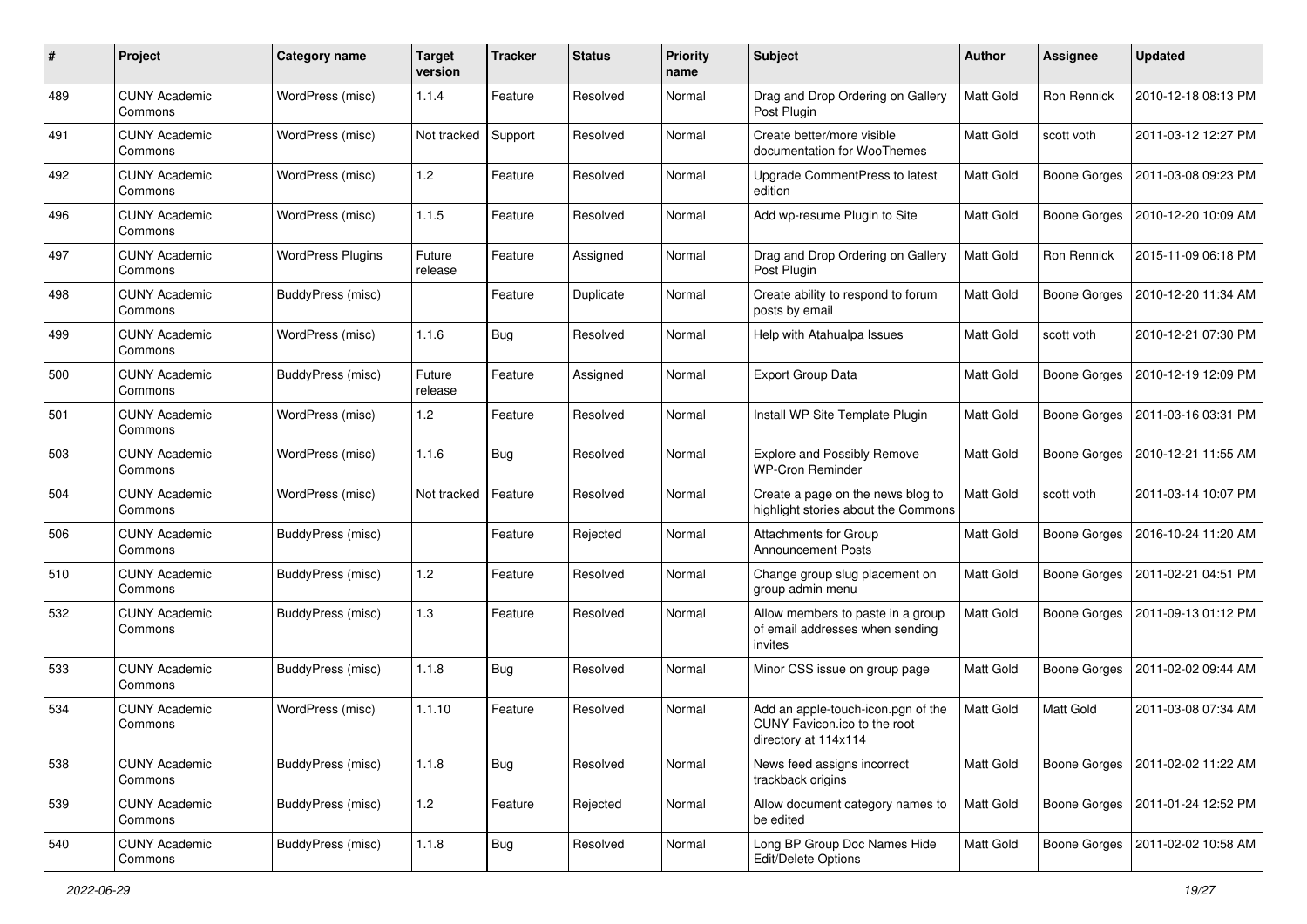| #   | Project                         | Category name     | <b>Target</b><br>version | <b>Tracker</b> | <b>Status</b> | <b>Priority</b><br>name | <b>Subject</b>                                                                           | <b>Author</b>    | <b>Assignee</b>     | <b>Updated</b>      |
|-----|---------------------------------|-------------------|--------------------------|----------------|---------------|-------------------------|------------------------------------------------------------------------------------------|------------------|---------------------|---------------------|
| 544 | <b>CUNY Academic</b><br>Commons | WordPress (misc)  | 1.1.8                    | Feature        | Resolved      | Normal                  | Add Elegant Themes themepack to<br>site                                                  | Matt Gold        | Matt Gold           | 2011-01-25 01:40 AM |
| 545 | <b>CUNY Academic</b><br>Commons | WordPress (misc)  | 1.1.8                    | <b>Bug</b>     | Resolved      | Normal                  | <b>Test Elegant Themes</b>                                                               | <b>Matt Gold</b> | Matt Gold           | 2011-01-25 01:41 AM |
| 546 | <b>CUNY Academic</b><br>Commons | BuddyPress (misc) | 1.1.8                    | <b>Bug</b>     | Resolved      | Normal                  | Add Group/Group Blog Author<br>Syncing on an Automated Basis to<br>the Group Blog Plugin | Matt Gold        | <b>Boone Gorges</b> | 2011-02-03 08:44 AM |
| 547 | <b>CUNY Academic</b><br>Commons | WordPress (misc)  | 1.1.8                    | Feature        | Resolved      | Normal                  | Add new themes                                                                           | Matt Gold        | Matt Gold           | 2011-01-27 01:52 PM |
| 553 | <b>CUNY Academic</b><br>Commons | WordPress (misc)  | 1.1.10                   | <b>Bug</b>     | Rejected      | Normal                  | Wonky Hero Slide Overlays                                                                | Matt Gold        | Boone Gorges        | 2011-02-28 05:44 PM |
| 554 | <b>CUNY Academic</b><br>Commons | BuddyPress (misc) | Future<br>release        | Feature        | Assigned      | Normal                  | Add Trackback notifications to<br>site-wide activity feed                                | Matt Gold        | Boone Gorges        | 2015-11-09 06:19 PM |
| 556 | <b>CUNY Academic</b><br>Commons | WordPress (misc)  |                          | Bug            | Resolved      | Normal                  | Default Theme Broken after<br>Upgrade                                                    | Matt Gold        | Matt Gold           | 2011-02-05 09:44 AM |
| 557 | <b>CUNY Academic</b><br>Commons | BuddyPress (misc) | 1.3                      | Feature        | Rejected      | Normal                  | Denied Size and Extension Alerts on<br>Forum posts                                       | Matt Gold        | Boone Gorges        | 2011-06-17 02:58 PM |
| 561 | <b>CUNY Academic</b><br>Commons | BuddyPress (misc) |                          | Bug            | Resolved      | Normal                  | Copyright Violation                                                                      | Matt Gold        | Matt Gold           | 2011-02-05 03:10 PM |
| 564 | <b>CUNY Academic</b><br>Commons | WordPress (misc)  | 1.1.10                   | Feature        | Rejected      | Normal                  | Email Subscription Plugin for<br><b>WordPress blogs</b>                                  | Matt Gold        | <b>Boone Gorges</b> | 2011-02-18 12:04 AM |
| 566 | <b>CUNY Academic</b><br>Commons | WordPress (misc)  | 1.1.10                   | Feature        | Resolved      | Normal                  | Add The Morning After Theme                                                              | Matt Gold        | Matt Gold           | 2011-02-06 11:40 PM |
| 567 | <b>CUNY Academic</b><br>Commons | WordPress (misc)  | 1.1.10                   | Feature        | Resolved      | Normal                  | Add WPFolio and Bibliotype<br><b>Themes</b>                                              | Matt Gold        | Matt Gold           | 2011-02-21 04:16 PM |
| 589 | <b>CUNY Academic</b><br>Commons | Group Forums      | 1.6                      | Feature        | Resolved      | Normal                  | Preview of Forum Posts                                                                   | Matt Gold        | Boone Gorges        | 2014-03-27 03:11 PM |
| 590 | <b>CUNY Academic</b><br>Commons | BuddyPress (misc) | Not tracked              | Bug            | Resolved      | Normal                  | Roadmap Discussion                                                                       | Matt Gold        | <b>Boone Gorges</b> | 2011-08-22 06:51 PM |
| 593 | <b>CUNY Academic</b><br>Commons | WordPress (misc)  | Future<br>release        | Feature        | Duplicate     | Normal                  | Create intuitive interface for adding<br>site members to subdomain blogs                 | Matt Gold        | <b>Boone Gorges</b> | 2011-11-21 07:55 AM |
| 595 | <b>CUNY Academic</b><br>Commons | Upgrades          | 1.2                      | Feature        | Resolved      | Normal                  | Formalize Browser/OS Testing<br>procedures                                               | Matt Gold        | Boone Gorges        | 2011-04-20 06:40 PM |
| 596 | <b>CUNY Academic</b><br>Commons | WordPress (misc)  | Not tracked              | Support        | Resolved      | Normal                  | Document Subscribe2<br>Plugin/Update Help Group Post                                     | Matt Gold        | scott voth          | 2011-04-17 11:34 AM |
| 597 | <b>CUNY Academic</b><br>Commons | WordPress (misc)  | Not tracked              | Support        | Resolved      | Normal                  | Assist Lehman Project with Account<br>Registrations                                      | <b>Matt Gold</b> | <b>Matt Gold</b>    | 2011-11-03 10:20 PM |
| 598 | <b>CUNY Academic</b><br>Commons | Wiki              | Not tracked              | Feature        | Rejected      | Normal                  | Get wiki redesign info to CIC                                                            | Matt Gold        | Matt Gold           | 2016-01-26 10:54 AM |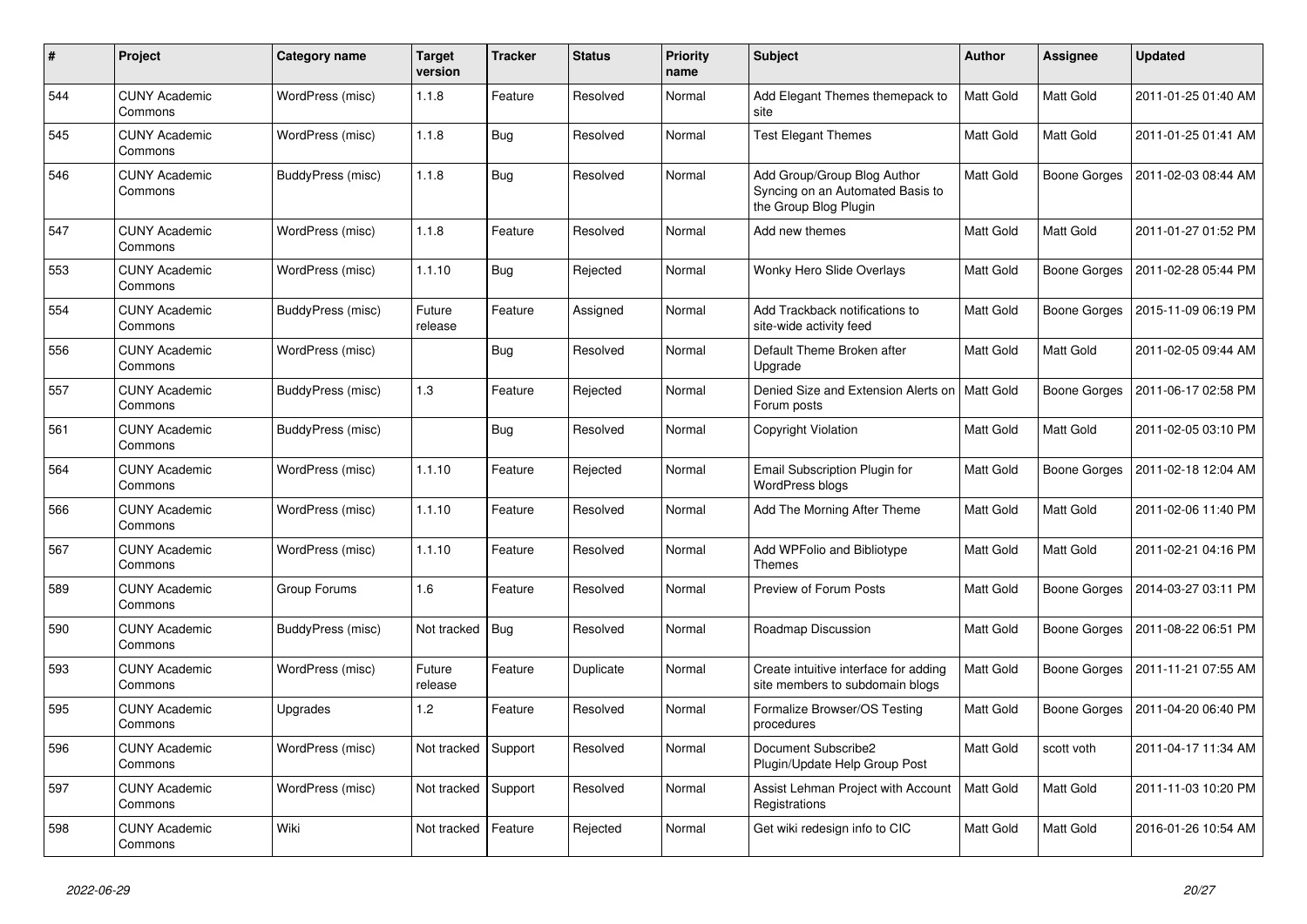| $\#$ | Project                         | Category name            | <b>Target</b><br>version | <b>Tracker</b> | <b>Status</b> | <b>Priority</b><br>name | <b>Subject</b>                                                                            | <b>Author</b> | Assignee            | <b>Updated</b>      |
|------|---------------------------------|--------------------------|--------------------------|----------------|---------------|-------------------------|-------------------------------------------------------------------------------------------|---------------|---------------------|---------------------|
| 599  | <b>CUNY Academic</b><br>Commons | BuddyPress (misc)        | Future<br>release        | Feature        | Assigned      | Normal                  | Consider adding rating plugins for<br>BuddyPress/BBPress                                  | Matt Gold     | Boone Gorges        | 2011-08-22 06:50 PM |
| 605  | <b>CUNY Academic</b><br>Commons | BuddyPress (misc)        | 1.1.10                   | Bug            | Rejected      | Normal                  | Member search on Group Invite<br>Page Not Working                                         | Matt Gold     | Boone Gorges        | 2011-02-24 11:41 PM |
| 612  | <b>CUNY Academic</b><br>Commons | BuddyPress (misc)        | 1.1.10                   | Bug            | Resolved      | Normal                  | Member reports trouble uploading<br>documents to groups                                   | Matt Gold     | Boone Gorges        | 2011-03-07 10:12 PM |
| 613  | <b>CUNY Academic</b><br>Commons | <b>BuddyPress (misc)</b> | 1.1.10                   | <b>Bug</b>     | Resolved      | Normal                  | Member reports group blog / group<br>member syncing                                       | Matt Gold     | Boone Gorges        | 2011-03-03 09:26 AM |
| 623  | <b>CUNY Academic</b><br>Commons | BuddyPress (misc)        | 1.2                      | Feature        | Resolved      | Normal                  | <b>BuddyPress Docs: Move</b><br>Paste-from-Word Icon Into Top Row<br>of Tiny-MCE icons    | Matt Gold     | <b>Boone Gorges</b> | 2011-02-28 06:33 PM |
| 626  | <b>CUNY Academic</b><br>Commons | BuddyPress (misc)        | Not tracked              | Bug            | Resolved      | Normal                  | Edit Help Blog Post on Syncing<br>Group/Blog Authorship                                   | Matt Gold     | Sarah<br>Morgano    | 2011-10-13 11:29 AM |
| 627  | <b>CUNY Academic</b><br>Commons | BuddyPress (misc)        | 1.2                      | Feature        | Resolved      | Normal                  | Add LaTeX support for BP Group<br>Forums                                                  | Matt Gold     | Boone Gorges        | 2011-05-09 05:21 PM |
| 628  | <b>CUNY Academic</b><br>Commons | Wiki                     | 1.2.1                    | Bug            | Resolved      | Normal                  | LaTeX support for MediaWiki                                                               | Matt Gold     | <b>Boone Gorges</b> | 2011-05-11 09:50 PM |
| 629  | <b>CUNY Academic</b><br>Commons | BuddyPress (misc)        | 1.2                      | Feature        | Resolved      | Normal                  | Create Required Profile Field to<br>Define User Status                                    | Matt Gold     | Matt Gold           | 2011-03-17 06:34 PM |
| 635  | <b>CUNY Academic</b><br>Commons | BuddyPress (misc)        | Future<br>release        | Feature        | Assigned      | Normal                  | Big Blue Button - Videoconferencing<br>in Groups and Blogs                                | Matt Gold     | <b>Boone Gorges</b> | 2011-03-14 03:24 PM |
| 636  | <b>CUNY Academic</b><br>Commons | WordPress (misc)         | Not tracked              | Support        | Assigned      | Normal                  | Create Lynda.com-like Table of<br><b>Contents for Prospective Tutorial</b><br>Screencasts | Matt Gold     | scott voth          | 2016-02-23 03:12 PM |
| 637  | <b>CUNY Academic</b><br>Commons | WordPress (misc)         | Not tracked              | Outreach       | Resolved      | Normal                  | Create Table of Contents for<br>Hour-Long Commons presentation                            | Matt Gold     | Michael Smith       | 2016-01-26 10:55 AM |
| 638  | <b>CUNY Academic</b><br>Commons | BuddyPress (misc)        | 1.1.11                   | Bug            | Resolved      | Normal                  | Email Notifications Include Odd<br>Characters                                             | Matt Gold     | Boone Gorges        | 2011-03-16 11:06 AM |
| 640  | <b>CUNY Academic</b><br>Commons | WordPress (misc)         | 1.2                      | Feature        | Resolved      | Normal                  | Add Clean Home Theme to Site                                                              | Matt Gold     | Matt Gold           | 2011-04-20 06:55 PM |
| 642  | <b>CUNY Academic</b><br>Commons | BuddyPress (misc)        | Not tracked              | Feature        | Resolved      | Normal                  | Create new BuddyPress Profile<br>Field to Designate Role                                  | Matt Gold     | Matt Gold           | 2011-09-24 03:22 PM |
| 643  | <b>CUNY Academic</b><br>Commons | BuddyPress (misc)        | 1.3                      | Feature        | Resolved      | Normal                  | Create Mechanism to Require<br>People to Fill Out New Identity<br>Profile Field           | Matt Gold     | Boone Gorges        | 2011-10-19 01:50 PM |
| 647  | <b>CUNY Academic</b><br>Commons | WordPress (misc)         | 1.2                      | Feature        | Resolved      | Normal                  | <b>Add Antisnews Theme</b>                                                                | Matt Gold     | Boone Gorges        | 2011-03-26 07:58 PM |
| 648  | <b>CUNY Academic</b><br>Commons | BuddyPress (misc)        | 1.3                      | Feature        | Resolved      | Normal                  | Create Print functionality for<br><b>BuddyPress Docs</b>                                  | Matt Gold     | Boone Gorges        | 2011-07-19 11:46 AM |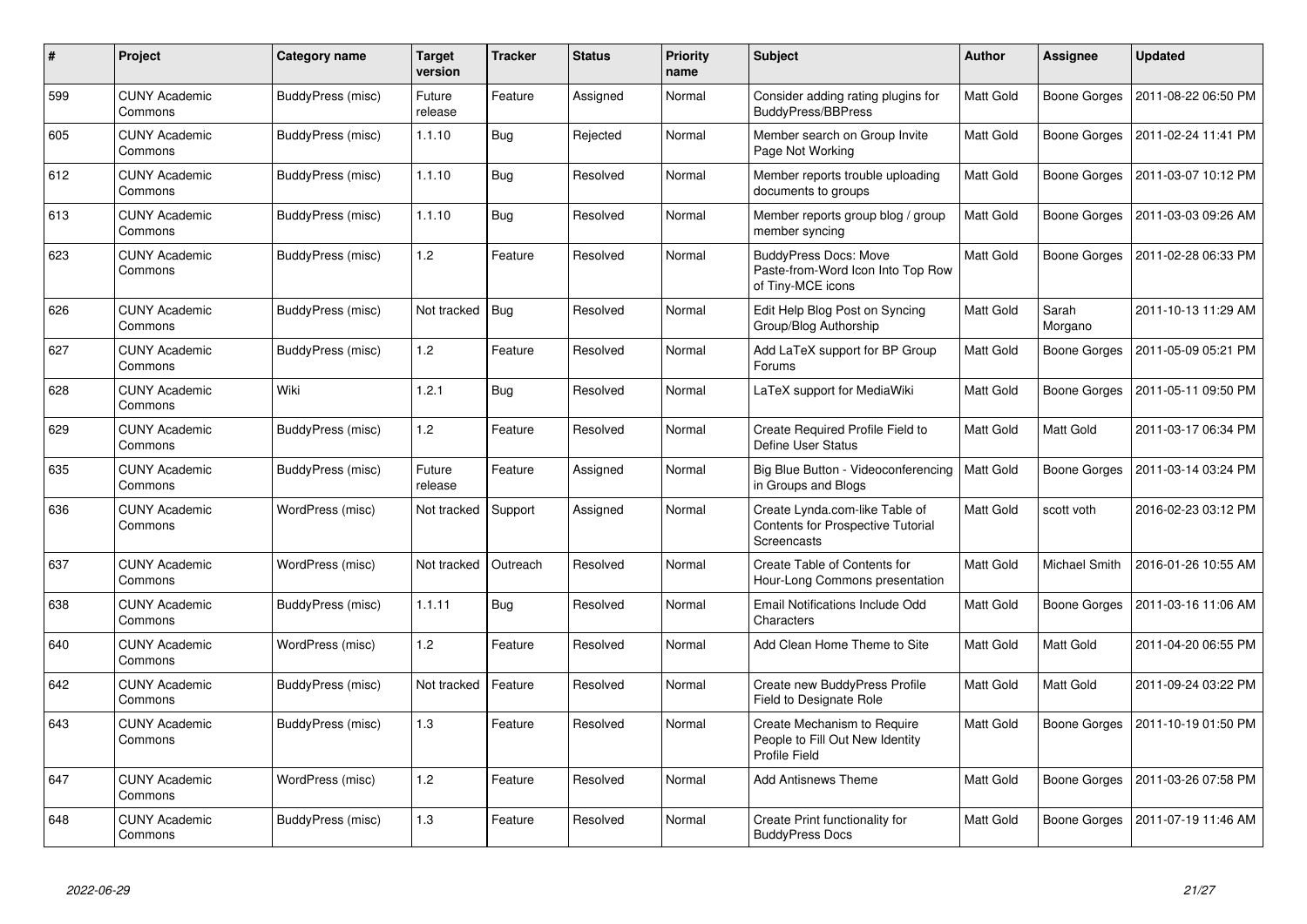| #   | Project                         | Category name            | <b>Target</b><br>version | <b>Tracker</b> | <b>Status</b> | <b>Priority</b><br>name | <b>Subject</b>                                                            | <b>Author</b> | Assignee            | <b>Updated</b>      |
|-----|---------------------------------|--------------------------|--------------------------|----------------|---------------|-------------------------|---------------------------------------------------------------------------|---------------|---------------------|---------------------|
| 649 | <b>CUNY Academic</b><br>Commons | BuddyPress (misc)        | 1.3                      | Feature        | Resolved      | Normal                  | Create Copy All button for<br><b>BuddyPress Docs</b>                      | Matt Gold     | <b>Boone Gorges</b> | 2011-09-13 11:59 AM |
| 651 | <b>CUNY Academic</b><br>Commons | BuddyPress (misc)        | Not tracked              | Feature        | Resolved      | Normal                  | Update Roadmap                                                            | Matt Gold     | <b>Boone Gorges</b> | 2011-03-26 07:20 PM |
| 653 | CUNY Academic<br>Commons        | Group Blogs              | Future<br>release        | Feature        | Assigned      | Normal                  | Redesign Integration of Groups and<br><b>Blogs</b>                        | Matt Gold     | Samantha<br>Raddatz | 2015-11-09 05:40 PM |
| 654 | <b>CUNY Academic</b><br>Commons | BuddyPress (misc)        | Not tracked              | Feature        | Rejected      | Normal                  | User Interface Issues                                                     | Matt Gold     | Chris Stein         | 2016-01-26 10:53 AM |
| 657 | <b>CUNY Academic</b><br>Commons | WordPress (misc)         | 1.2.1                    | <b>Bug</b>     | Resolved      | Normal                  | Problems with WordPress Wiki<br>Plugin                                    | Matt Gold     | Boone Gorges        | 2011-05-11 11:29 AM |
| 658 | <b>CUNY Academic</b><br>Commons | <b>WordPress Plugins</b> | Future<br>release        | Feature        | Assigned      | Normal                  | Rebulid Sitewide Tag Suggestion                                           | Matt Gold     | <b>Boone Gorges</b> | 2015-01-05 08:47 PM |
| 674 | <b>CUNY Academic</b><br>Commons | BuddyPress (misc)        | Not tracked              | Bug            | Rejected      | Normal                  | <b>Errant Friend Request?</b>                                             | Matt Gold     | Boone Gorges        | 2011-04-06 11:28 PM |
| 697 | <b>CUNY Academic</b><br>Commons | BuddyPress (misc)        | 1.3                      | Feature        | Resolved      | Normal                  | Member request: Indented text in<br>Forum Posts                           | Matt Gold     | Boone Gorges        | 2011-09-13 03:29 PM |
| 699 | <b>CUNY Academic</b><br>Commons | WordPress (misc)         | 1.2                      | Feature        | Resolved      | Normal                  | Add BTCNew Plugin to the<br>Commons                                       | Matt Gold     | Raymond Hoh         | 2011-04-24 04:15 PM |
| 701 | <b>CUNY Academic</b><br>Commons | Wiki                     | Not tracked              | Feature        | Resolved      | Normal                  | Create Wikipedia Page for the<br><b>CUNY Academic Commons</b>             | Matt Gold     | scott voth          | 2011-06-05 10:39 AM |
| 704 | <b>CUNY Academic</b><br>Commons | WordPress (misc)         | 1.2.1                    | Feature        | Resolved      | Normal                  | Plugin Request: Widget that<br>displays randomized images and<br>captions | Matt Gold     | <b>Boone Gorges</b> | 2011-05-04 11:22 AM |
| 705 | <b>CUNY Academic</b><br>Commons | WordPress (misc)         | 1.2.1                    | Feature        | Resolved      | Normal                  | A way to mass upload files?                                               | Matt Gold     | Boone Gorges        | 2011-04-27 12:04 AM |
| 706 | <b>CUNY Academic</b><br>Commons | WordPress (misc)         | 1.2.1                    | Feature        | Resolved      | Normal                  | Random Header Image                                                       | Matt Gold     | Boone Gorges        | 2011-05-04 01:26 PM |
| 707 | <b>CUNY Academic</b><br>Commons | WordPress (misc)         | 1.2.1                    | Feature        | Resolved      | Normal                  | Simple Site Visit Counter Plugin for<br><b>Blogs</b>                      | Matt Gold     | <b>Boone Gorges</b> | 2011-05-04 11:13 AM |
| 708 | <b>CUNY Academic</b><br>Commons | WordPress (misc)         | Not tracked              | Support        | Rejected      | Normal                  | Question about Backup                                                     | Matt Gold     | Boone Gorges        | 2016-01-26 12:17 AM |
| 710 | <b>CUNY Academic</b><br>Commons | WordPress (misc)         | 1.2.1                    | <b>Bug</b>     | Resolved      | Normal                  | Flickr Photo Album Plugin Doesn't<br>Activate                             | Matt Gold     | Boone Gorges        | 2011-05-08 04:56 PM |
| 711 | <b>CUNY Academic</b><br>Commons | WordPress (misc)         | 1.2.1                    | Feature        | Resolved      | Normal                  | Add Twitter Blackbird Pie Plugin                                          | Matt Gold     | Boone Gorges        | 2011-05-04 10:17 AM |
| 724 | <b>CUNY Academic</b><br>Commons | BuddyPress (misc)        | 1.2.1                    | <b>Bug</b>     | Rejected      | Normal                  | Word Limit on Email Notifications of<br>Forum Posts?                      | Matt Gold     | Boone Gorges        | 2011-05-11 12:04 PM |
| 726 | <b>CUNY Academic</b><br>Commons | Group Files              |                          | Bug            | Rejected      | Normal                  | Group Docs - New Doc Deletion<br>Notifications?                           | Matt Gold     | Matt Gold           | 2014-05-01 09:42 AM |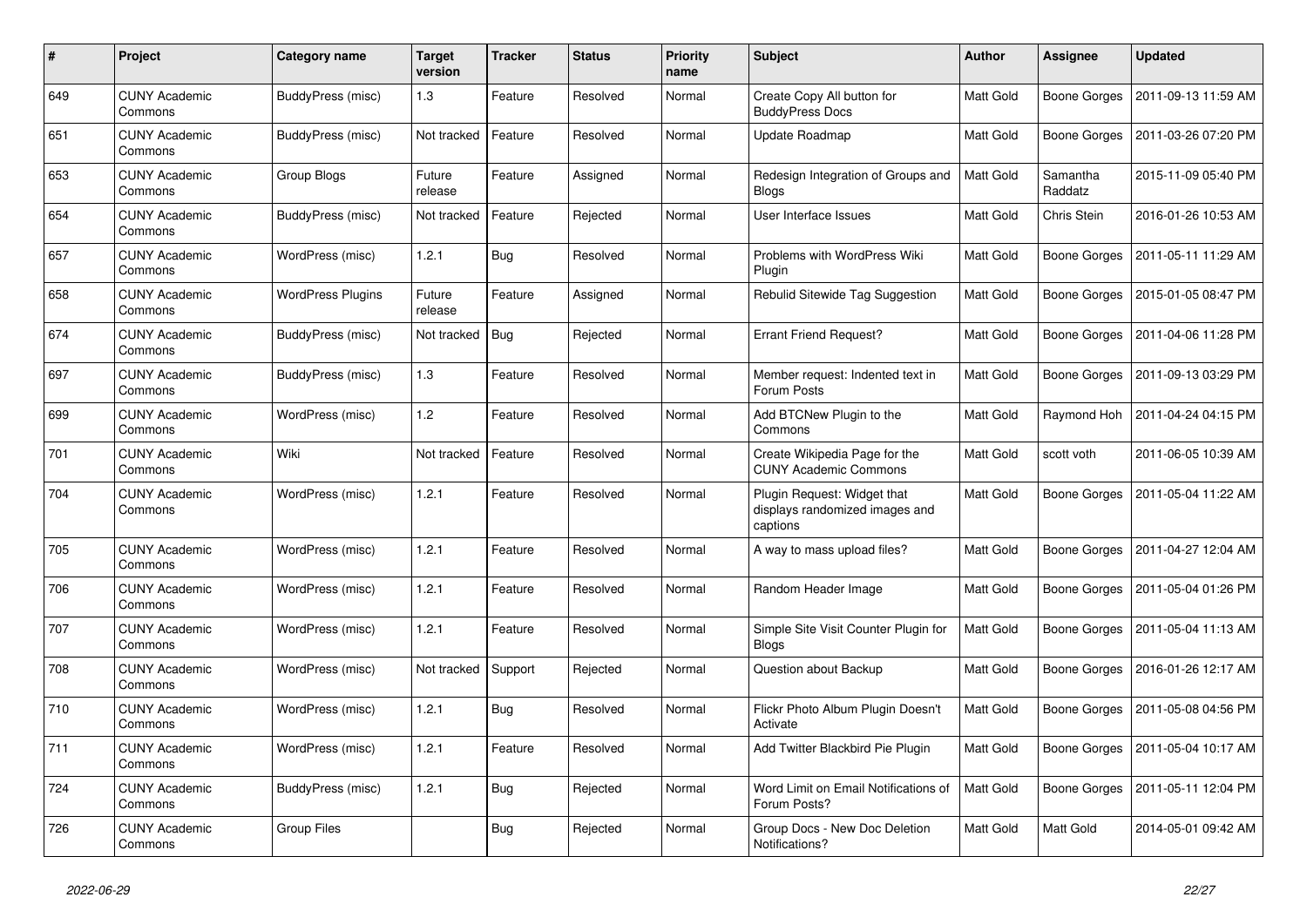| $\#$ | Project                         | Category name            | <b>Target</b><br>version | <b>Tracker</b> | <b>Status</b> | Priority<br>name | <b>Subject</b>                                                                       | <b>Author</b>    | <b>Assignee</b> | <b>Updated</b>      |
|------|---------------------------------|--------------------------|--------------------------|----------------|---------------|------------------|--------------------------------------------------------------------------------------|------------------|-----------------|---------------------|
| 727  | <b>CUNY Academic</b><br>Commons | WordPress (misc)         | 1.2.1                    | <b>Bug</b>     | Resolved      | Normal           | Add The Erudite Theme                                                                | <b>Matt Gold</b> | Raymond Hoh     | 2011-05-01 05:02 AM |
| 731  | <b>CUNY Academic</b><br>Commons | BuddyPress (misc)        | 1.2.1                    | <b>Bug</b>     | Resolved      | Normal           | Member reports a problem posting<br>to a private group                               | Matt Gold        | Boone Gorges    | 2011-05-03 07:10 PM |
| 735  | <b>CUNY Academic</b><br>Commons | BuddyPress (misc)        | 1.2.5                    | Feature        | Resolved      | Normal           | BP Docs - Include Check-Box to<br><b>Avoid Email Notifications of Minor</b><br>Edits | Matt Gold        | Boone Gorges    | 2011-07-24 11:34 AM |
| 745  | <b>CUNY Academic</b><br>Commons | WordPress (misc)         | Not tracked              | Feature        | Resolved      | Normal           | Add Radical Teacher Article to<br><b>Commons Buzz</b>                                | <b>Matt Gold</b> | scott voth      | 2011-05-12 09:40 PM |
| 746  | <b>CUNY Academic</b><br>Commons | BuddyPress (misc)        | 1.3                      | Bug            | Resolved      | Normal           | Create Pop-Up Login Overlay                                                          | Matt Gold        | Raymond Hoh     | 2011-05-16 06:32 PM |
| 747  | <b>CUNY Academic</b><br>Commons | WordPress (misc)         | 1.2.3                    | Feature        | Resolved      | Normal           | Find rich-stats plugin for WordPress                                                 | Matt Gold        | Boone Gorges    | 2011-06-02 09:19 AM |
| 749  | <b>CUNY Academic</b><br>Commons | WordPress (misc)         |                          | Feature        | Resolved      | Normal           | Dev Blog Mention                                                                     | <b>Matt Gold</b> | scott voth      | 2011-05-12 09:41 PM |
| 761  | <b>CUNY Academic</b><br>Commons | WordPress (misc)         | 1.3                      | <b>Bug</b>     | Resolved      | Normal           | Implement "Send a Comment"<br>Function                                               | Matt Gold        | Boone Gorges    | 2011-06-02 04:51 PM |
| 762  | <b>CUNY Academic</b><br>Commons | BuddyPress (misc)        |                          | <b>Bug</b>     | Resolved      | Normal           | <b>Resolve Email Notification Problems</b><br>with Lehman addresses                  | Matt Gold        |                 | 2012-02-28 10:52 AM |
| 764  | <b>CUNY Academic</b><br>Commons | WordPress (misc)         | 1.3                      | Feature        | Resolved      | Normal           | Install "Email Users" Plugin                                                         | Matt Gold        | Boone Gorges    | 2011-09-13 11:35 AM |
| 769  | <b>CUNY Academic</b><br>Commons | Search                   |                          | Feature        | Duplicate     | Normal           | Test Out and Consider Installing<br>Sphinx Search Plugin                             | Matt Gold        | Dominic Giglio  | 2016-12-12 02:47 PM |
| 771  | <b>CUNY Academic</b><br>Commons | WordPress (misc)         | 1.3                      | Feature        | Rejected      | Normal           | Create Tool to Display Users in<br>Order of ID# in Dashboard                         | Matt Gold        | Boone Gorges    | 2011-05-24 08:57 AM |
| 774  | <b>CUNY Academic</b><br>Commons | <b>BuddyPress (misc)</b> | $1.3$                    | Feature        | Resolved      | Normal           | Consider Allowing Email to Be Sent<br><b>Between Unfriended Members</b>              | Matt Gold        | Boone Gorges    | 2011-06-16 04:06 PM |
| 775  | <b>CUNY Academic</b><br>Commons | WordPress (misc)         | 1.2.2                    | <b>Bug</b>     | Rejected      | Normal           | Hit Counter Plugin Problem                                                           | Matt Gold        | Boone Gorges    | 2011-05-28 08:42 AM |
| 777  | <b>CUNY Academic</b><br>Commons | WordPress (misc)         | Not tracked              | Bug            | Resolved      | Normal           | Add Library Technology Journal<br>Article to Commons Buzz                            | Matt Gold        | scott voth      | 2011-06-19 01:00 PM |
| 778  | <b>CUNY Academic</b><br>Commons | <b>BuddyPress (misc)</b> | 1.2.2                    | <b>Bug</b>     | Resolved      | Normal           | Private BP Docs Comment<br>Notification in RSS Feed                                  | Matt Gold        | Boone Gorges    | 2011-06-02 09:29 AM |
| 782  | <b>CUNY Academic</b><br>Commons | BuddyPress (misc)        | 1.2.3                    | Feature        | Resolved      | Normal           | Add Captcha Plugin                                                                   | Matt Gold        | Boone Gorges    | 2011-06-06 10:37 AM |
| 783  | <b>CUNY Academic</b><br>Commons | BuddyPress (misc)        | 1.2.4                    | <b>Bug</b>     | Resolved      | Normal           | Broken Avatar Images                                                                 | Matt Gold        | Boone Gorges    | 2011-06-06 02:49 PM |
| 786  | <b>CUNY Academic</b><br>Commons | WordPress (misc)         | 1.2.3                    | <b>Bug</b>     | Resolved      | Normal           | Hero Image Slider Overlay Display<br>on IE                                           | Matt Gold        | Boone Gorges    | 2011-06-06 09:51 AM |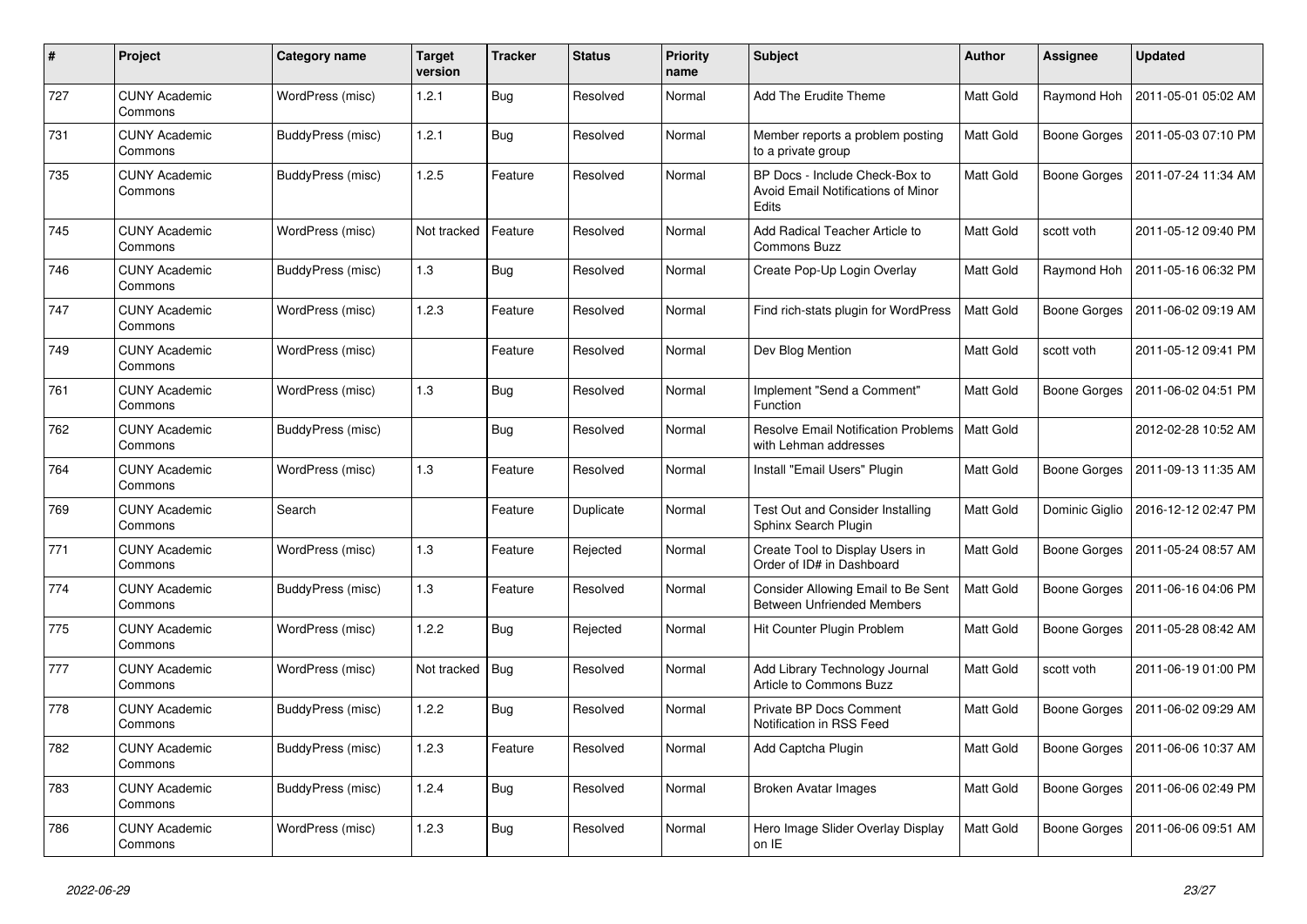| $\#$ | <b>Project</b>                  | Category name            | <b>Target</b><br>version | <b>Tracker</b> | <b>Status</b> | <b>Priority</b><br>name | <b>Subject</b>                                                 | <b>Author</b>    | Assignee            | <b>Updated</b>      |
|------|---------------------------------|--------------------------|--------------------------|----------------|---------------|-------------------------|----------------------------------------------------------------|------------------|---------------------|---------------------|
| 789  | <b>CUNY Academic</b><br>Commons | WordPress (misc)         | 1.2.3                    | <b>Bug</b>     | Resolved      | Normal                  | Remove Sitemeter from Footer                                   | Matt Gold        | <b>Boone Gorges</b> | 2011-06-06 09:41 AM |
| 795  | <b>CUNY Academic</b><br>Commons | Wiki                     | Not tracked              | <b>Bug</b>     | Resolved      | Normal                  | Add Links to Other Articles to<br>Wikipedia Page               | <b>Matt Gold</b> | scott voth          | 2011-06-19 01:00 PM |
| 796  | <b>CUNY Academic</b><br>Commons | Wiki                     | 1.2.4                    | <b>Bug</b>     | Resolved      | Normal                  | BP Admin Bar Header Margin                                     | Matt Gold        | Raymond Hoh         | 2011-06-07 02:37 PM |
| 806  | <b>CUNY Academic</b><br>Commons | BuddyPress (misc)        | 1.2.4                    | <b>Bug</b>     | Resolved      | Normal                  | <b>BP Docs Notification Throttling</b><br>Issues               | Matt Gold        | Boone Gorges        | 2011-06-08 12:17 PM |
| 810  | <b>CUNY Academic</b><br>Commons | BuddyPress (misc)        | 1.2.4                    | Bug            | Resolved      | Normal                  | Can't see all blogs in "My Blogs"                              | Matt Gold        | Boone Gorges        | 2011-07-12 10:51 PM |
| 812  | <b>CUNY Academic</b><br>Commons | <b>WordPress Plugins</b> | Not tracked              | Feature        | Resolved      | Normal                  | Wiki Inc on the Main Commons blog                              | <b>Matt Gold</b> | Boone Gorges        | 2016-01-26 12:19 AM |
| 823  | <b>CUNY Academic</b><br>Commons | WordPress (misc)         | Not tracked              | Feature        | Resolved      | Normal                  | Point cuny is domain to go site                                | Matt Gold        | Matt Gold           | 2011-10-24 10:02 AM |
| 827  | <b>CUNY Academic</b><br>Commons | Groups (misc)            |                          | Feature        | Deferred      | Normal                  | Allow Groups to have sub-groups                                | Matt Gold        | Chris Stein         | 2015-04-08 05:40 PM |
| 829  | <b>CUNY Academic</b><br>Commons | WordPress (misc)         | Not tracked              | Feature        | Resolved      | Normal                  | Create CUNY Job Postings Blog                                  | Matt Gold        | scott voth          | 2011-07-04 11:20 AM |
| 836  | <b>CUNY Academic</b><br>Commons | WordPress (misc)         | Not tracked              | Feature        | Resolved      | Normal                  | Set order of articles on CUNY Buzz<br>to reverse chronological | <b>Matt Gold</b> | scott voth          | 2011-06-22 09:36 PM |
| 841  | <b>CUNY Academic</b><br>Commons | WordPress (misc)         | Not tracked              | Feature        | Resolved      | Normal                  | Add wordpressthemeshock<br>accolade to Commons Buzz            | Matt Gold        | scott voth          | 2011-06-22 09:36 PM |
| 842  | <b>CUNY Academic</b><br>Commons | WordPress (misc)         | 1.2.4                    | <b>Bug</b>     | Resolved      | Normal                  | Problems adding a user to a blog                               | Matt Gold        | <b>Boone Gorges</b> | 2011-07-08 01:34 PM |
| 861  | <b>CUNY Academic</b><br>Commons | WordPress (misc)         | Not tracked              | Feature        | Rejected      | Normal                  | Embed Wikipedia Page in About<br>Page                          | Matt Gold        | Matt Gold           | 2016-02-23 06:00 PM |
| 908  | <b>CUNY Academic</b><br>Commons | BuddyPress (misc)        | 1.2.4                    | <b>Bug</b>     | Resolved      | Normal                  | Free a BP Doc from Locked Status                               | Matt Gold        | Boone Gorges        | 2011-07-02 11:15 PM |
| 909  | <b>CUNY Academic</b><br>Commons | BuddyPress (misc)        |                          | Feature        | Duplicate     | Normal                  | Create Calendar Feature for Groups                             | Matt Gold        | Boone Gorges        | 2012-07-16 12:38 PM |
| 929  | <b>CUNY Academic</b><br>Commons | <b>BuddyPress (misc)</b> | Not tracked              | Support        | Resolved      | Normal                  | Request: Change Member ID                                      | Matt Gold        | Boone Gorges        | 2011-07-08 02:25 PM |
| 950  | <b>CUNY Academic</b><br>Commons | BuddyPress (misc)        | 1.2.4                    | <b>Bug</b>     | Rejected      | Normal                  | Spam/Moderation Issue                                          | Matt Gold        | Boone Gorges        | 2011-07-11 09:15 AM |
| 991  | <b>CUNY Academic</b><br>Commons | WordPress (misc)         | 1.2.5                    | <b>Bug</b>     | Resolved      | Normal                  | <b>Update FeedWordPress</b>                                    | Matt Gold        | Boone Gorges        | 2011-07-19 11:37 AM |
| 992  | <b>CUNY Academic</b><br>Commons | BuddyPress (misc)        | 1.2.5                    | <b>Bug</b>     | Resolved      | Normal                  | BP Docs comments show up on WP<br>Dashboard                    | Matt Gold        | <b>Boone Gorges</b> | 2011-07-19 02:17 PM |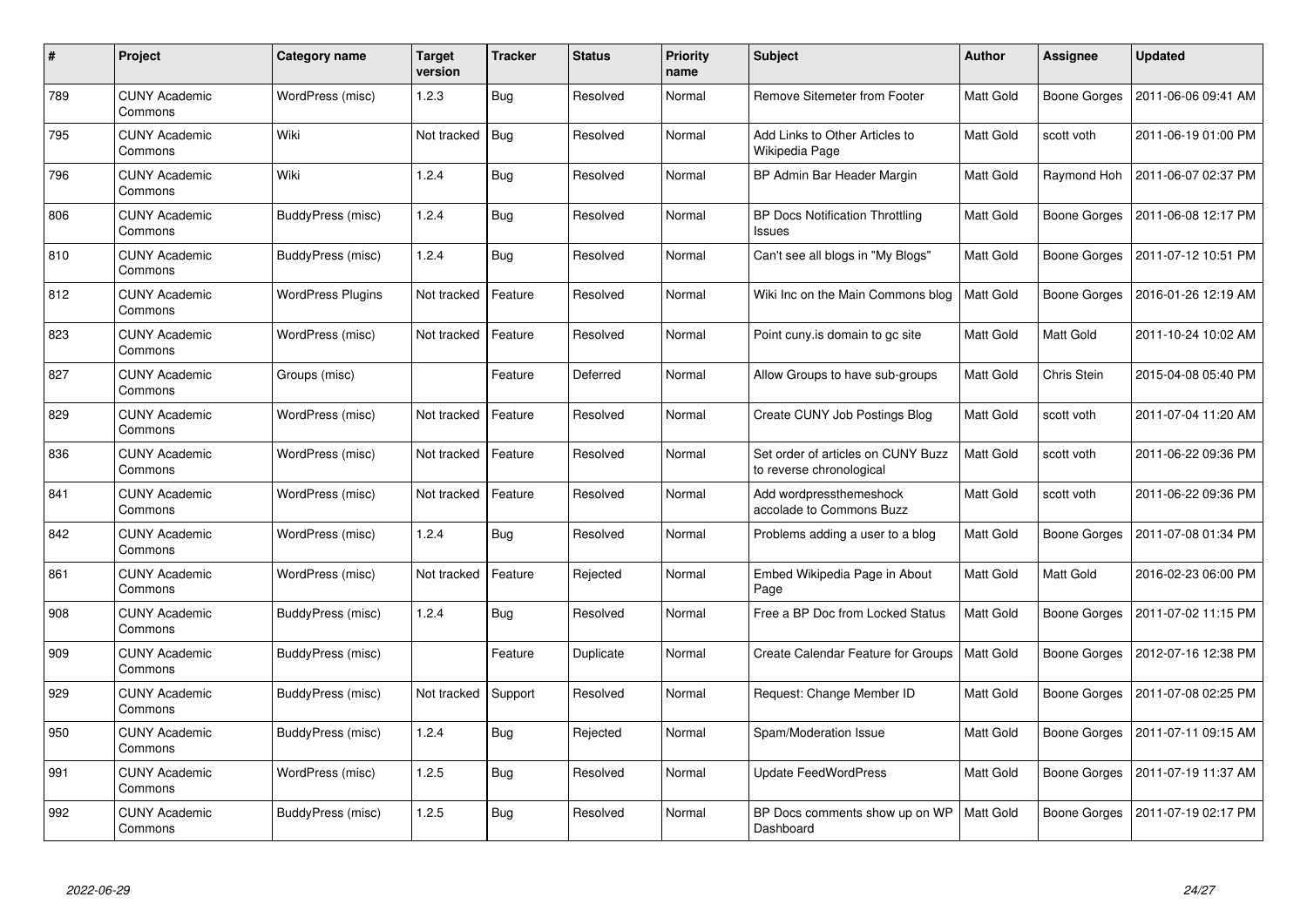| #    | Project                         | Category name            | Target<br>version | <b>Tracker</b> | <b>Status</b> | <b>Priority</b><br>name | <b>Subject</b>                                                             | <b>Author</b> | Assignee            | <b>Updated</b>      |
|------|---------------------------------|--------------------------|-------------------|----------------|---------------|-------------------------|----------------------------------------------------------------------------|---------------|---------------------|---------------------|
| 1067 | <b>CUNY Academic</b><br>Commons | WordPress (misc)         | 1.2.5             | Bug            | Rejected      | Normal                  | <b>Install Disable Trackbacks</b>                                          | Matt Gold     | <b>Boone Gorges</b> | 2011-07-22 12:05 AM |
| 1069 | <b>CUNY Academic</b><br>Commons | WordPress (misc)         | 1.2.5             | Feature        | Resolved      | Normal                  | Install ThreatToCreativity Theme                                           | Matt Gold     | Matt Gold           | 2011-11-14 08:14 PM |
| 1072 | <b>CUNY Academic</b><br>Commons | WordPress (misc)         | Not tracked       | Feature        | Rejected      | Normal                  | New Plugins                                                                | Matt Gold     | Boone Gorges        | 2011-07-26 02:21 PM |
| 1073 | <b>CUNY Academic</b><br>Commons | WordPress (misc)         | 1.2.5             | Feature        | Resolved      | Normal                  | Add Google Plus One Plugin                                                 | Matt Gold     | <b>Boone Gorges</b> | 2011-09-12 06:06 PM |
| 1074 | <b>CUNY Academic</b><br>Commons | WordPress (misc)         | 1.2.5             | Feature        | Resolved      | Normal                  | Add Facebook Page Photo Gallery<br>plugin                                  | Matt Gold     | Boone Gorges        | 2011-09-12 06:11 PM |
| 1075 | <b>CUNY Academic</b><br>Commons | WordPress (misc)         | 1.2.5             | Feature        | Resolved      | Normal                  | Add Spam Free WordPress plugin                                             | Matt Gold     | Boone Gorges        | 2011-09-12 06:08 PM |
| 1093 | <b>CUNY Academic</b><br>Commons | WordPress (misc)         | 1.2.5             | Feature        | Resolved      | Normal                  | Add WP-SyntaxEvolved Plugin                                                | Matt Gold     | <b>Boone Gorges</b> | 2011-09-12 06:13 PM |
| 1094 | <b>CUNY Academic</b><br>Commons | WordPress (misc)         | Not tracked       | Support        | Rejected      | Normal                  | Blog privacy question                                                      | Matt Gold     | <b>Boone Gorges</b> | 2011-08-04 12:01 PM |
| 1095 | <b>CUNY Academic</b><br>Commons | <b>WordPress Plugins</b> | Not tracked       | Feature        | Rejected      | Normal                  | Install ComicPress Theme and<br>Plugin                                     | Matt Gold     | Boone Gorges        | 2016-01-26 12:19 AM |
| 1103 | <b>CUNY Academic</b><br>Commons | WordPress (misc)         | Not tracked       | Support        | Resolved      | Normal                  | Slideshare Embeds?                                                         | Matt Gold     | Boone Gorges        | 2016-01-26 12:21 AM |
| 1104 | <b>CUNY Academic</b><br>Commons | WordPress (misc)         | 1.2.4.2           | <b>Bug</b>     | Resolved      | Normal                  | Remove WordPress Counter Plugin                                            | Matt Gold     | <b>Boone Gorges</b> | 2011-10-31 11:00 AM |
| 1105 | <b>CUNY Academic</b><br>Commons | WordPress (misc)         | Future<br>release | Feature        | Assigned      | Normal                  | Rephrase Blog Privacy Options                                              | Matt Gold     | Samantha<br>Raddatz | 2015-11-09 06:19 PM |
| 1106 | <b>CUNY Academic</b><br>Commons | WordPress (misc)         | 1.3               | Feature        | Resolved      | Normal                  | <b>Extended Super Admins</b>                                               | Matt Gold     | Boone Gorges        | 2011-11-15 02:06 PM |
| 1117 | <b>CUNY Academic</b><br>Commons | BuddyPress (misc)        | 1.2.5             | <b>Bug</b>     | Resolved      | Normal                  | Character Display Error in Feed                                            | Matt Gold     | Boone Gorges        | 2011-09-12 06:29 PM |
| 1127 | <b>CUNY Academic</b><br>Commons | <b>WordPress Themes</b>  | 1.6.4             | Bug            | Resolved      | Normal                  | <b>Update WooThemes</b>                                                    | Matt Gold     | Boone Gorges        | 2014-05-21 11:04 PM |
| 1130 | <b>CUNY Academic</b><br>Commons | WordPress (misc)         | 1.2.5             | Feature        | Resolved      | Normal                  | <b>Add PressWork Theme</b>                                                 | Matt Gold     | Boone Gorges        | 2011-11-14 08:11 PM |
| 1132 | <b>CUNY Academic</b><br>Commons | WordPress (misc)         | 1.3               | Feature        | Rejected      | Normal                  | Consider adding a forum plugin for<br>blogs                                | Matt Gold     | Boone Gorges        | 2011-11-17 10:51 PM |
| 1134 | <b>CUNY Academic</b><br>Commons | WordPress (misc)         | 1.3               | Feature        | Resolved      | Normal                  | <b>Build Flexibility for Image Choices</b><br>into Featured Content Widget | Matt Gold     | Boone Gorges        | 2011-11-30 02:27 AM |
| 1143 | CUNY Academic<br>Commons        | BuddyPress (misc)        | 1.2.5             | <b>Bug</b>     | Resolved      | Normal                  | Notifications of Old Posts                                                 | Matt Gold     |                     | 2011-08-30 09:56 PM |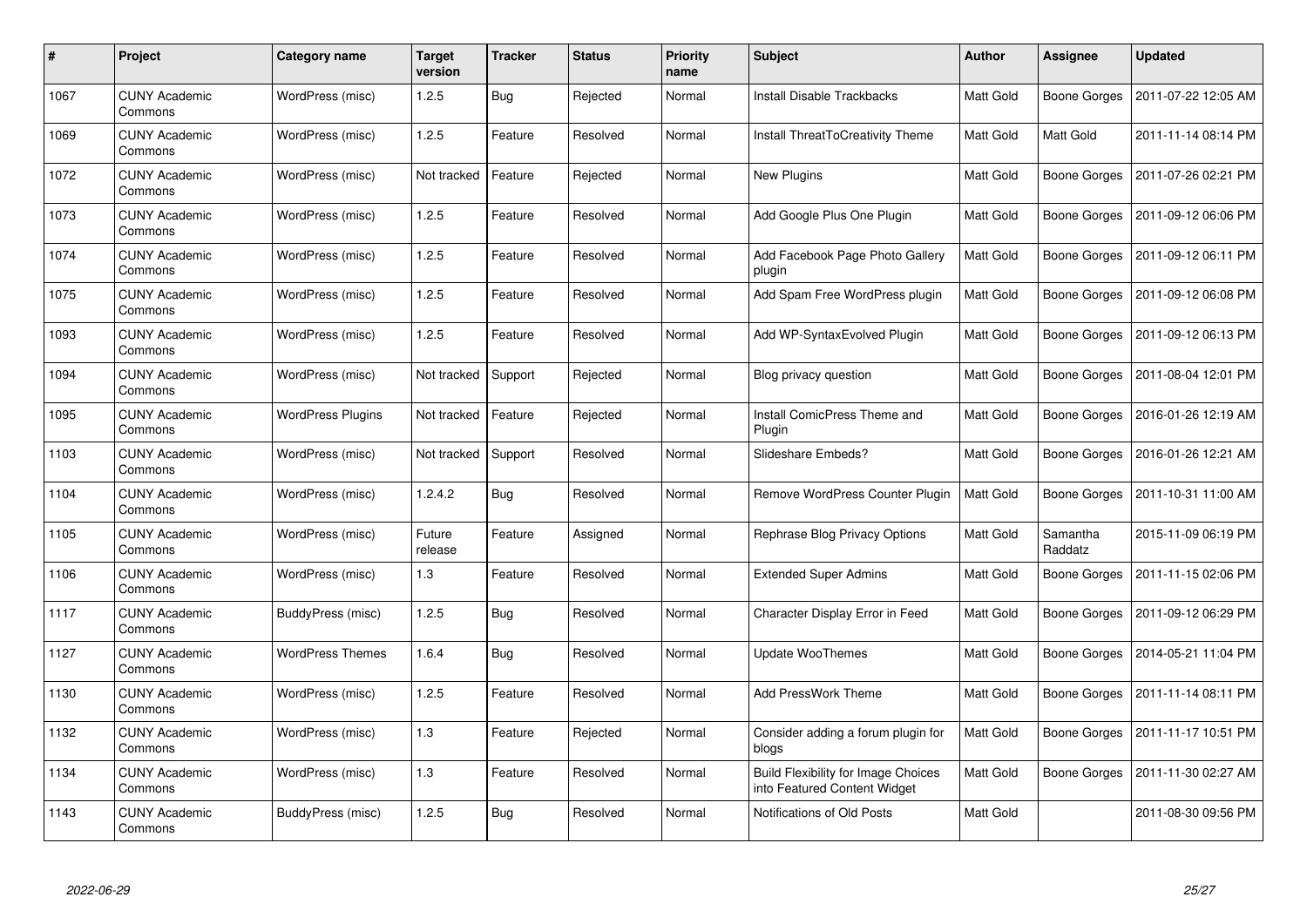| #    | Project                         | <b>Category name</b>    | <b>Target</b><br>version | <b>Tracker</b> | <b>Status</b> | <b>Priority</b><br>name | <b>Subject</b>                                                                 | <b>Author</b>    | <b>Assignee</b>  | <b>Updated</b>      |
|------|---------------------------------|-------------------------|--------------------------|----------------|---------------|-------------------------|--------------------------------------------------------------------------------|------------------|------------------|---------------------|
| 1144 | <b>CUNY Academic</b><br>Commons | WordPress (misc)        | 1.2.5                    | Feature        | Resolved      | Normal                  | Install Brunelleschi Theme                                                     | Matt Gold        | <b>Matt Gold</b> | 2011-11-14 08:16 PM |
| 1146 | <b>CUNY Academic</b><br>Commons | WordPress (misc)        | 1.3                      | Feature        | Resolved      | Normal                  | Add Shaken Grid Theme to Site                                                  | <b>Matt Gold</b> | Matt Gold        | 2011-11-28 03:27 PM |
| 1149 | <b>CUNY Academic</b><br>Commons | Wiki                    | Not tracked              | Support        | Resolved      | Normal                  | Question about our MediaWiki setup                                             | Matt Gold        | Boone Gorges     | 2011-09-01 09:21 AM |
| 1162 | <b>CUNY Academic</b><br>Commons | BuddyPress (misc)       | 1.2.5                    | Feature        | Resolved      | Normal                  | Organization of "My Blogs"<br>Dropdown on Nav Bar                              | Matt Gold        | Boone Gorges     | 2011-09-14 01:24 AM |
| 1177 | <b>CUNY Academic</b><br>Commons | WordPress (misc)        | Not tracked              | Support        | Rejected      | Normal                  | Member claims that a previously<br>created account has disappeared             | Matt Gold        | Boone Gorges     | 2016-01-26 12:23 AM |
| 1178 | <b>CUNY Academic</b><br>Commons | WordPress (misc)        | 1.2.5                    | Feature        | Resolved      | Normal                  | Add "Chunk" Theme to the<br>Commons                                            | Matt Gold        | Boone Gorges     | 2011-11-14 08:25 PM |
| 1187 | <b>CUNY Academic</b><br>Commons | <b>BuddyPress Docs</b>  | Future<br>release        | Feature        | Rejected      | Normal                  | <b>Personal Docs</b>                                                           | Matt Gold        | Boone Gorges     | 2015-11-12 12:58 AM |
| 1188 | <b>CUNY Academic</b><br>Commons | WordPress (misc)        | 1.2.5                    | Feature        | Resolved      | Normal                  | Add Text Expander Plugin                                                       | Matt Gold        | Boone Gorges     | 2011-11-14 08:21 PM |
| 1191 | <b>CUNY Academic</b><br>Commons | BuddyPress (misc)       |                          | Feature        | Rejected      | Normal                  | Integrate Zotero Libraries into<br>Individual and Group Profiles               | Matt Gold        | Boone Gorges     | 2015-11-09 05:46 PM |
| 1199 | <b>CUNY Academic</b><br>Commons | BuddyPress (misc)       | 1.4                      | Feature        | Resolved      | Normal                  | Add Option for Open Text Field to<br><b>BP Profile Checkbox Fields</b>         | Matt Gold        | Boone Gorges     | 2012-08-01 05:23 PM |
| 1200 | <b>CUNY Academic</b><br>Commons | WordPress (misc)        | Not tracked              | Feature        | Rejected      | Normal                  | Create Changelog for the Commons                                               | <b>Matt Gold</b> | Boone Gorges     | 2017-11-15 05:06 PM |
| 1215 | <b>CUNY Academic</b><br>Commons | <b>WordPress Themes</b> |                          | Feature        | Rejected      | Normal                  | Consider Buying Viva Themes Pack                                               | Matt Gold        | <b>Matt Gold</b> | 2016-10-24 11:41 AM |
| 1220 | <b>CUNY Academic</b><br>Commons | BuddyPress (misc)       |                          | Feature        | Duplicate     | Normal                  | Create native WordPress version of<br>UserVoice integrated into the<br>Commons | Matt Gold        | Boone Gorges     | 2012-08-15 01:15 PM |
| 1221 | <b>CUNY Academic</b><br>Commons | WordPress (misc)        | Not tracked              | Bug            | Resolved      | Normal                  | <b>Update CAC Featured Content</b><br>Plugin on WP Repo                        | <b>Matt Gold</b> | Boone Gorges     | 2011-10-11 09:32 AM |
| 1228 | <b>CUNY Academic</b><br>Commons | Groups (misc)           |                          | Feature        | Rejected      | Normal                  | Listserv-Like Group Email<br>Announcements for Non-Members                     | Matt Gold        | Boone Gorges     | 2015-11-09 05:53 PM |
| 1256 | <b>CUNY Academic</b><br>Commons | BuddyPress (misc)       | 1.3                      | Feature        | Resolved      | Normal                  | Enable BP Docs by default on<br>Commons groups                                 | Matt Gold        | Boone Gorges     | 2011-11-15 02:27 PM |
| 1258 | <b>CUNY Academic</b><br>Commons | WordPress (misc)        | Not tracked              | Feature        | Resolved      | Normal                  | Add links to CAC Social Media<br><b>Accounts in Footer</b>                     | Matt Gold        | Boone Gorges     | 2011-11-16 12:28 PM |
| 1260 | <b>CUNY Academic</b><br>Commons | WordPress (misc)        | Not tracked              | Outreach       | Resolved      | Normal                  | Send email blast                                                               | Matt Gold        | Michael Smith    | 2016-01-26 11:01 AM |
| 1294 | <b>CUNY Academic</b><br>Commons | BuddyPress (misc)       | Not tracked              | Bug            | Resolved      | Normal                  | Profile Field Search by College Not<br><b>Working Correctly</b>                | Matt Gold        | Boone Gorges     | 2011-12-09 07:11 AM |